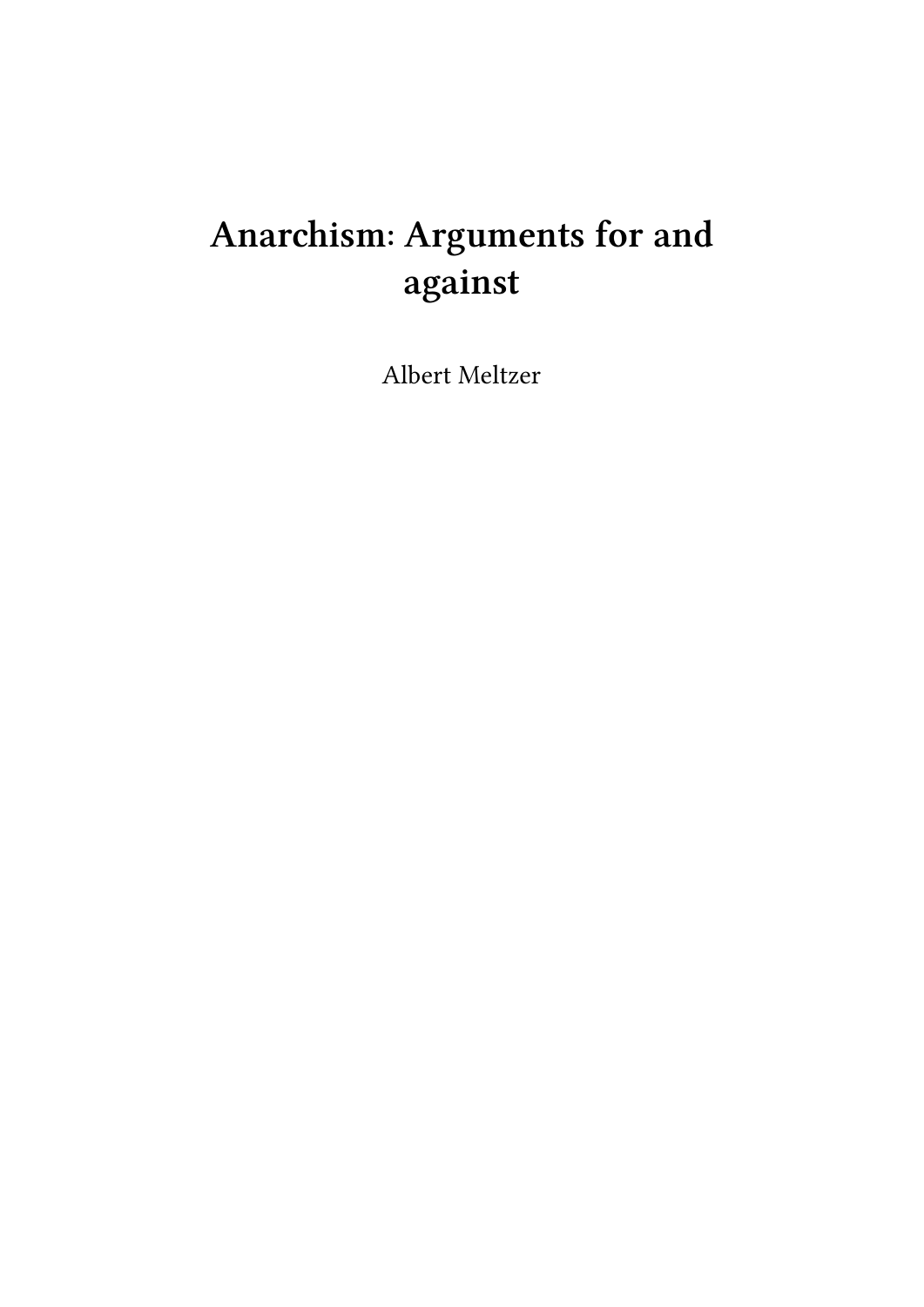## **Contents**

| Introduction                                                                             | $\overline{4}$ |
|------------------------------------------------------------------------------------------|----------------|
| The Historical Background to Anarchism                                                   | $\overline{4}$ |
| Inalienable Tenets of Anarchism                                                          | 8              |
| That Mankind is Born Free                                                                | 8              |
| If Mankind is Born Free, Slavery is Murder                                               | 8              |
|                                                                                          | 8              |
| If Property is Theft, Government is Tyranny                                              | 9              |
| If Government is Tyranny, Anarchy is Liberty                                             | 9              |
| The Class Struggle                                                                       | 10             |
| <b>Organisation and Anarchism</b>                                                        | 12             |
| The Role of an Anarchist in an Authoritarian Society                                     | 13             |
|                                                                                          | 14             |
|                                                                                          | 14             |
|                                                                                          | 16             |
|                                                                                          | 17             |
|                                                                                          | 19             |
|                                                                                          | 19             |
| <b>Bringing About the New Society</b>                                                    | 21             |
| What Constitutes an Authoritarian Society?                                               | 21             |
|                                                                                          | 22             |
| The Money Myth $\dots \dots \dots \dots \dots \dots \dots \dots \dots \dots \dots \dots$ | 23             |
|                                                                                          | 25             |
|                                                                                          | 25             |
| The Abolition of the Wage and Monetary Systems                                           | 26             |
| Is Anarchism Compatible with Capitalism?                                                 | 26             |
|                                                                                          | 27             |
|                                                                                          | 28             |
|                                                                                          | 28             |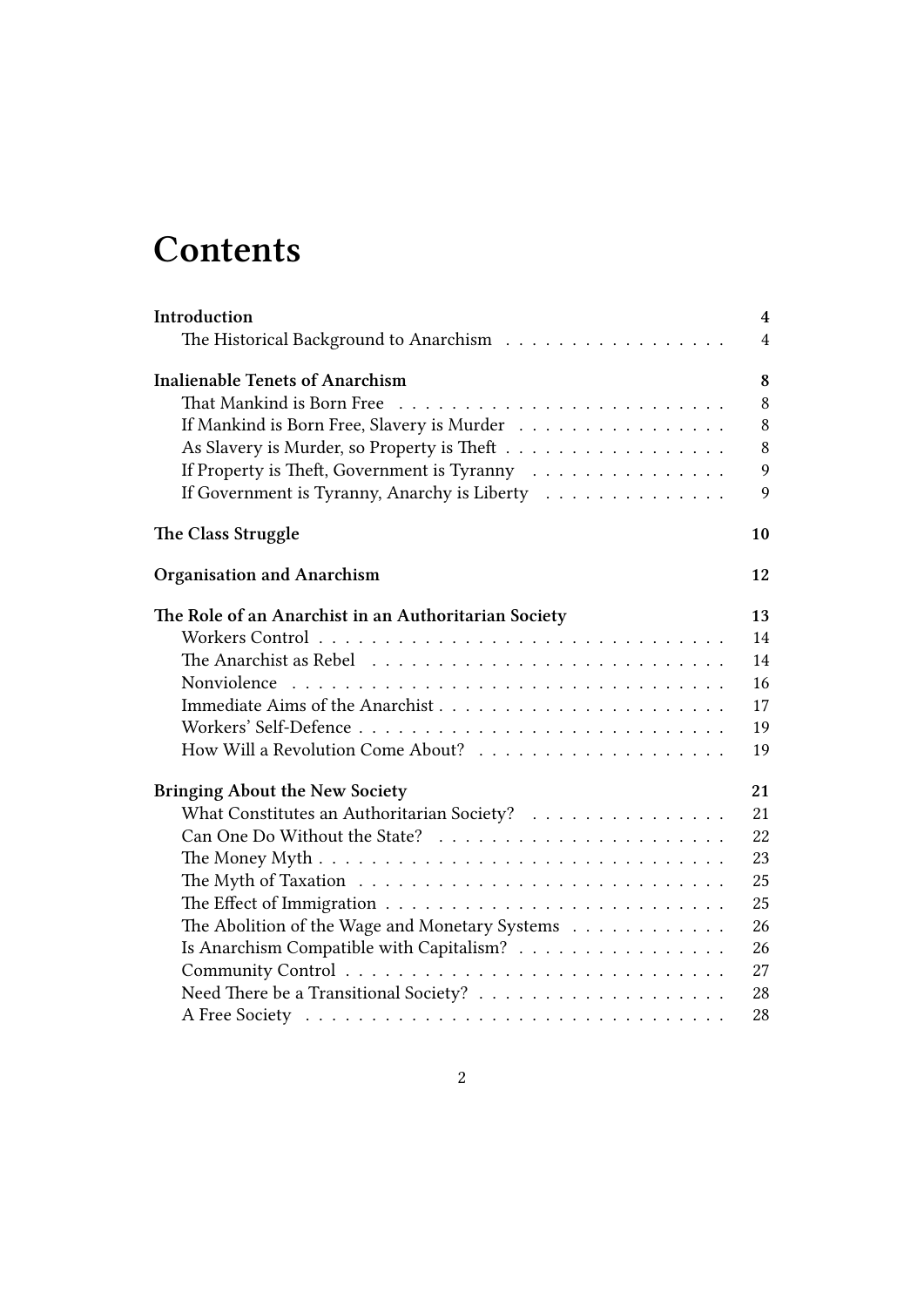|                                               | 29 |
|-----------------------------------------------|----|
|                                               | 30 |
|                                               | 31 |
| Can Public Opinion Itself be Authoritarian?   | 32 |
|                                               | 32 |
| The Marxist Criticism of Anarchism            | 34 |
|                                               | 35 |
|                                               | 36 |
| The Social-Democratic Critique of Anarchism   | 38 |
| The Liberal-Democratic Objection to Anarchism | 40 |
| The Fascist Objection to Anarchism            | 42 |
| The Average Person's Objection to Anarchism   | 45 |
| The Reduction of Anarchism to Marginalisation | 46 |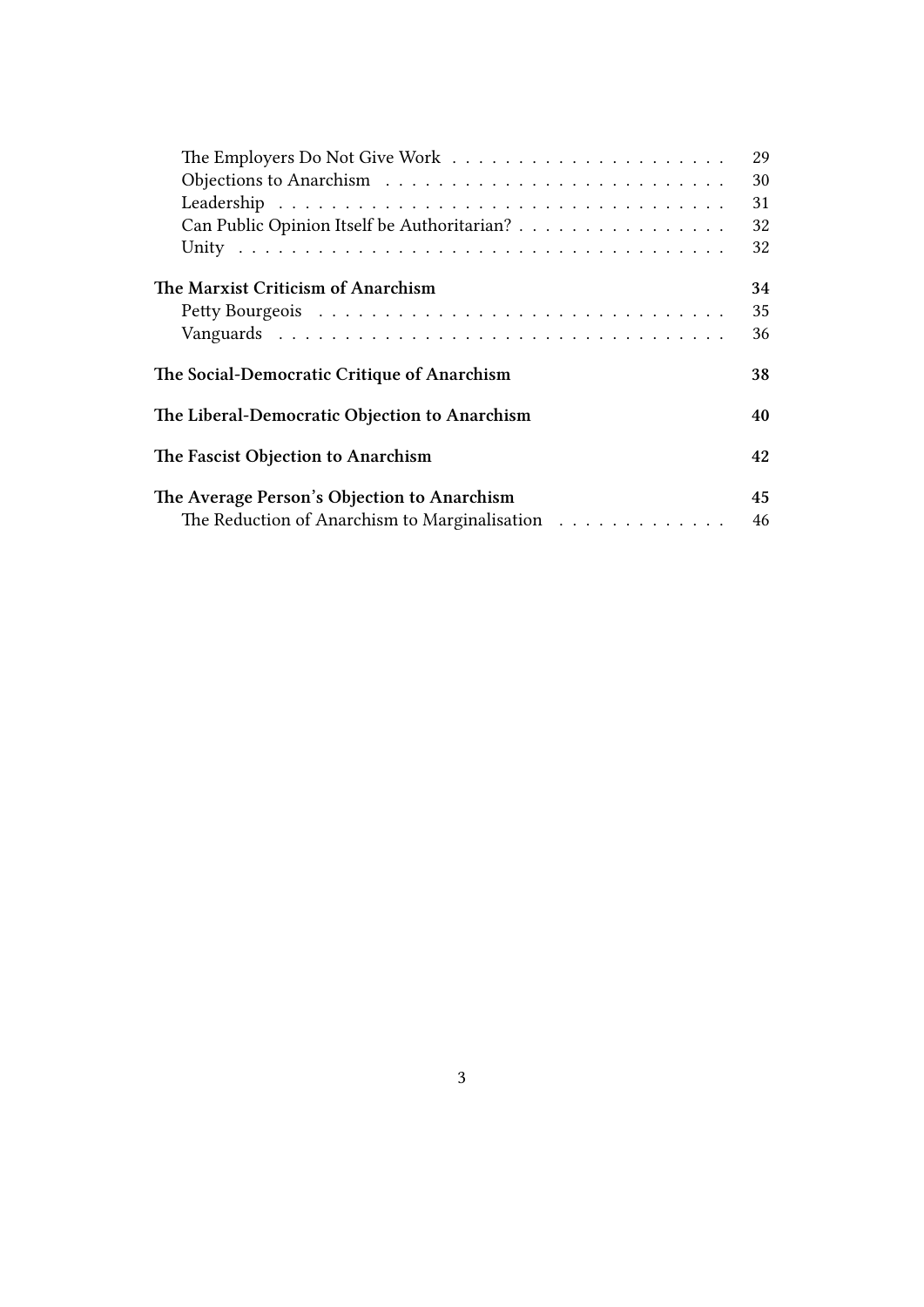### <span id="page-3-0"></span>**Introduction**

#### <span id="page-3-1"></span>**The Historical Background to Anarchism**

It is not without interest that what might be called the anarchist approach goes back into antiquity; nor that there is an anarchism of sorts in the peasant movements that struggled against State oppression over the centuries. But the modern anarchist movement could not claim such precursors of revolt as its own more than the other modern working class theories. To trace the modern Anarchist movement we must look closer to our own times. While there existed libertarian and non-Statist and federalist groups, which were later termed anarchistic in retrospect, before the middle of the nineteenth century, it was only about then that they became what we now call Anarchists.

In particular, we may cite three philosophical precursors of Anarchism, Godwin, Proudhon, and perhaps Hegel. None of these was in fact an Anarchist, though Proudhon first used the word in its modern sense (taking it from the French Revolution, when it was first used politically and not entirely pejoratively). None of them engaged in Anarchist activity or struggle, and Proudhon engaged in parliamentary activity. One of the poorest, though ostensibly objective, books on Anarchism, Judge Eltzbacher's Anarchism, describes Anarchism as a sort of hydra-headed theory some of which comes from Godwin or Proudhon or Stirner (another who never mentions anarchism), or Kropotkin, each a different variation on a theme. The book may be tossed aside as valueless except in its description of what these particular men thought. Proudhon did not write a programme for all time, nor did Kropotkin in his time write for a sect of Anarchists. But many other books written by academics are equally valueless: many professors have a view of anarchism based on the popular press. Anarchism is neither a mindless theory of destruction nor, despite some liberal-minded literary conceptions, is it hero-worship of people or institutions, however liberated they might be.

Godwin is the father of the Stateless Society movement, which diverged into three lines. One, that of the Anarchists (with which we will deal). Two, that of classic American Individualism, which included Thoreau and his school, sometimes thought of as anarchistic, but which equally gives rise to the 'rugged individualism' of modern 'libertarian' capitalism and to the pacifist cults of Tolstoy and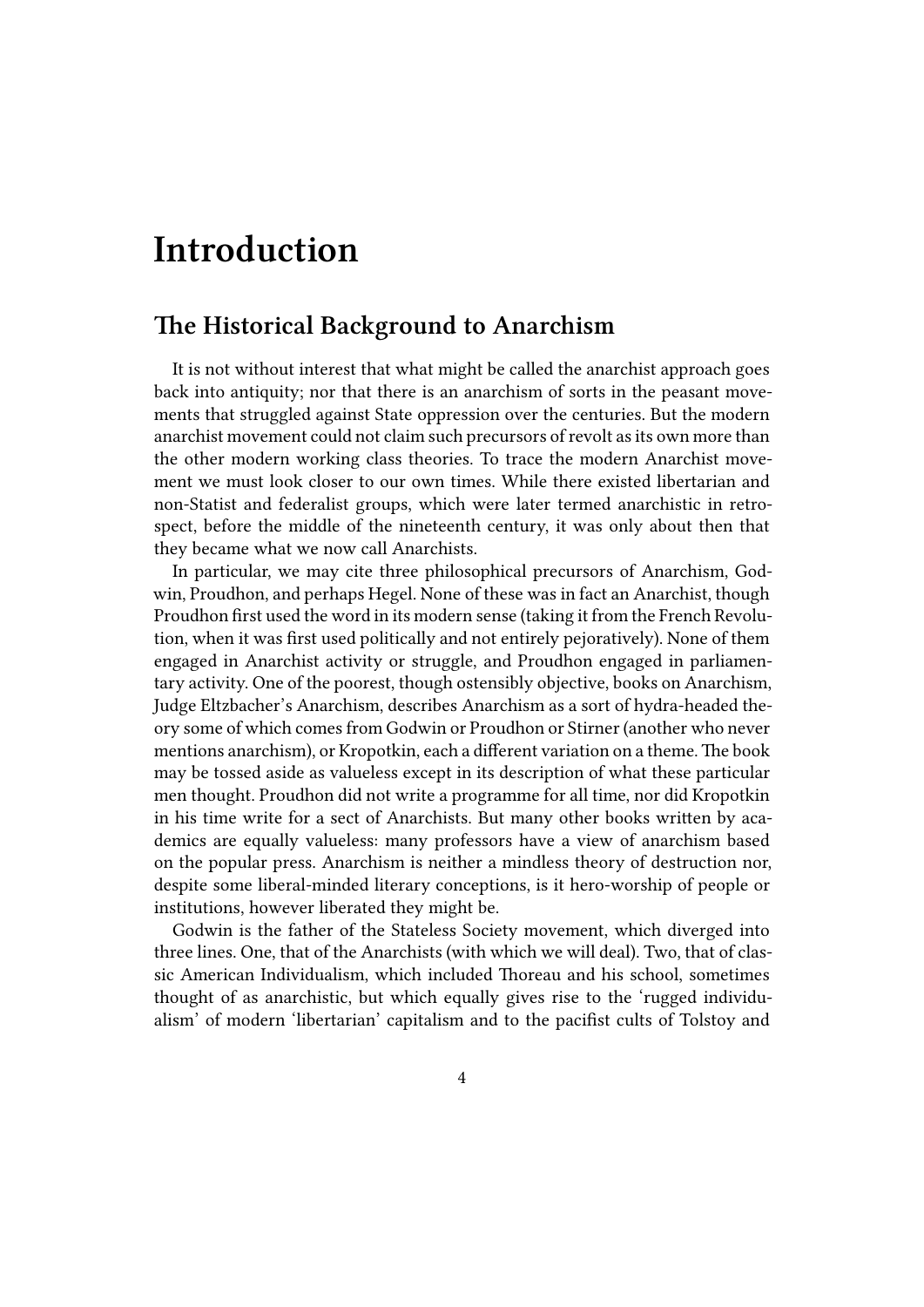Gandhi which have influenced the entire hippy cult. Individualism (applying to the capitalist and not the worker) has become a right-wing doctrine.

The second line of descent from Godwin is responsible for the 'Pacifist Anarchist' approach or the 'Individualist Anarchist' approach that differs radically from revolutionary anarchism in the first line of descent. It is sometimes too readily conceded that 'this is, after all, anarchism'. Pacifist movements, and the Gandhian in particular, are usually totalitarian and impose authority (even if only by moral means); the school of Benjamin Tucker  $-$  by virtue of their individualism  $-$  accepted the need for police to break strikes so as to guarantee the employer's 'freedom'. All this school of so-called Individualists accept, at one time or another, the necessity of the police force, hence for Government, and the definition of anarchism is no Government.

The third school of descent from Godwin is simple liberalism, or conservative individualism.

Dealing here with the 'first line of descent' from Godwin, his idea of Stateless Society was introduced into the working class movement by Ambrose Cuddon (jun). His revolutionary internationalist and non-Statist socialism came along the late days of English Chartism. It was in sympathy with the French Proudhonians. Those who in Paris accepted Proudhon's theory did not consider themselves Anarchists, but Republicans. They were for the most part self-employed artisans running their own productive businesses. The whole of French economy was geared both to the peasantry and to the artisan — this, the one-person business of printer, bookbinder, wagon and cart maker, blacksmith, dressmaker, goldsmith, diamond polisher, hat maker as distinct from the factory or farm worker of the time, who worked for an employer. Independent, individualistic and receiving no benefit from the State but the dubious privilege of paying taxes and fighting, they were at that time concerned to find out an economic method of survival and to withstand encroaching capitalism.

Marx described them as 'petty bourgeois', which had a different meaning in the nineteenth century. He justifiably claimed that these 'petty bourgeois' were not as disciplined as the then factory workers (he despised farm workers) and said that when they were forced into industry they did not faithfully follow the line laid down by a disciplined party from outside the class, but were independent of mind and troublesome to organisation imposed from above, their frustration often leading to violence. They moved to anarchism and through syndicalism spread it through the working class. (This claim is echoed by Marxists nowadays, when the term 'petty bourgeois' means something utterly different — solicitors and chartered accountants — and thus makes Marx's quite sensible analysis sound utterly ridiculous.)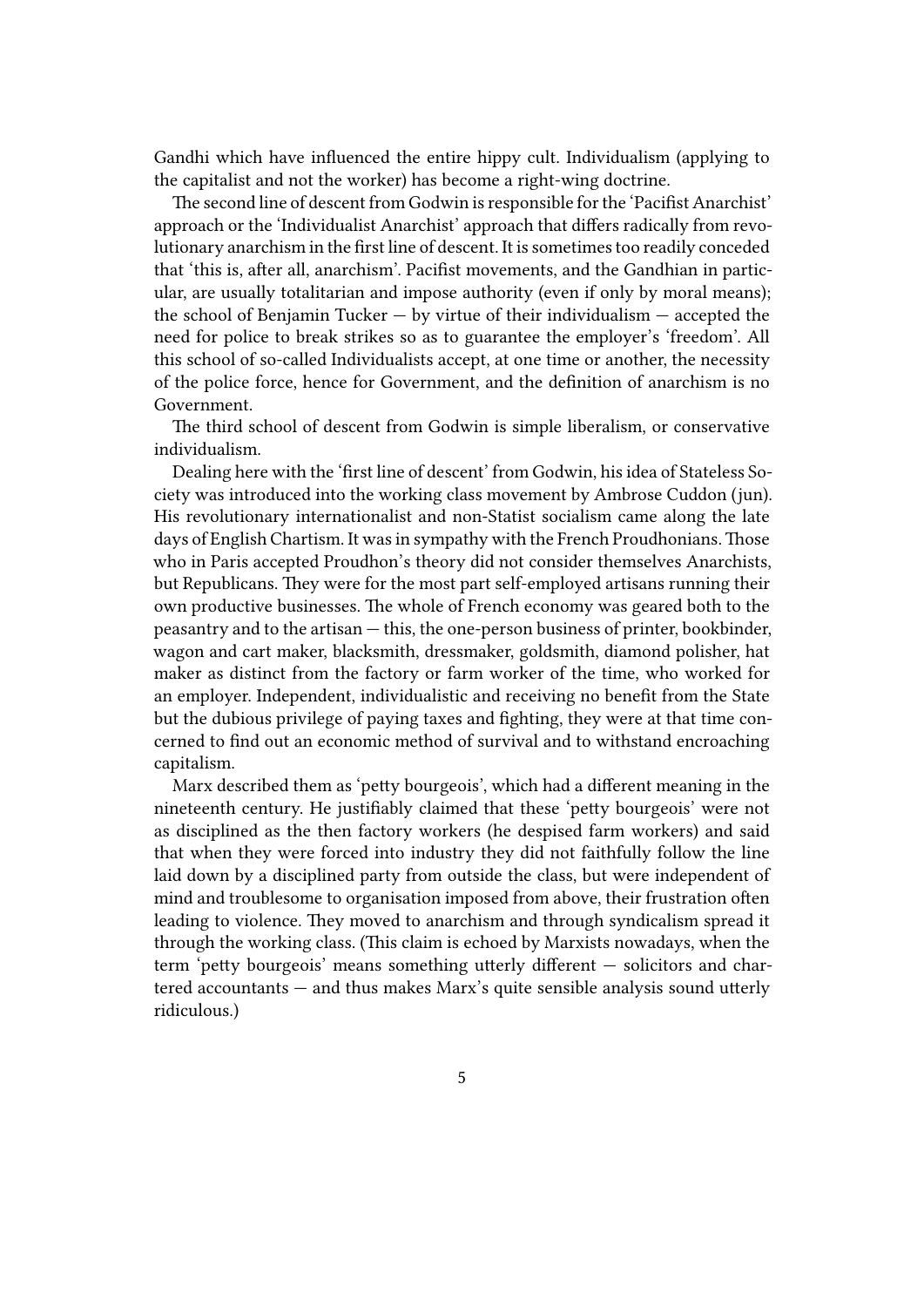These French and English movements came together in the First International. The International Workingmen's Association owed its existence to Marx, indirectly to Hegelian philosophy. But within the International, there was not only the 'scientific socialism' of Marx, but also Utopian Socialism, Blanquism (working-class republicanism), English Trade Unionism, German-authoritarian and opportunistic socialism, and Spanish, Swiss, and Italian stateless socialism, as well as national Republicanism and the various federalistic trends.

Bakunin was not the 'father' of anarchism, as often described. He was not an anarchist until later in life. He learned his federalism and socialism from the Swiss workers of the Jura, and gave expression to the ideas of the Godwinian and Proudhonian 'federalists', or non-State socialists. In many countries, Spain and Italy in particular, it was Bakunin's criticism of the ideas of Marx that gave the federalist movement its definition. (While to Anarchists, Marx is of course "the villain of the piece" in the International, it must be granted that without Marx defining one form of socialism there would have been no clash, no Bakunin defining the opposite.)

There had grown up by 1869 a very noticeable trend within the International that was called 'Bakuninist' which was in one line from Godwin and another from Proudhon. When the Paris Commune exploded in the face of the International, it was the parting of the ways (though this was deferred a little longer and seemed to follow personal lines). From the non-Anarchists and Marxists knew by their different analyses and interpretations and actions during the Paris Commune, that they were separate.

All the same, for many years Anarchists continued to form part of the Socialist Movement that included Marxists and Social-Democrats. Marx had not succeeded in building a mass movement. The German socialist movement was more influenced by Lassalle; English socialism by reformist and Christian traditions of radical nonconformity. Only after Marx's death, when Marxism was the official doctrine of German social-democracy, were Anarchists finally excluded from Socialist Internationals; social-democracy marched on to its own schism, that between English Liberalism on the one hand, and social-democracy on the other; and that between 'majority' Social-Democrats (Bolsheviks, actually never more than a minority) and reformism.

There were no such schisms at that time in the anarchist movement as such. Popular opinion made such figures as Tolstoy into (what he never claimed to be) an anarchist (he was not; neither in the normal sense of the words was he a Christian or a Pacifist, as popularly supposed, but his idolators always know better than he), but derived from the 'second line' of Godwinism like many other caricature-Anarchists. What we may call 'mainstream' anarchism was coherent and united, and was given body by the writings of a number of theoreticians, such as Peter Kropotkin.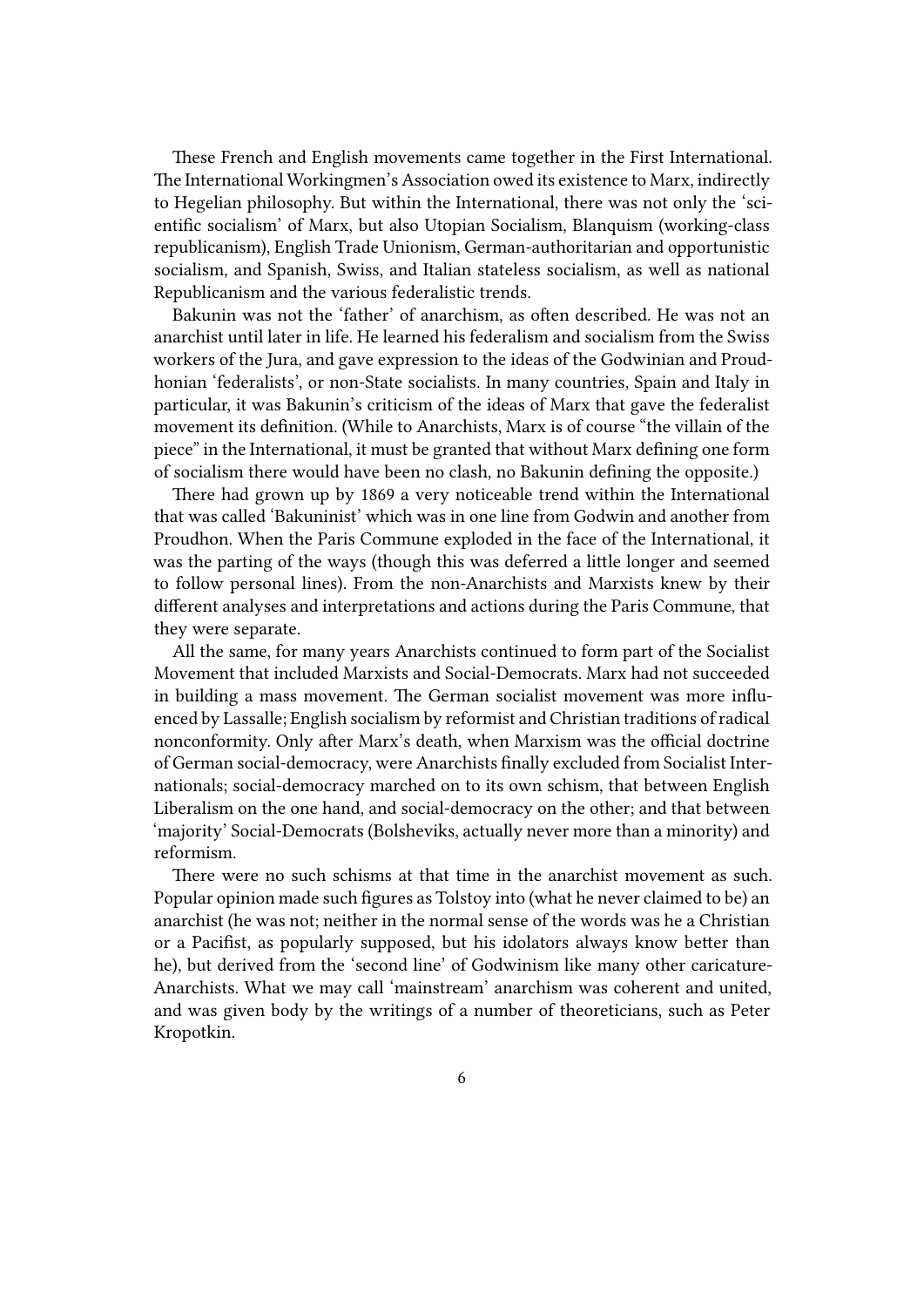After the bloody suppression of the Paris Commune, and repression in many parts of the world — notably Tsarist Russia, Anarchism passed into its well-known stage of individual terrorism. It fought back and survived and gave birth to (or was carried forward in) the revolutionary syndicalist movement which began in France. It lost ground after the First World War, because of the revival of patriotic feeling, the growth of reformist socialism, and the rise of fascism; and while it made a contribution to the Russian Revolution, it was defeated by the Bolshevik counterrevolution. It was seen in both resistance and in a constructive role in the Spanish Revolution of 1936.

By the time of the Second World War, Anarchism had been tried and tested in many revolutionary situations and labour struggles. Alternative forms had been tried and discarded; the German Revolution had introduced the idea of Workers Councils. The experience of the American IWW had shown the possibilities of industrial unionism and 'how one can build the new society in the shell of the old'. In the 'flint against flint' argument against Marxist Communism, the lesson of what socialism without freedom meant in Russia, and the failure of reformist socialism everywhere, the anarchist doctrine was shaped.

There were never theoreticians of Anarchism as such, though it produced a number of theoreticians who discussed aspects of the philosophy. Anarchism has remained a creed that has been worked out in practice rather than from a philosophy. Very often, a bourgeois writer comes along and writes down what has already been worked out in practice by workers and peasants; he is attributed by bourgeois historians as being a leader, and by successive bourgeois writers (citing the bourgeois historians) as being one more case that proves the working class relies on bourgeois leadership.

More often, bourgeois academics borrow the name 'Anarchism' to give expression to their own liberal philosophies or, alternatively, picking up their cue from journalists, assorted objects of their dislike. For some professors and teachers, 'Anarchism' is anything from Tolstoyism to the IRA, from drug-taking to militanttrade unionism, from nationalism to bolshevism, from the hippy cult to Islamic fundamentalism, from the punk scene to violent resistance to almost anything! This is by no means an exaggeration but a sign of academic illiteracy, to be distinguished from journalists who in the 1960s obeyed a directive to call anything Marxist-Leninist that involved action as 'Anarchist' and anything Anarchist as 'nationalist'.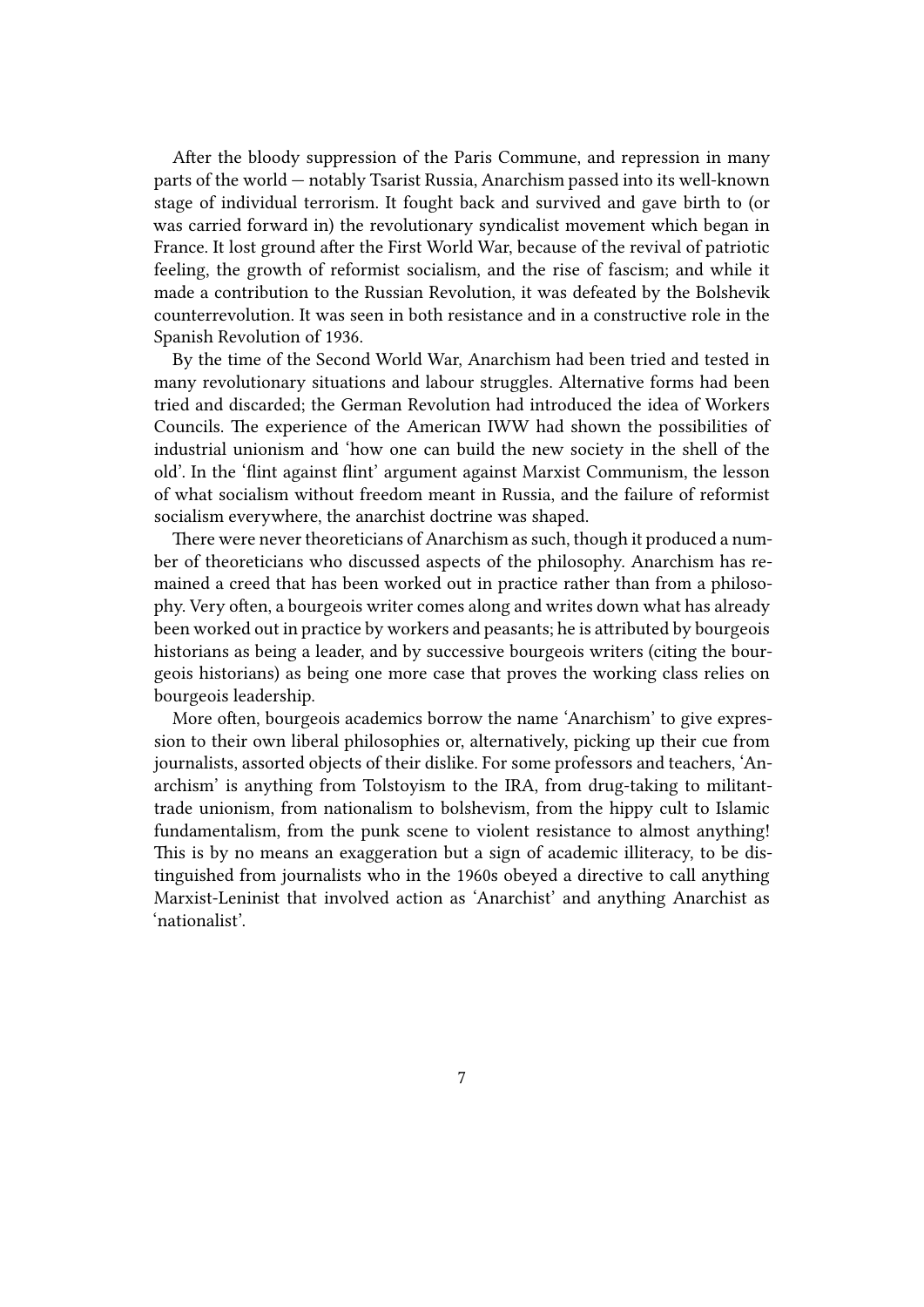## <span id="page-7-0"></span>**Inalienable Tenets of Anarchism**

#### <span id="page-7-1"></span>**That Mankind is Born Free**

Our rights are inalienable. Each person born on the world is heir to all the preceding generations. The whole world is ours by right of birth alone. Duties imposed as obligations or ideals, such as patriotism, duty to the State, worship of God, submission to higher classes or authorities, respect for inherited privileges, are lies.

#### <span id="page-7-2"></span>**If Mankind is Born Free, Slavery is Murder**

Nobody is fit to rule anybody else. It is not alleged that Mankind is perfect, or that merely through his/her natural goodness (or lack of same) he/she should (or should not) be permitted to rule. Rule as such causes abuse. There are no superpeople nor privileged classes who are above 'imperfect Mankind' and are capable or entitled to rule the rest of us. Submission to slavery means surrender of life.

#### <span id="page-7-3"></span>**As Slavery is Murder, so Property is Theft**

The fact that Mankind cannot enter into his/her natural inheritance means that part of it has been taken from him or her, either by means of force (old, legalised conquest or robbery) or fraud (persuasion that the State or its servants or an inherited property-owning class is entitled to privilege). All present systems of ownership mean that some are deprived of the fruits of their labour. It is true that, in a competitive society, only the possession of independent means enables one to be free of the economy (that is what Proudhon meant when, addressing himself to the self-employed artisan, he said "property is liberty", which seems at first sight a contradiction with his dictum that it was theft). But the principle of ownership, in that which concerns the community, is at the bottom of inequity.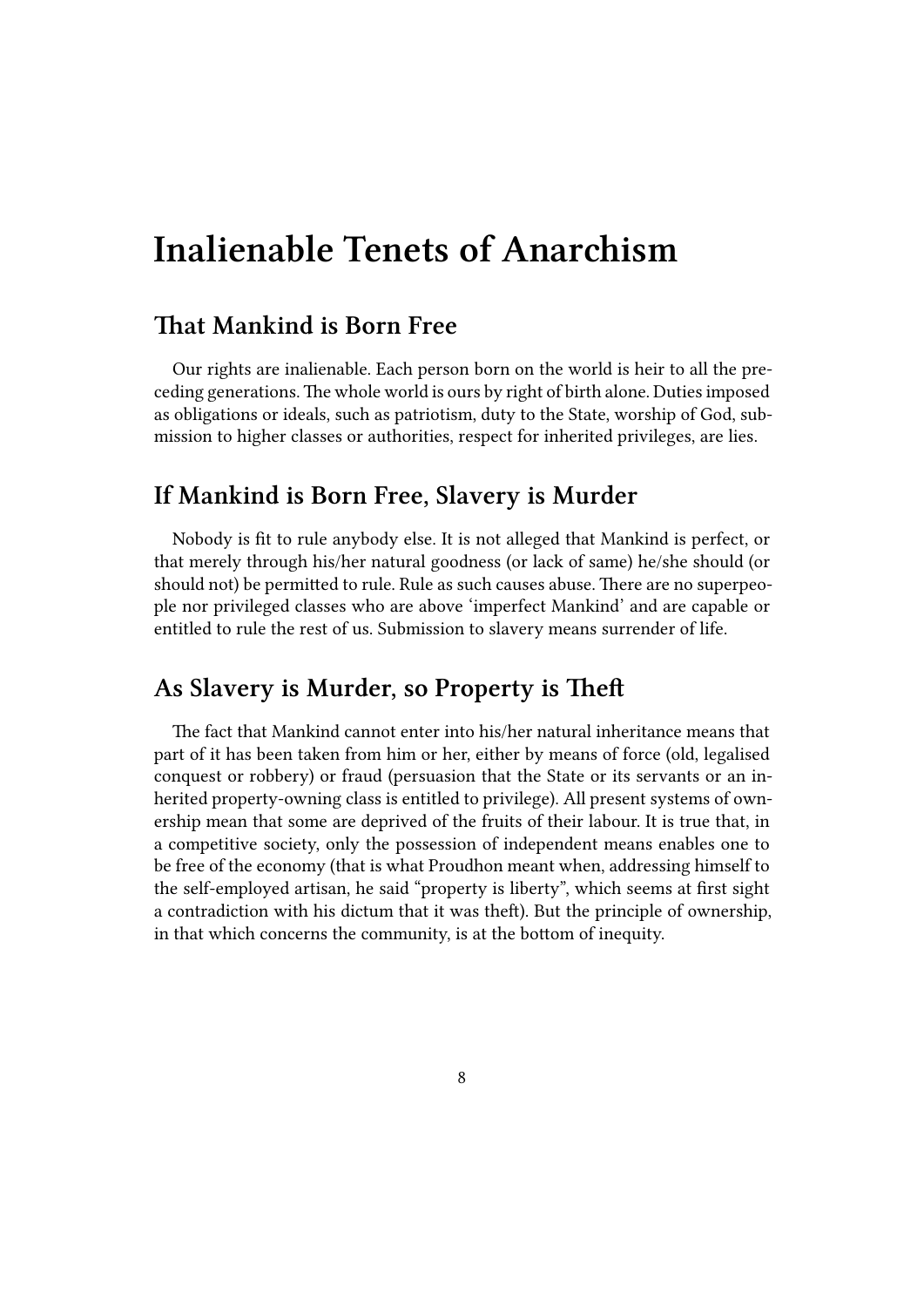#### <span id="page-8-0"></span>**If Property is Theft, Government is Tyranny**

If we accept the principle of a socialised society, and abolish hereditary privilege and dominant classes, the State becomes unnecessary. If the State is retained, unnecessary Government becomes tyranny since the governing body has no other way to maintain its hold. "Liberty without socialism is exploitation: socialism without liberty is tyranny" (Bakunin).

#### <span id="page-8-1"></span>**If Government is Tyranny, Anarchy is Liberty**

Those who use the word "Anarchy" to mean disorder or misrule are not incorrect. If they regard Government as necessary, if they think we could not live without Whitehall directing our affairs, if they think politicians are essential to our well-being and that we could not behave socially without police, they are right in assuming that Anarchy means the opposite to what Government guarantees. But those who have the reverse opinion, and consider Government to be tyranny, are right too in considering Anarchy, no Government, to be liberty. If Government is the maintenance of privilege and exploitation and inefficiency of distribution, then Anarchy is order.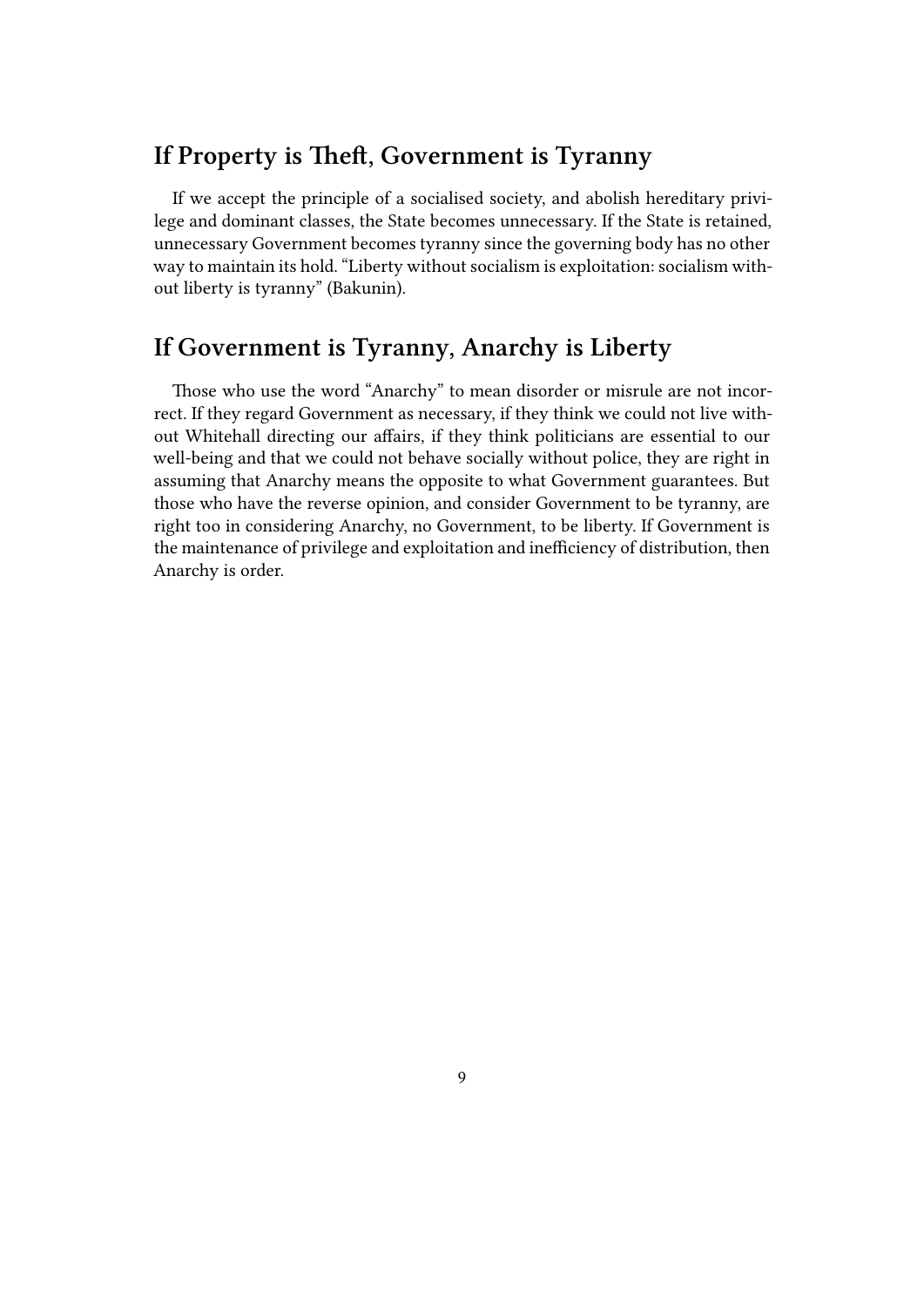## <span id="page-9-0"></span>**The Class Struggle**

Revolutionary Anarchism is based on the class struggle, though it is true that even the best of Anarchist writers, to avoid Marxist phraseology, may express it differently. It does not take the mechanistic view of the class struggle taken by Marx and Engels that only the industrial proletariat can achieve socialism, and that the inevitable and scientifically-predictable victory of this class represents the final victory. On the contrary: had anarchism been victorious in any period before 1914, it would have been a triumph for the poorer peasants and artisans, rather than among the industrial proletariat amongst whom the concept of anarchy was not widespread.

As we have said, Marxists accuse the Anarchists of being petty bourgeois. Using the term in its modern sense, it makes Marx look ridiculous. Marx was distinguishing between the bourgeois (with full rights of citizens as employers and merchants) and the minor citizens — i.e. self-employed workers). When Marx referred to the Anarchists being 'petty bourgeois' who when they were forced by monopoly capitalism and the breakdown of a peasant-type society into industry, and being therefore 'frustrated' and turning to violence, because they did not accept the discipline taken for granted by the industrial proletariat, he was expressing something that was happening, especially after the breaking up of the independent Communes of Paris and Barcelona, and the breakdown of the capitalist economy, in his day. But, with the change of meaning, to think of today's Anarchists as frustrated bowlerhatted bank managers turning to violence because they have been forced into industry is straining one's sense of the ridiculous.

Marx thought the industrial proletariat was not used to thinking for itself not having the leisure or independence of the self-employed — and was therefore capable 'of itself' of a 'trade union mentality, needing the leadership of an 'educated class' coming from outside, and presumably not being frustrated. This in his day was thought of as the scholars as an elite, in later times the students.

Marx certainly did not foresee the present day, when the students as a frustrated class, having absorbed the Marxist teachings, are being forced into monotonous jobs or unemployment and create the New Left with its own assumptions and preoccupations, but are clearly not a productive class. Any class may be revolutionary in its day and time; only a productive class may be libertarian in nature, because it does not need to exploit. The industrialisation of most Western countries meant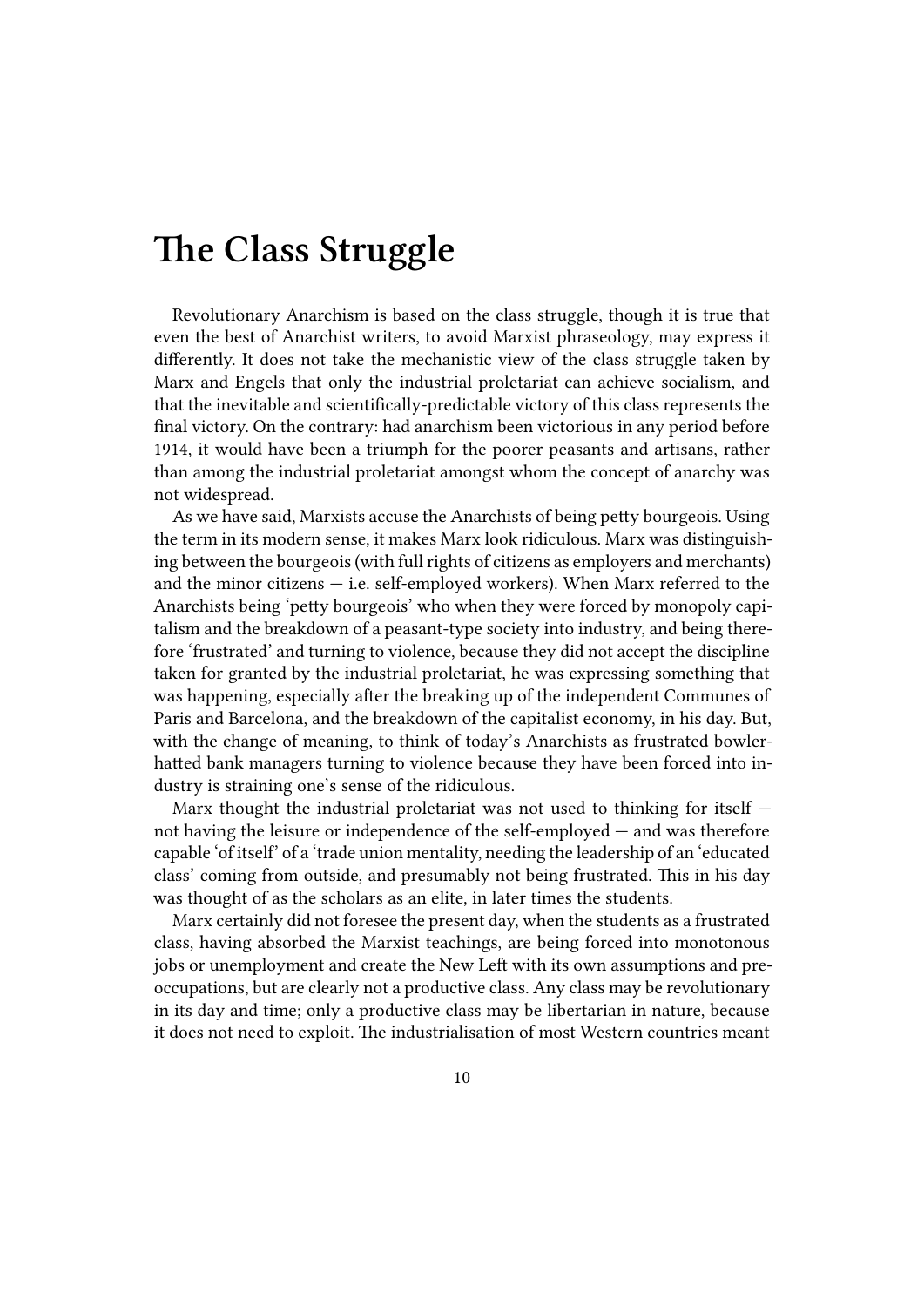that the industrial proletariat replaced the old 'petty bourgeois' class and what is left of them became capitalist instead of working class, because it had to expand and therefore employ in order to survive. But recent tendencies in some Western countries are tending to the displacement of the working class and certainly the divorcing of them from their productive role. Mining, shipbuilding, spinning, manufacturing industries, and whole towns are closed down and people are forced to into service jobs like car-park attendants or supermarket assistants which are not productive and so carry no industrial muscle.

When the industrial proletariat developed, the Anarchist movement developed into anarcho-syndicalism, something coming from the workers themselves, contrary to the idea that they needed a leadership from outside the class or could not think beyond the wage struggle. Anarcho-syndicalism is the organisation at places of work both to carry on the present struggle and eventually to take over the places of work. It would thus be more effective than the orthodox trade-union movement and at the same time be able to bypass a State-run economy in place of capitalism.

Neither Anarchism nor Marxism has ever idealised the working class (except sometimes by way of poetic licence in propaganda!)  $-$  this was a feature of the Christian Socialists. Nor was it ever suggested that they could not be reactionary, In fact, deprivation of education makes the poorer class on the whole the more resistant to change. It would be trying the reader's patience too much to reiterate all the 'working class are not angels' statements purporting to refute that the working class could not run their own places of work. Only in heaven, so I am informed, will it be necessary for angels to take over the functions of management!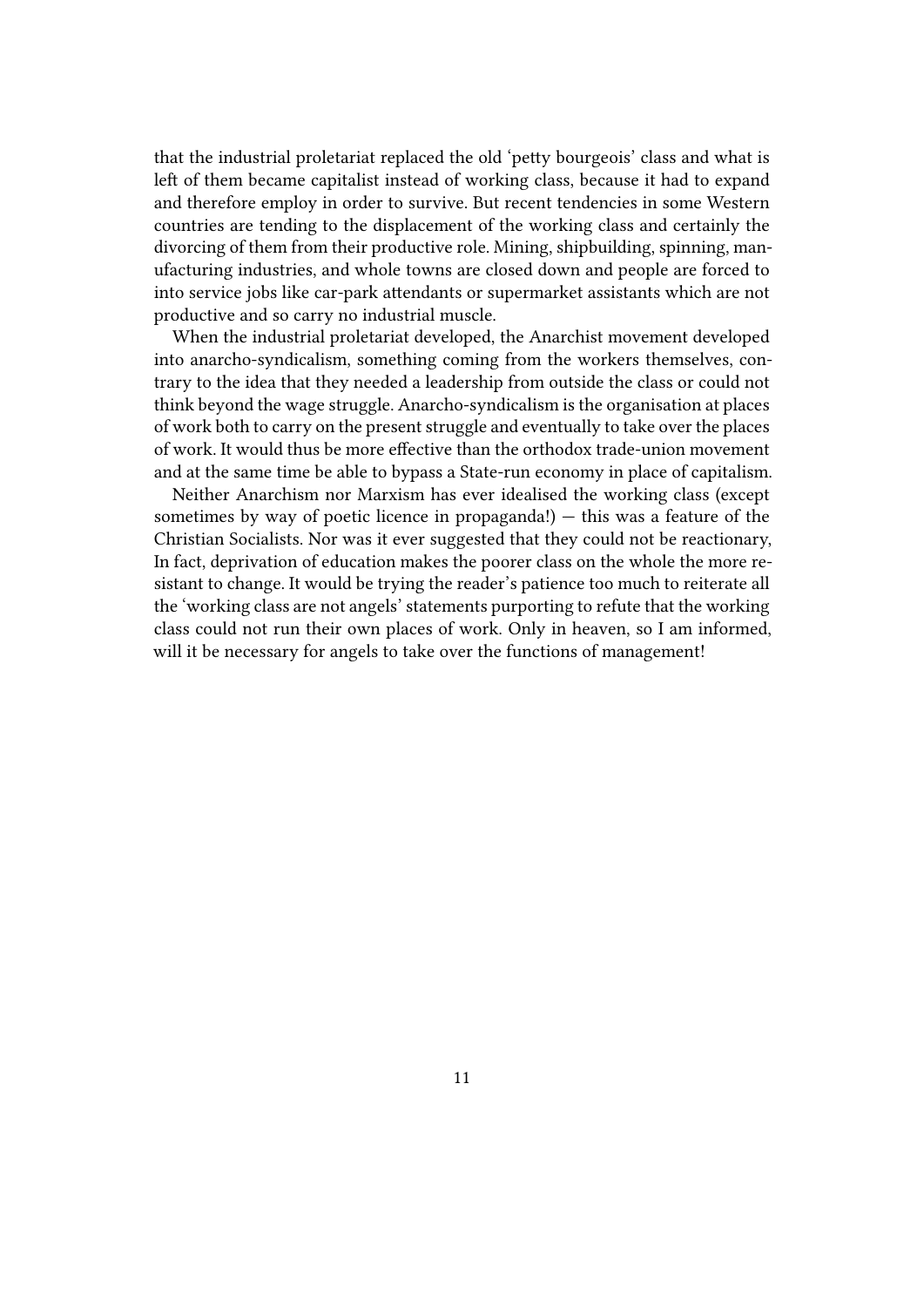### <span id="page-11-0"></span>**Organisation and Anarchism**

Those belonging to or coming from authoritarian parties find it hard to accept that one can organise without 'some form' of Government. Therefore they conclude, and it is a general argument against Anarchism, that 'Anarchists do not believe in organisation'. But Government is of people, organisation is of things.

There is a belief that Anarchists 'break up other people's organisations but are unable to build their own', often expressed where dangerous, hierarchical, or useless organisations dominate and prevent libertarian ones being created. It can well be admitted that particular people in particular places have failed in the task of building Anarchist organisations but in many parts of the world they do exist

An organisation may be democratic or dictatorial, it may be authoritarian or libertarian, and there are many libertarian organisations, not necessarily anarchist, which prove that all organisation need not be run from the top downwards.

Many trade unions, particularly if successful, in order to keep their movement disciplined and an integral part of capitalist society, become (if they do not start so) authoritarian; but how many employers' organisations impose similar discipline? If they do, their affiliates would walk out if it did not suit their interests. They must come to free agreement because some have the means to resist intimidation. Even when they resort to fascism to keep the workers down, the employers retain their own independence and financial power; Nazism goes too far for smaller capitalists in that after having crushed the workers it also limits, or even negates, the independence of the class that put it in power.

Only the most revolutionary unions of the world have ever learned how to keep the form of organisation of mass labour movements on an informal basis, with a minimum of central administration, and with every decision referred back to the workers on the shop floor.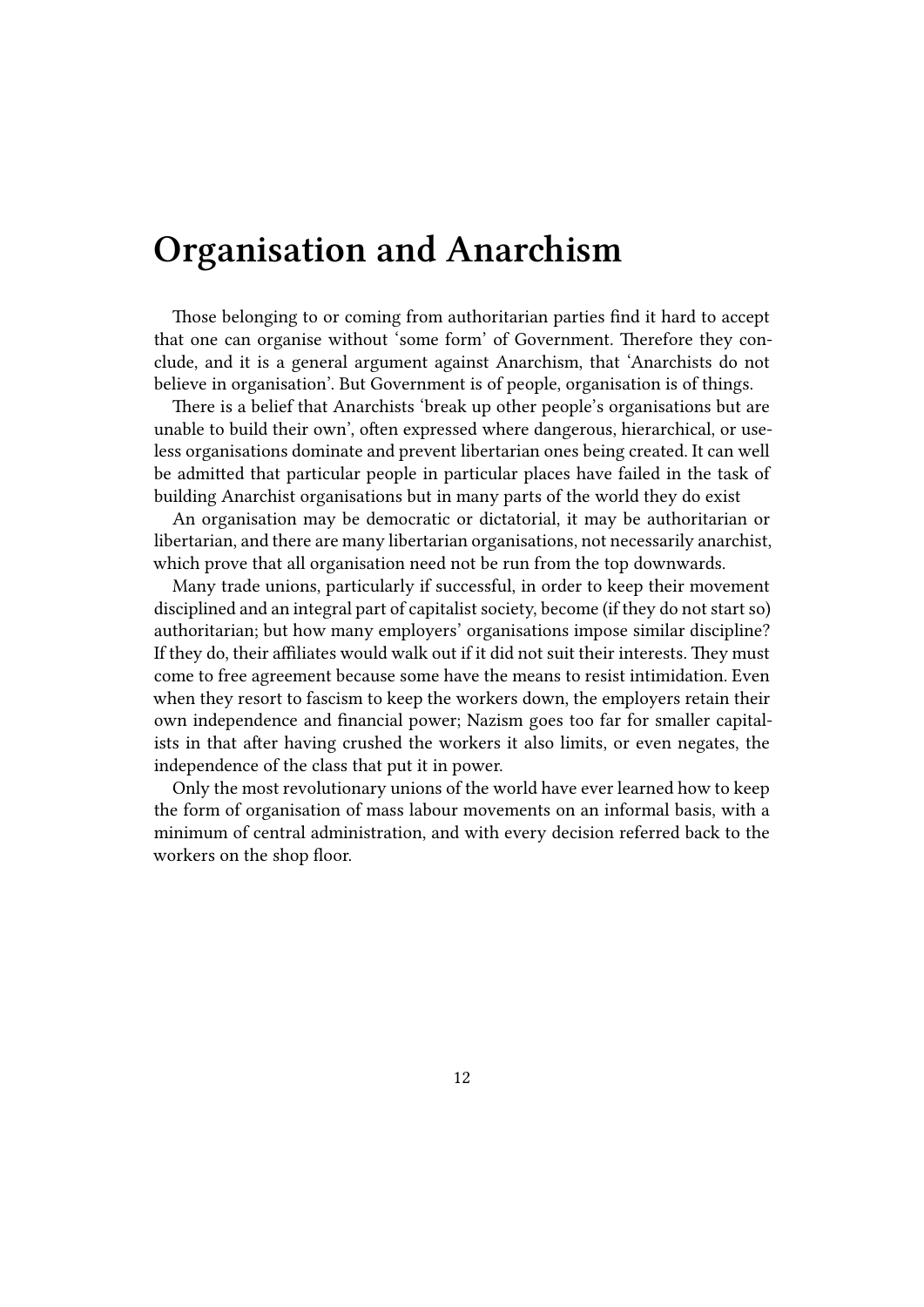## <span id="page-12-0"></span>**The Role of an Anarchist in an Authoritarian Society**

"The only place for a free man in a slave society is in prison," said Thoreau (but he only spent a night there). It is a stirring affirmation but not one to live by, however true it is. The revolutionary must be prepared for persecution and prosecution, but only the masochist would welcome it. It must always remain an individual action and decision as to how far one can be consistent in one's rebellion: it is not something that can be laid down. Anarchists have pioneered or participated in many forms of social rebellion and reconstruction, such as libertarian education, the formation of labour movements, collectivisation, individual direct action in its many forms and so on.

When advocating anarcho-syndicalist tactics, it is because social changes for the whole of society can only come about through a change of the economy. Individual action may serve some liberatory process, it's true. Individuals, for example, may retire to a country commune, surround themselves with like-minded people and ignore the world so long as it overlooks them. They might certainly meanwhile live in a free economy if they could overcome certain basic problems, but it would not bring about social change.

This is not to decry individual action, far from it. Whole nations can live under dictatorship and sacrifice whole peoples one by one, and nobody will do anything about it until one individual comes along and cuts off the head of the hydra, in other words, kills the tyrant. But genocide can take place before the individual with the courage, ability, and luck required comes along.

In such cases, we see waiting for mass action as queuing up for the gas chamber (it can be literally so). We do not think "the proletariat can do no wrong" and most of all; by submission, it can. But organisation is strength. We advocate mass action because it is effective and because the proletariat has in its hands the means to destroy the old economy and build anew. The Free Society will come about through workers' control councils taking over the places of work and by conscious destruction of the authoritarian structure. They can be built within unionisation of the work-forces of the present time.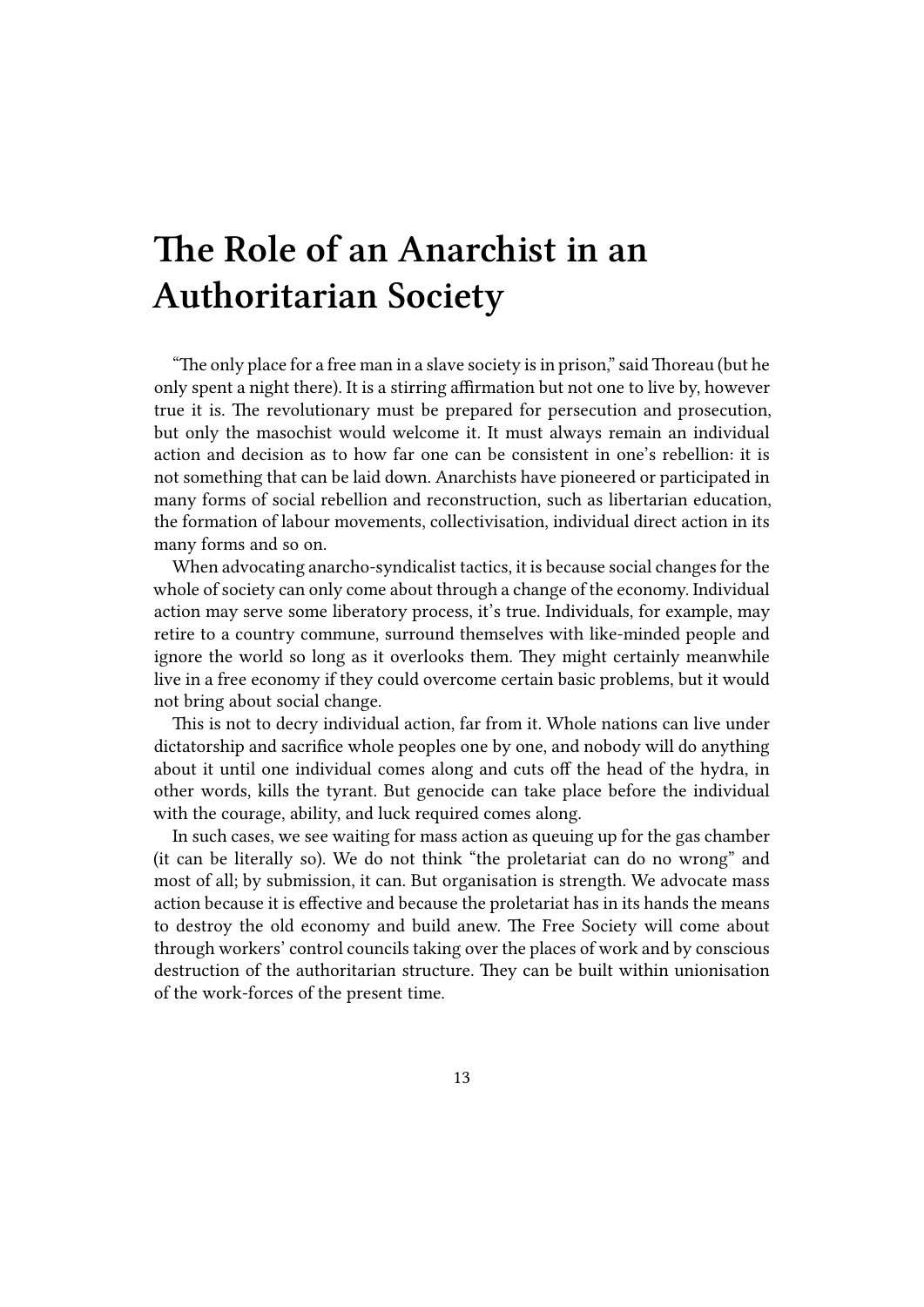#### <span id="page-13-0"></span>**Workers Control**

When advocating workers' control for the places of work, we differ from those who are only advocating a share of management or imagine there can be an encroachment upon managerial function by the workers within capitalism. Selfmanagement within a capitalist society is a sizeable reform, and is occasionally attainable when the work-force is in a particularly strong position, or more often when the work is sufficiently hazardous to defy outside inspection. That is all it is, however, and is not to be confused with syndicalism, except in the sense that the syndicalist thinks the future society should be self-controlled. We want no authority supreme to that of the workers, not even one of their delegates.

This probably means breaking industry down into small units, and we accept this. We reject 'nationalisation' = State control.

It should not be (but unfortunately is) necessary to explain that there are, of course, ways of personal liberation other than class action, and in some cases these may be necessary lest one starve. But none of these can at present help to change society. The self-employed artisan no longer plays an important part as in Proudhon's day (and perhaps this will be revived with a new society). One can get satisfaction working on one's own, one may have to do so by economic necessity, but the means of changing society rest with those who are working in the basic economy.

Trends over recent years show the importance of the self-employed artisan. As major industries are decimated by the ruling class because no longer necessary to capitalism, a means of integrating those working outside mainstream capitalism will increasingly need to be found if we are to achieve change. It was the necessity of finding this in a previous reversal of capitalist trends that led to the original formation of anarcho-syndicalism.

#### <span id="page-13-1"></span>**The Anarchist as Rebel**

It is not unknown for the individual Anarchist to fight on alone, putting forward his or her ideas in a hostile environment. There were many examples in the past of Anarchists struggling on alone, sometimes only one in the country. It is less the case at the present time when there are usually many people calling themselves Anarchists, though perhaps only one or two in a locality who really are so, and not just adopting the label to describe rebellion when young.

Anarchists in such circumstances may fight alone for the principle of Anarchism, but usually participate in other struggles, such as anti-militarism, anti-imperialism,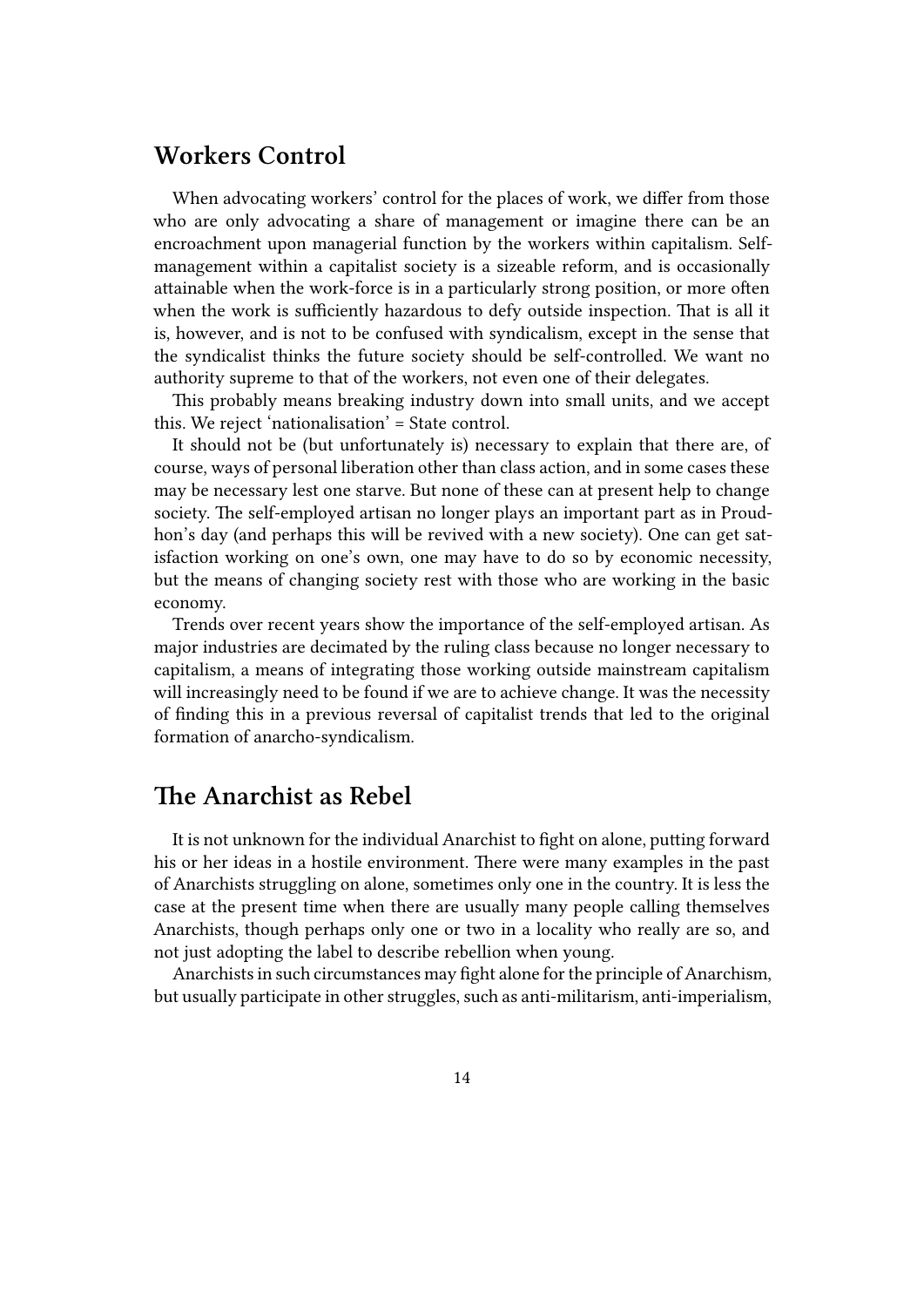anti-nationalism or solely within the content of the class struggle or they may form organisations of their own.

It is no part of the case for Anarchism to say that the profession of its ideas changes peoples' character; or that the movement invites itself to be judged on anyone who happened to be around at any one time. Organisations they create may become reformist or authoritarian; people themselves may become corrupted by money or power. All we can say is that ultimately such corruption normally leads them to drop the name 'Anarchist', as standing in their way. If ever the term became 'respectable', no doubt we would have to choose a fresh one, equally connotative of libertarian rebellion — at present it can still stand as descriptive though increasingly misused.

In all organisations, personalities play a part and it may be that in different countries different schisms may occur. Some say that there are different types of Anarchism. Syndicalism, Communism, individualism, pacifism, have all been cited as such. This is not so. If one wishes to cause a schism, purely on personal reasons or because one wishes to become more quietist or reformist, it is no doubt convenient to pick a name as a 'banner'. But in reality there are not different forms of Anarchism. Anarchist-Communism, in any definition (usually that of Kropotkin), means a method of socialism without Government, not a different style of anarchism. An alternative idea, called Anarchist-Collectivism, once favoured by Spanish Anarchists, was found in practice to be exactly the same. If one is going to have no rule from above, one cannot lay down a precise economic plan for the future, and Communism and collectivisation controlled from below upwards proved to be no different from each other, or from syndicalism, a permanent means of struggle toward the same goal.

Communism, in the sense used by Anarchists, is a society based on the community. Collectivism is a division of the commune into economic units. Unless the commune is very small  $-$  based upon the village  $-$  it has to be divided into smaller units, collectives, so that all can participate and not just their elected representatives. Otherwise it would merely be industrial democracy. While free Communism is an aim, syndicalism is a method of struggle. It is the union of workers within the industrial system attempting to transform it into a free Communistic society.

State Communism is not an alternative Communism to free Communism, but its opposite. It is the substitution of the State or the Party for the capitalist class. Communism is not necessarily Anarchist, even if it is not State Communism but the genuine authoritarian form of Communism (total State control without having degenerated into absolute power from above, or even governmental dominated socialisation). Syndicalism is not necessarily revolutionary and even revolutionary syndicalism (the idea that workers can seize places of work through factory organisation) need not be libertarian, as it can go hand-in-hand with the idea of a polit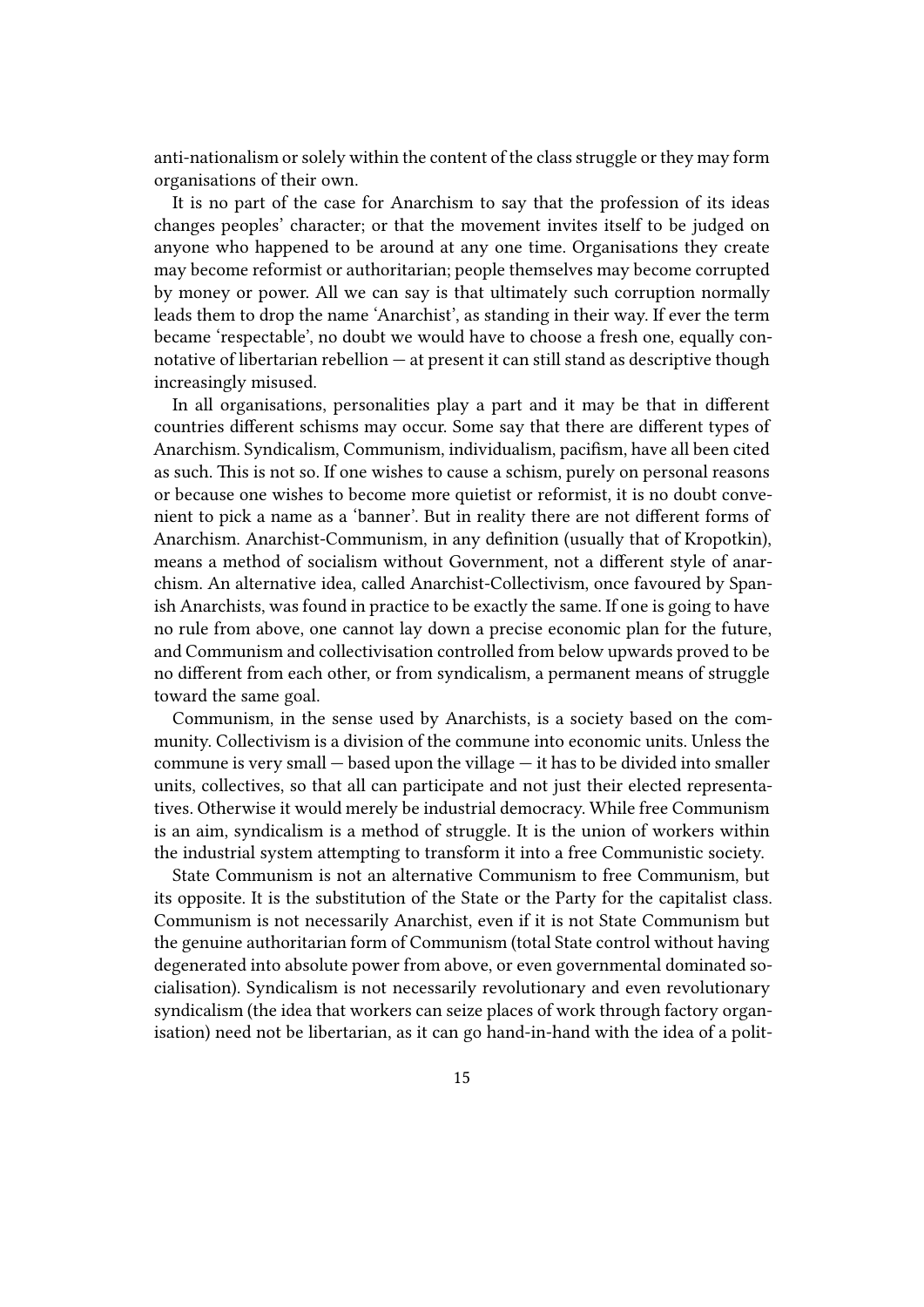ical party exercising political control. This is why we use the mouthful: anarchosyndicalism. Workers control of production, community control from below, no Government from above.

#### <span id="page-15-0"></span>**Nonviolence**

Is pacifism a trend within Anarchism? Though phoney Anarchism contains a large streak of pacifism, being militant liberalism and renouncing any form of positive action for Anarchism, pacifism (implying extreme nonviolence, and not just anti-militarism) is authoritarian. The cult of extreme nonviolence always implies an elite, the Satyagrahi of Gandhi, for instance, who keeps everyone else in check either by force or by moral persuasion. The general history of the orthodox pacifist movements is that they attempt to dilute a revolutionary upsurge but come down on the side of force either in an imperialist war or by condoning aggressive actions by governments they support.

Both India and Israel were once the realisation of the pacifist ideals; the atom bomb was largely developed and created by nonviolent pacifists and by League of Nations enthusiasts; the Quakers as peace-loving citizens but commercial tyrants and colonialists are notorious. In recent times, many who rejected Anarchist actions of the Spanish Resistance (though claiming to be "nonviolent Anarchists") had no difficulty late in supporting far more "violent" actions of different nationalist movements.

It is true to say that there are Anarchists who consider pacifism compatible with Anarchism in the sense that they advocate the use of non-violent methods though usually nowadays advocating this on the grounds of expediency or tactics rather than principle. But this should not be confused with the so-called "Tolstoyan Anarchism" (neither Tolstoyan or Anarchist). Tolstoy considered the Anarchists were right in everything but that they believed in revolution to achieve it. His idea of social change was "within one" (which is to say in the sky). He did not advocate nonviolent revolution, he urged nonresistance as a way of life compatible with Christian teaching though not practised as such.

One has to say also that this refers to pacifism in the Anglo-American sense, somewhat worse in Great Britain where the concept of legalised conscientious objection led to a dialogue between pacifism and the State. In countries where objection to military service remained a totally illegal act, the concept of pacifism is not necessarily extreme nonviolence.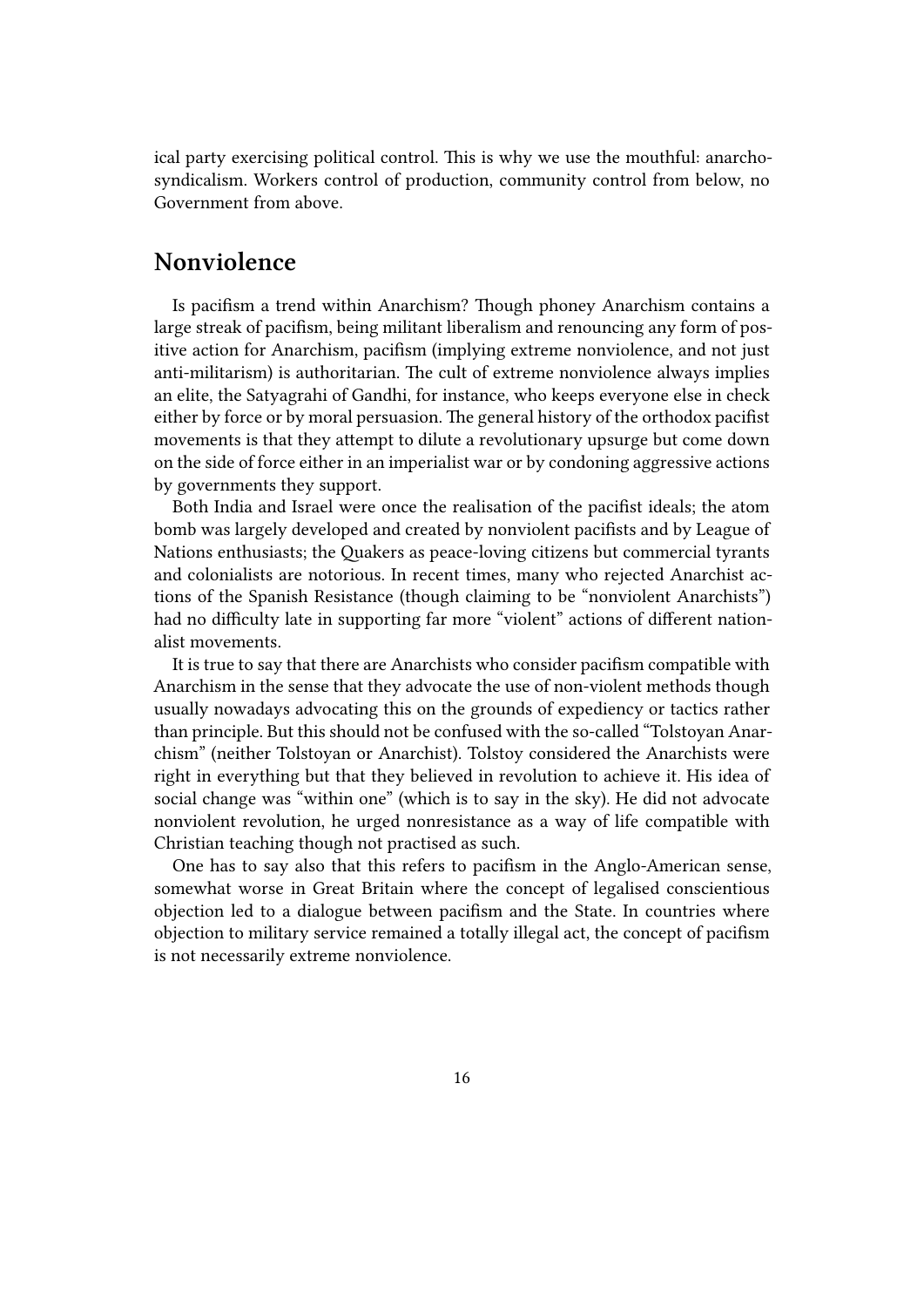#### <span id="page-16-0"></span>**Immediate Aims of the Anarchist**

A "reformist" is not someone who brings about reforms (usually they do not, they divert attention to political manoeuvring): it is someone who can see no further than amelioration of certain parts of the system. It is necessary to agitate for the abolition of certain laws or for the immediate reform of some, but to idealise the agitation for reforms, or even the interests in reform of minorities or even whole communities, is reformist. This reformism has permeated the whole of what is now called the left wing. It creates new industries in the interests of aspiring bureaucrats allegedly guarding over minority interests, preventing people in those minorities from acting on their own behalf. This is noticeable even in women's struggles which the left marginalises as if it were a minority issue.

Sometimes laws are more harmful than the offences they legislate against. No law is worth passing even to hope which are socially beneficial on the surface, since they are sure to be interpreted wrongly and are often used to bolster the private opinion of judges who carry them out. The old British custom of sentencing poorer classes to death for minor thefts above a small pecuniary value was not abolished by Parliament nor by the judges, but by the final refusal of juries to admit when forced to a guilty verdict that the goods were above that value.

The Anarchists can as individuals or in groups press for reforms but as Anarchists they seek to change minds and attitudes, not to pass laws. When minds are changed, laws become obsolete and, sooner or later, law enforcers are unable to operate them. Prohibition in America, the Poll Tax in Britain, are instances. At that point the law has to adapt itself to public opinion.

The Witchcraft Act remained on the statute books until some 40 years ago and it was enforced right up to the time of its abolition though the Public Prosecutor only dared to use a few of its clauses for fear of ridicule. It was abolished for political reasons but the equally ridiculous Blasphemy Act was retained, being unquestioned by Parliament until the agitation by Muslims that it was clearly unfair that one could be fined for offending Christianity while one could not be executed for offending Islam.

The '1381' law was useful for squatters to persuade people they could occupy neglected buildings without offence, the odd thing being that the law did not exist. The myth was enough provided people believed in it.

One has to carry on a resistance to any and every form of tyranny. When governments use their privileges threatened, they drop the pretence of democracy and benevolence which most politicians prefer. Anarchists are forced to become what politicians describe them as: 'agents of disorder', though there is a lot more to Anarchism to that, and all 'agents of disorder' are not necessarily Anarchists.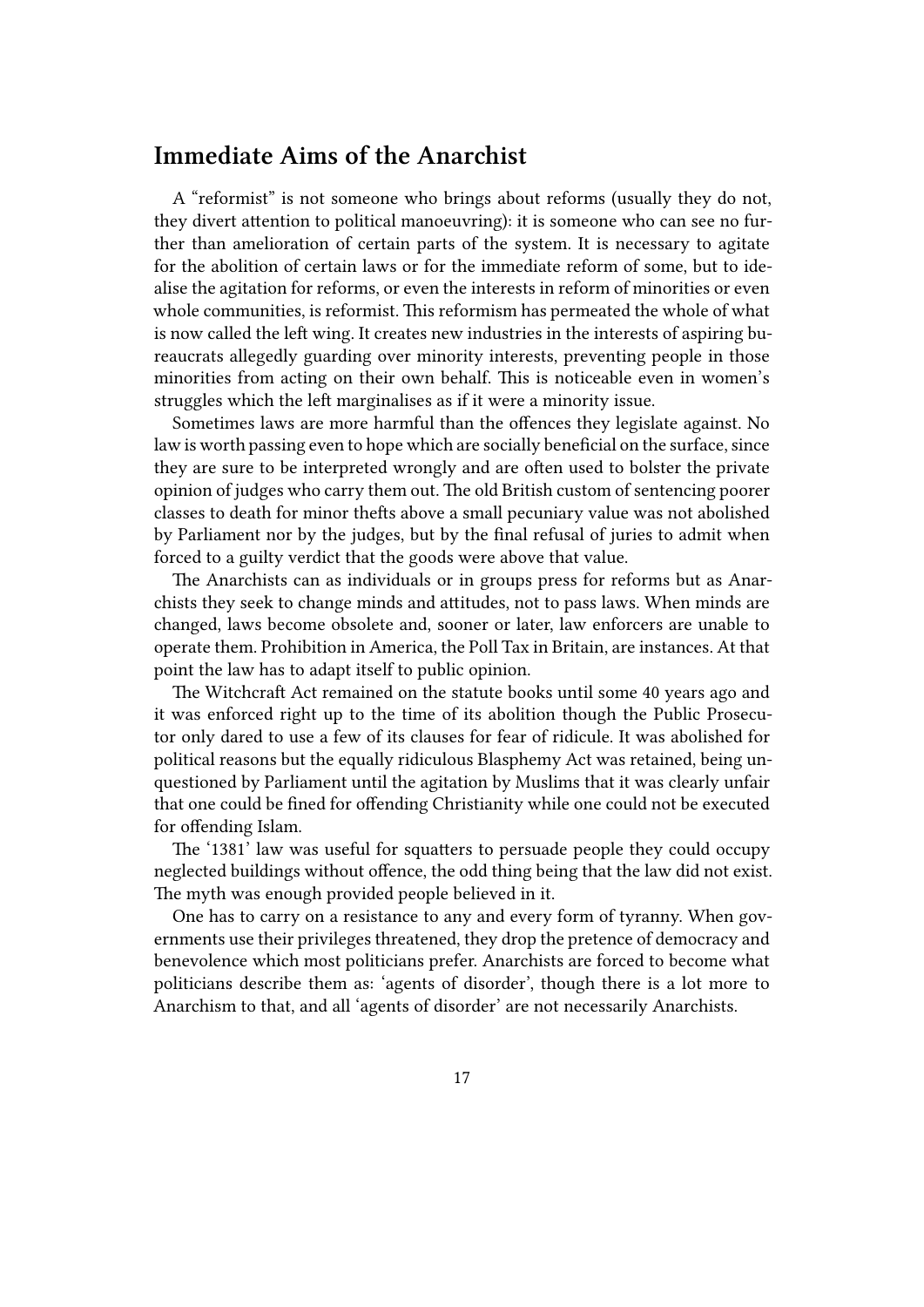A Marxist-Leninist would say, "Anarchists are able to bring about disorder but cannot seize power. Hence they are unable to make take advantage of the situations they create, and the bourgeoisie, regrouping its strength, turns to fascism".

A Tory would say that Marxist-Leninists are Anarchists "because they wish to create Anarchy to create the conditions in which they would seize power". Both are absurdities. Anarchists can, of course, "seize power" no less than anyone just as a teetotaler can get blind drunk, but they would hardly continue to merit the name. Anarchists in power would not necessarily be any better or worse than anyone else, and they might even be as bad as Communists or fascists. There is no limit of degradation to which power cannot bring anyone even with the loftiest principles. We would hope that being unprepared for power, they would be ineffective. Their task is not to "seize power" (those who use this term show that they seek personal power for themselves) but to abolish the bases of power. Power to all means power to nobody in particular.

If one leaves the wild beast of State power partially wounded, it becomes more ferocious than ever, a raging wild beast that will destroy or be destroyed. This is why Anarchists form organisations to bring about revolutionary change. The nature of Anarchism as an individualistic creed in the true sense has often caused many to say such organisations might well be left to 'spontaneity', 'voluntary will' and so on  $-$  in other words, there can be no organisation (except for propaganda only) until the entire community forms its own organisations. This is a recipe for a sort of armchair Anarchism which never gets off the ground, but at the same time with a point that cannot be ignored – until the whole community has control of its own organisations, such bodies cannot and should not take over the social and economic means of life.

It is shown by events that unity of resistance is needed against repression, that there must be united forms of action. Even when workers' councils are formed, there may be representatives on them from political factions, united outside on party lines and able to put forward a united front within such councils and thus to dominate and ultimately destroy them. That is why we need an organised movement to destroy such efforts at totalitarianism. In some cases one may need the ultimate sanction of acts of individual terrorism to be used against leadership from within quite as much as that imposed from above. This form of specific terrorism has nothing in common with nationalist terrorism, which by its nature is as indiscriminate as State terrorism, for all that it is judged in a far harsher light. Anarchist terrorism is against individual despots, ruling or endeavouring to rule. Nationalist terrorism is a form of war against peoples. State terrorism is the abuse of power.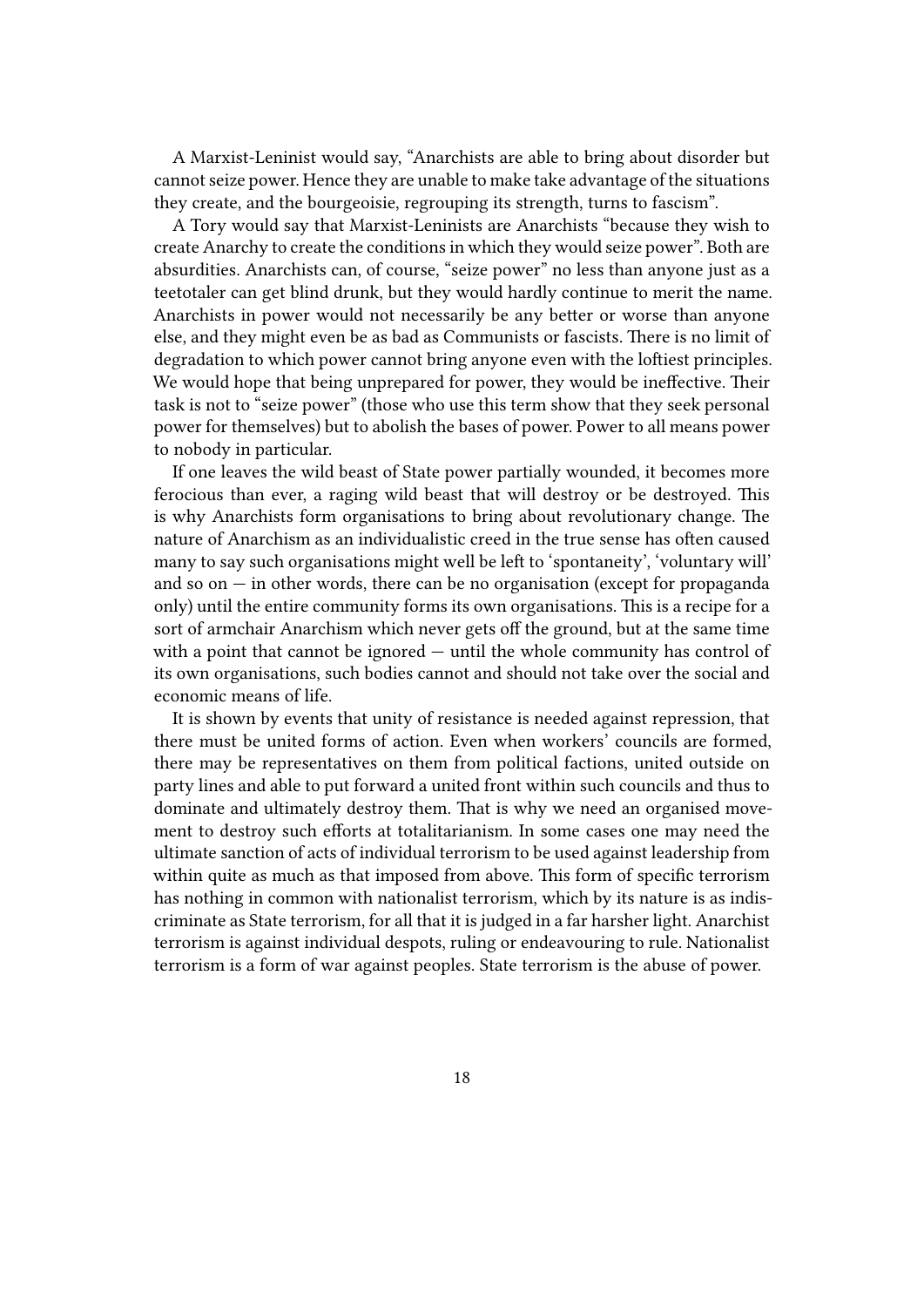#### <span id="page-18-0"></span>**Workers' Self-Defence**

The Marxist-Leninists in time of revolution rely upon the formation of a Red Army. Under the control of one party, the "Red" Army is the old army under a red flag. We have seen many times how this can become a major instrument of repression, just as a nationalist army under a new flag can also become one, sometimes even before it attains power.

The very formation of an army to supersede workers' militias will destroy the Revolution (Spain 1936). Che Guevara introduced a new romantic ideas of the Red Army as the advance guard of a peasants army  $-$  combining the spontaneity of a Makhnovista (Ukraine 1917) and Zapatista/Magonista (Mexican-Anarchistic) peasant army with the disciplined ideas of Party intellectuals. In such cases, after the initial enthusiasm carries through to victory, the disciplined leadership takes over; if it fails, the leaders run off elsewhere.

The self-defence notions of anarcho-syndicalists are that workers use arms in their own defence against the enemy at hand, and that the democratic notion of workers' militias prevails. While there may be technical leadership, instruction and duties such as are at present in the hands of noncommissioned officers up to the rank of sergeant, there should be no officers whose job is to command, or lower-ranking NCOs to transmit the chain of command.

The idea of an armed people is derided by many so-called military and political experts, but only is used by workers in their own interests. If smaller nations use it successfully, they admit that a citizens' army — that is to say, a nonprofessional one that can hang up its rifles and go back to work, coming out when called upon  $-$  is possible provided only that, as in the case of (say) Israel or South Africa, they obey nationalistic and aggressive policies from above. Providing they don't maintain the force in international-class interests, the "experts" are prepared to admit the efficiency of such an army remaining democratically controlled within its own ranks.

#### <span id="page-18-1"></span>**How Will a Revolution Come About?**

We do not know. When a revolutionary situation presents itself  $-$  as it did with the occupation of factories in France, 1936 and 1968; as it did in Spain, 1936 with the fascist uprising; or with the breakdown of the Russian Armies, 1917; or in many other times and places; we are ready for it or we are not (and usually not). Many times the workers are partially ready and leave the "wounded wild animal" of Statism fiercer than ever. It may be purely individual action that sets off the spark. But only if, at that period, there is a conscious movement towards a Free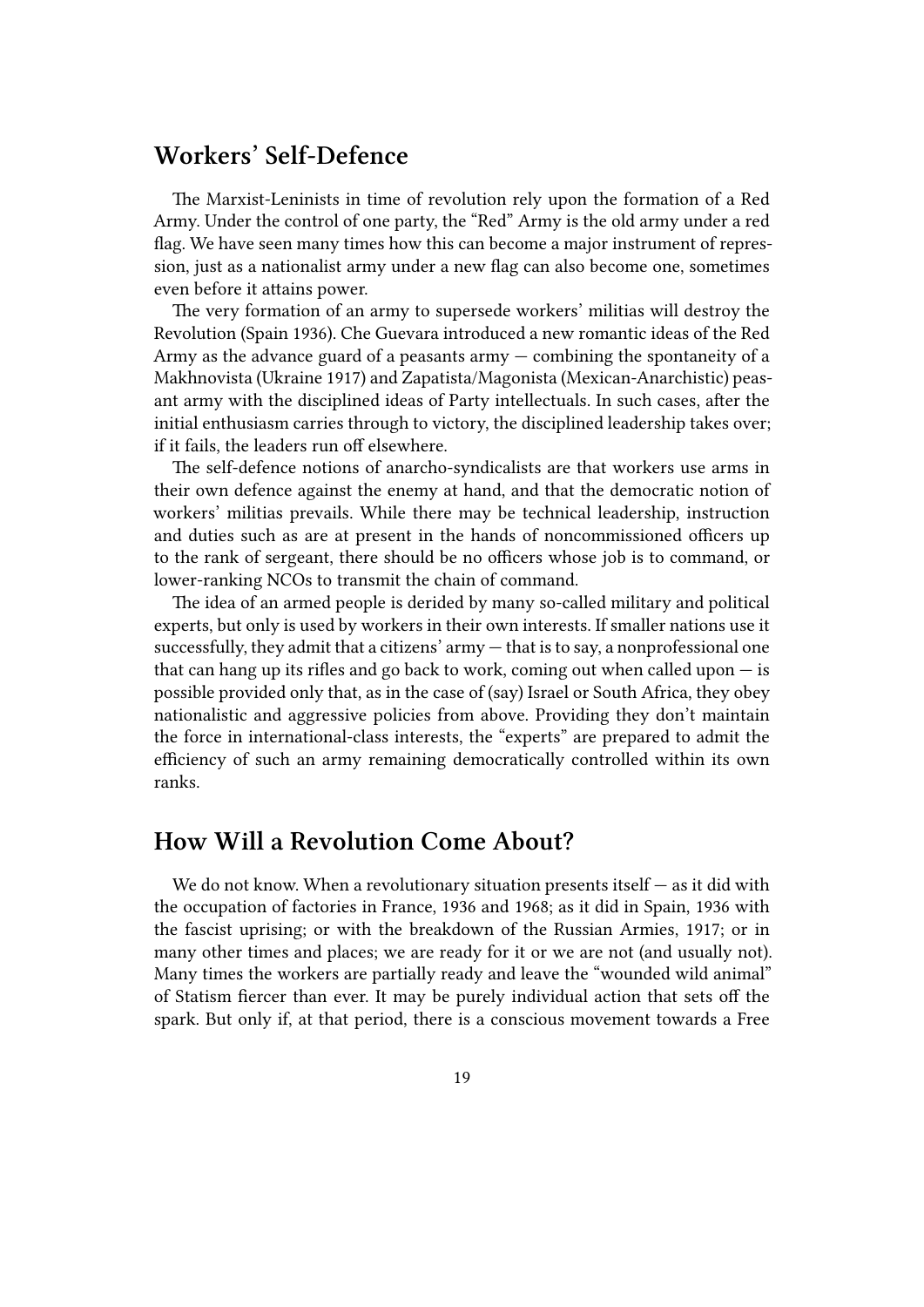Society that throws off the shackles of the past, will that situation become a social revolution. The problem today that faces us is that half the world is prepared to rise almost at any opportune time, but have no military power to resist repression and no industrial muscle to sustain it. The other half of the world has such might, but no real desire to rise, being either bought off by capitalism or succumbing to persuasion.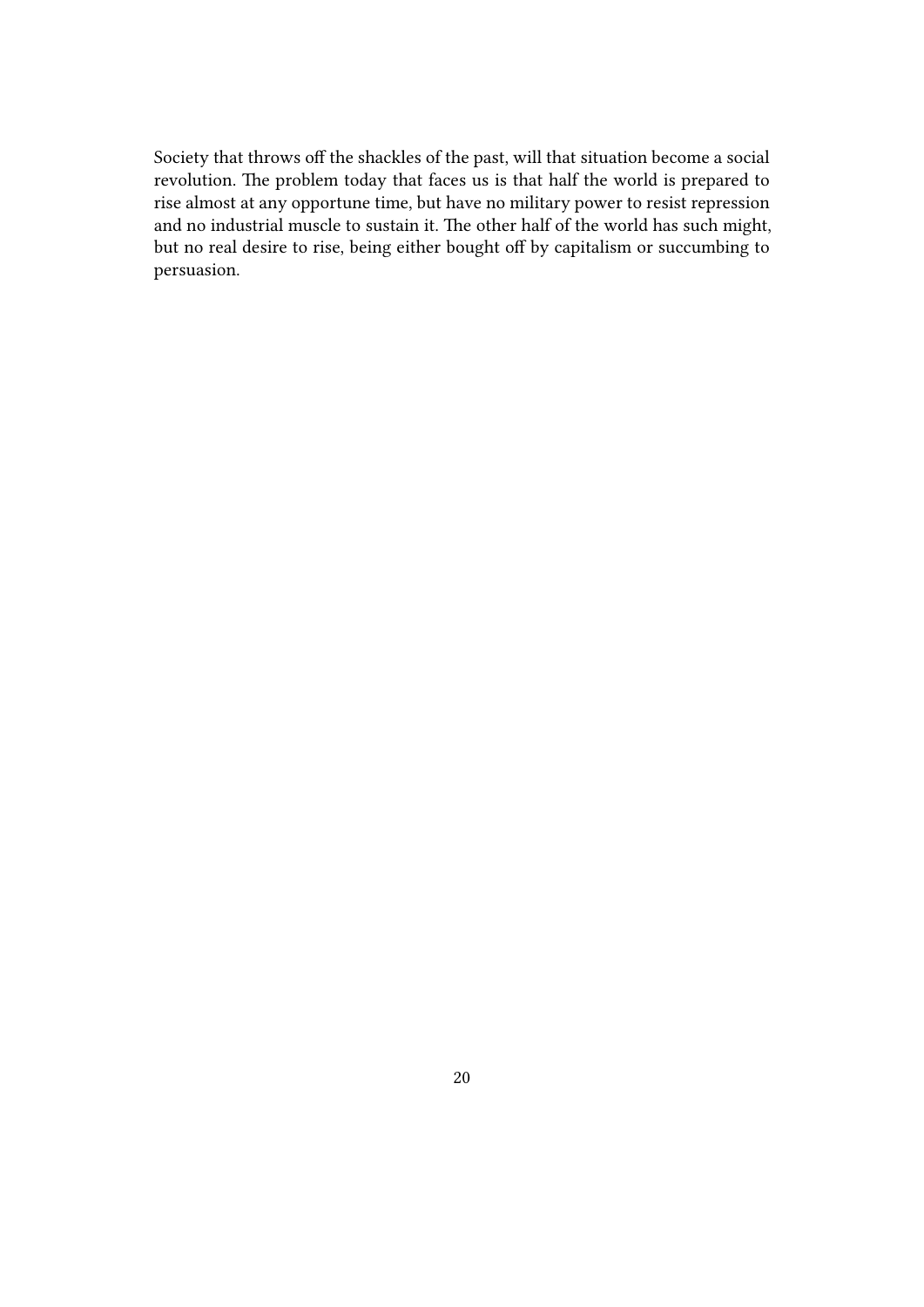### <span id="page-20-0"></span>**Bringing About the New Society**

#### <span id="page-20-1"></span>**What Constitutes an Authoritarian Society?**

Exploitation  $-$  Manipulation  $-$  Suppression. The organs of repression consist of many arms of the State:

The Apparatus of Government: The legislature, the judicature, the monarchy, the Civil Service, the Armed Forces, the Police etc.

The Apparatus of Persuasion: The educational system, the media, including TV, radio and the press, the Church, and even forms of apparent dissent that in reality condition us to accept the present system — the parliamentary Opposition is the most obvious, but many other alternatives to the accepted system too, e.g., revolution presented as merely one in lifestyle or musical preference, academic teaching of Marxist-Leninism etc.

The Apparatus of Exploitation: The monetary system; financial control; the Banks; the Stock Exchange; individual, collective, and State employers; land ownership. Under capitalism there is no escaping this.

Most political reformers have some part of the unfree system they wish to abolish Republicans would abolish the monarchy, Secularists would abolish or disestablish the Church, Socialists would (or used to) wish to abolish the apparatus of exploitation; pacifists would abolish the Army. Anarchism is unique in wishing to abolish all. The only true definition of an Anarchist is one who wishes to believes it desirable to abolish all; who believe it possible to abolish all, the sooner the better; and who works to bring such abolition about.

There are many, usually on the left, who think it desirable but impossible, many on the right who think it only too probable but undesirable. Others may be sympathetic to Anarchism as both desirable and possible but refrain from action in its favour. To borrow a phrase from another part of the forest, they may be fellow travelers of Anarchism.

The Police are the cornerstone of the State (though sometimes, in extreme cases, the Government of the day needs to use the armed forces in lieu of, or in addition to the police — in some countries this has led to replacement or control of the Government by the army so long as the officers are tightly in control).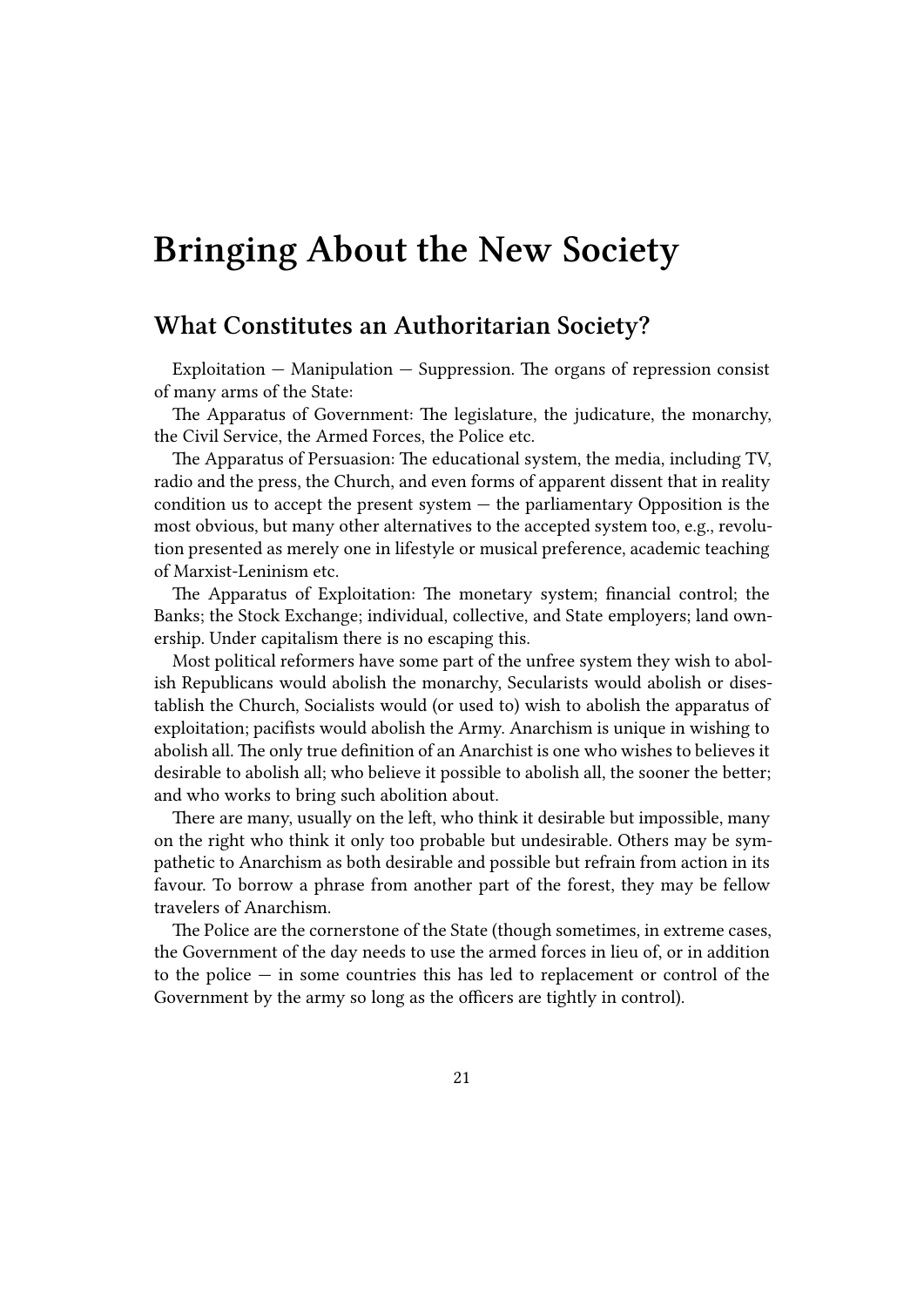Only Anarchism believes in abolition of the Police, and this is the most hotlydisputed argument of Anarchism. Yet the police force as we know it is a comparatively modern phenomenon, fiercely resisted when introduced for reasons which have since been proved up to the hilt, such as the ability of the Police to introduce or bolster up a dictatorship, known indeed as a police state. Without control of the Police, debates at Westminster become as sterile of result as debates in the West Kensington Debating Society (and probably less interesting).

With German money, supplied by Helphand-Parvus, Lenin was able to return to Russia and pay Lettish mercenaries to act as Police. He was the only politician in a position to do so and in this way Bolshevik success was achieved. The Nazis in their turn created murder gangs that roamed the streets, which were tacitly tolerated by the Republican Police, but their victory came when they controlled the Police by legal means.

#### <span id="page-21-0"></span>**Can One Do Without the State?**

It seems to be generally agreed that we can do without some organs of the State: can we do without them all, altogether? Some are admittedly useless, some decorative, some have impossible intentions, others are necessary for class rule, some may well be useful and carry out functions essential to any society.

One cannot do the work of another. If the monarchy has no Army it cannot save you from foreign invasion any more than the police will get you into heaven if you do not have a Church! Any commonsense codification of conduct would be better than the farrago of laws we have at present, which occupy both the lawyers and politicians, the one interpreting the apparent desires of the other.

It is true that the Government can and sometimes does take over certain necessary social functions, as do every organ of the State however repressive. The railways were not always run by the State but belonged to capitalists, and could equally in a future society belong to the workers. It would be foolish to say that if mines belonged to the State, that proves the State is necessary, or we would have no coal without it. The Army is often given socially necessary jobs, such as flood or earthquake relief; it is sometimes used as a scab labour force, such as in strikes; it is sometimes used as a police force. This is because the State does not want the breakup of a society that supports it.

Even the police at times fulfill some necessary functions — one goes to the police station to find lost dogs simply because it happens to be there and has taken over that function. It does not follow that we should never find lost dogs if there were no Police, and that we need to be clubbed over the head in times of social unrest so that old ladies can need not lose their dogs. For insurance purposes, all car owners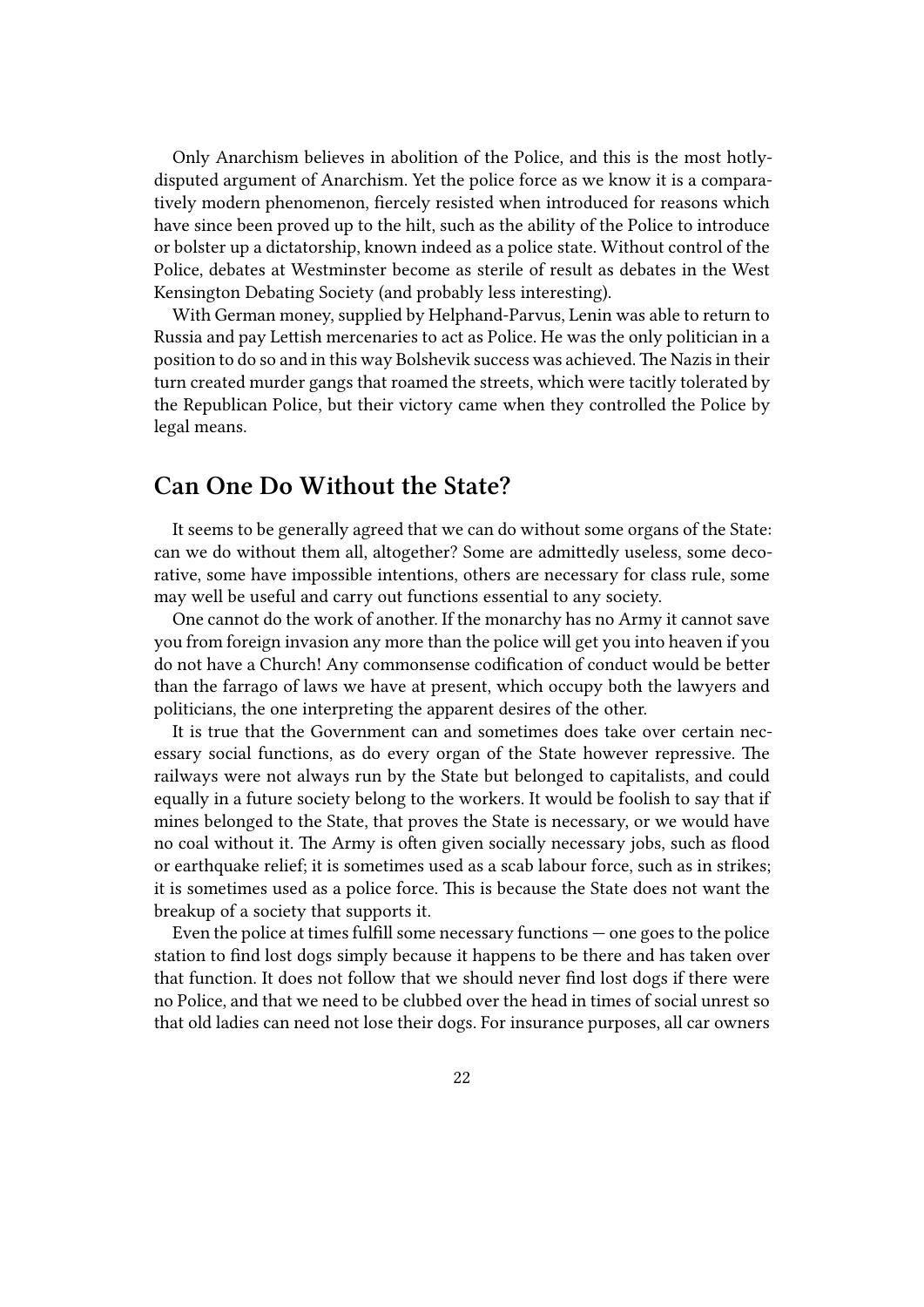report their lost or stolen cars to the Police, but it does not mean that the police force as such is indispensable.

Just as insurance companies would find some way of seeing they could not pay out on fraudulent claims if there were no police force, society would see to it that it could protect itself. Unfortunately, having a police force atrophies the ability of society to defend itself. People have lost all sense of social organisation and control. They can be put in terror by a few kids running wild, however young. The only reaction is to run to the Police, and the Police cannot cope.

There was an old superstition that if the Church excommunicated a country, it was under a terrible disaster. One could not be married, buried, leave property, do business in safety, be educated, be tended while sick, in a country which was excommunicated. The superstition was not an idle one, so long as people believed in the Church. If the country was banned from the communion of believers, the hospitals (run by the Church) were closed; there could be no trust in business (the clerics administered oaths and without them no promises need be kept); no education (they ran the schools); children could indeed be begotten (no way of preventing that by the Church!), but not christened, and were therefore barred from the community of believers and under a threat, as they thought, of eternal damnation, while unmarried parents could not leave property to their "illegitimate" children. The physical reality of Hell was not necessary to make excommunication effective. We are wiser now. But one superstition has been replaced by another. It has been transferred to belief in the State. If we were to reject Government there would be no education (for Government, national or local, controls the schools — with obvious exceptions), no hospitals (ditto), nobody could carry one working because the Government regulates its conduct, and so on. The truth all the time has been that not the Church and not the State but we the People have worked for everything we've got, and if we have not done so they have not provided for us. Even the privileged have been maintained by us not them.

#### <span id="page-22-0"></span>**The Money Myth**

With the State myth comes a second myth  $-$  the money myth. The value of money is dependent on the strength of the State. When Governments collapse, their money is worthless. For years American crooks travelled Europe offering to change Confederate dollars, worth nothing since the Southern States had lost the Civil War, presenting them to unsuspecting Europeans as valid U.S. dollars — until they became collectors' pieces and were worth more than several U.S. dollars! At that point the Federal Government utilised the original printing plants to publish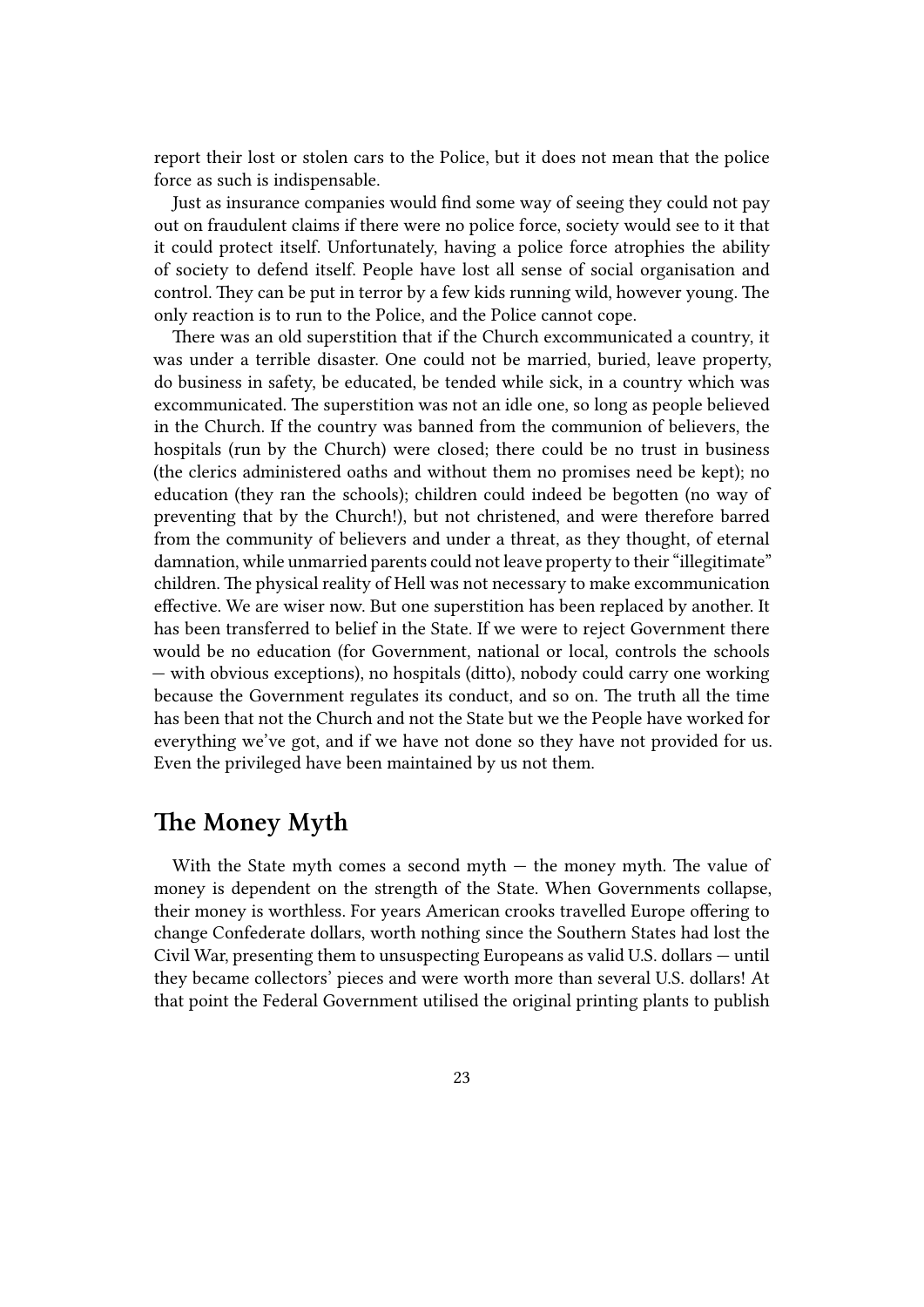Confederate dollars and gave them away with bubble-gum, lest their own currency became devalued.

When the Kaiser's Germany collapsed, Imperial marks were useless. When the Spanish Republic was defeated, the banks simply canceled the value of its money. The story is endless. Yet according to a legend many still believe, the wealth of the country is to be found at Waterlow's printing works. As the notes roll off the press, so our wealth is created, and if this ceased we should be impoverished! The banks have come up with an alternative in printing their own credit cards. Another alternative myth, now dated, was that the money printed had to correspond with a quantity of closely-guarded gold buried in a mysterious vault, after having been dug up under tight security from mines thousands of miles away. However, Governments have long since defaulted on the premises behind this myth (though they still continue the ritual). The newer governmental myth is that if too many notes are printed we shall have inflation which will make us all poor, so to prevent this we must be prepared to endure conditions of stringency and poverty, lose jobs and homes, or in other words become poor.

During the war, rationing of food and clothes meant that what counted was coupons, by which it was hoped to ensure there were fair shares of what was available. As the money system continued, a black market in commodities was inevitable, but rationing gave an idea of what State Socialism — without money — would be like. If there were too many coupons printed there would be no point in the scheme. Money is another form of rationing, by which one set of people get more than another. Wage struggles are fights to get a bigger slice of the cake. The wealthy are those who have first access to slicing the cake. But neither money nor coupons make any difference to the size of the cake, they are simply means of dealing with its distribution, whether fairly  $-$  or more likely  $-$  unfairly. So essential is money to the obtaining of goods in a State society, it sounds humorous to say money is a myth  $-$  "I don't care if it's mythical, give me more"  $-$  but myth it is.

Many worthy people believe if Lady X did not spend her money on a yacht, that money could somehow be transformed into an x-ray apparatus for the hospital. They do not understand, it would seem, that yacht builders cannot produce x-ray machines. Others think that those on National Assistance are supported by those at work — yet the margin of unemployment is essential to the State as a pitfall to make the incentives to work stick. Others believe there is a relation between their wages going up and the wages received by other people going down. In a competitive society, however, one gets what one is able to command.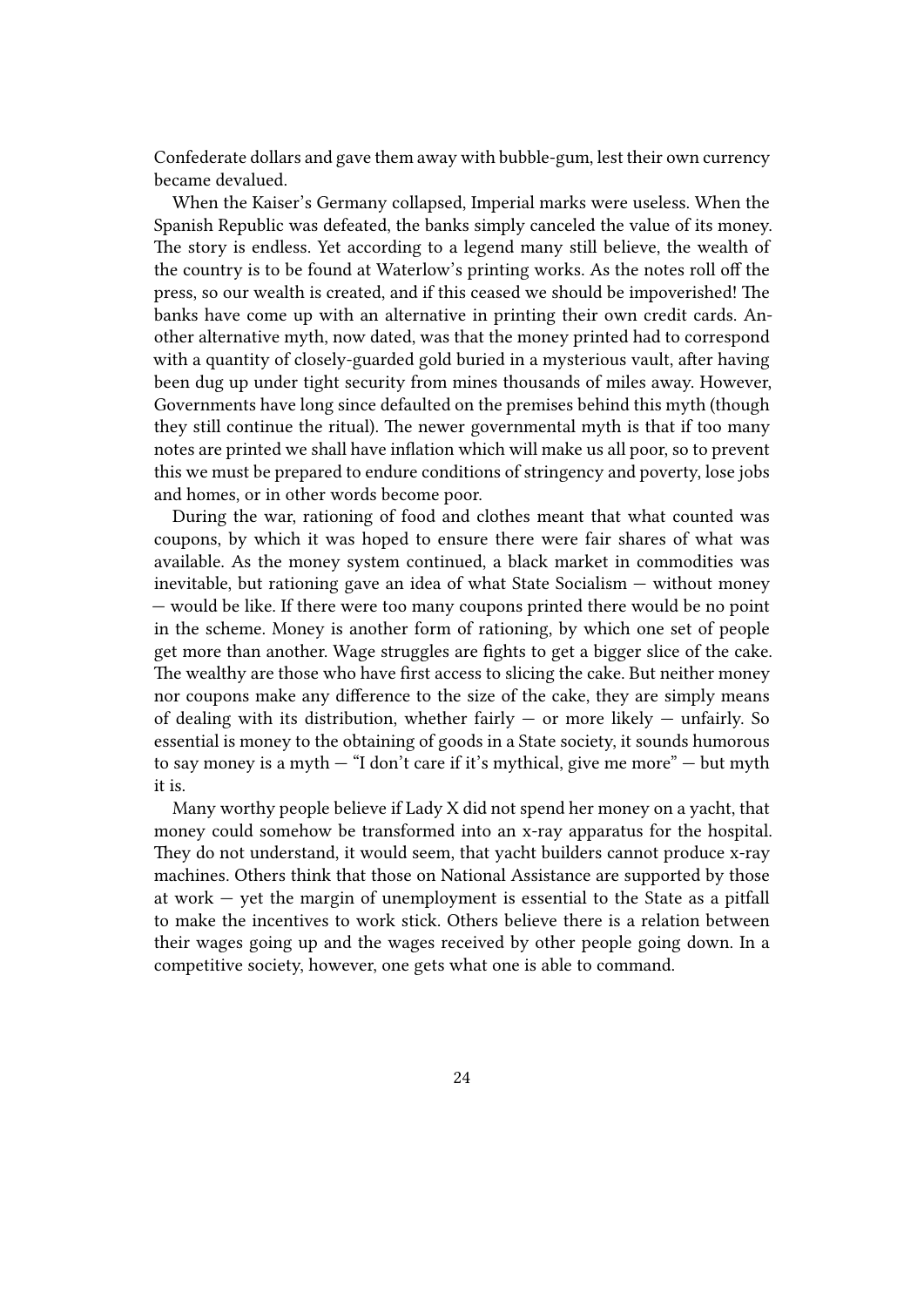#### <span id="page-24-0"></span>**The Myth of Taxation**

There is a patent absurdity in supposing that those who work and produce are helped by those who profit from the system and do nothing. It is equally absurd to suppose that the rich help the poor by providing work or charity. As Brendan Behan commented to someone who pointed out how much the Guinness family had done for the poor people of Dublin — "It's nothing compared to what the poor people of Dublin have done for the Guinness family". Taxation perpetuates the myth that those with more money help those with less. Taxation grabs money out of the pockets of the less well-off even before they have a chance to look at it. The rich dress up their accounts by means of professional advisors. But aside from that, money does not create wealth, it is muscle, brain, and natural resources that do. Money is used to restrict the application of human endeavour. It is possible to print money, or arrange credit, when it is in the interests of money manipulators to do so. When they wish to go into recession, they do so by withdrawing money and credit. Recession is not a natural disaster like famine, drought, floods, or earthquakes though it is presented as such.

#### <span id="page-24-1"></span>**The Effect of Immigration**

The large scale employer looking at greater profitability or the way to cut costs has several options open, the easiest and laziest being to cut wages. If the workers are well-organised they can resist this so there are two options open to the major capitalist. Either take the factories to where the cheap labour is or take the cheap labour to where the factories are. The first option entails great pollution, as a rule  $-$  not that they ever care about that  $-$  and in some cases they have to go into areas of political instability. It is cheaper to move the cheap labour.

Having thus encouraged immigration, wearing the financial hat as it were, the capitalist in the capacity of a right-wing politician, dons the political hat and denounces immigration. This has the advantage of setting worker against worker, fuelled by religious and/or racial antipathies which can persist for generations, and have the added bonus of inducing the worker to support the right wing electorally. It does the capitalist no harm to have a work force hated by those who surround them, or in fear of deportation if they step out of line. Nor does it harm the capitalist, in a political context, to have issues such as immigration replace the basic issue of the wage and monetary system. It only becomes harmful from that point of view when a fascist force such as Hitler's gains such armed might that it can ignore the wishes of the capitalists which gave them that power and strives for its own superiority.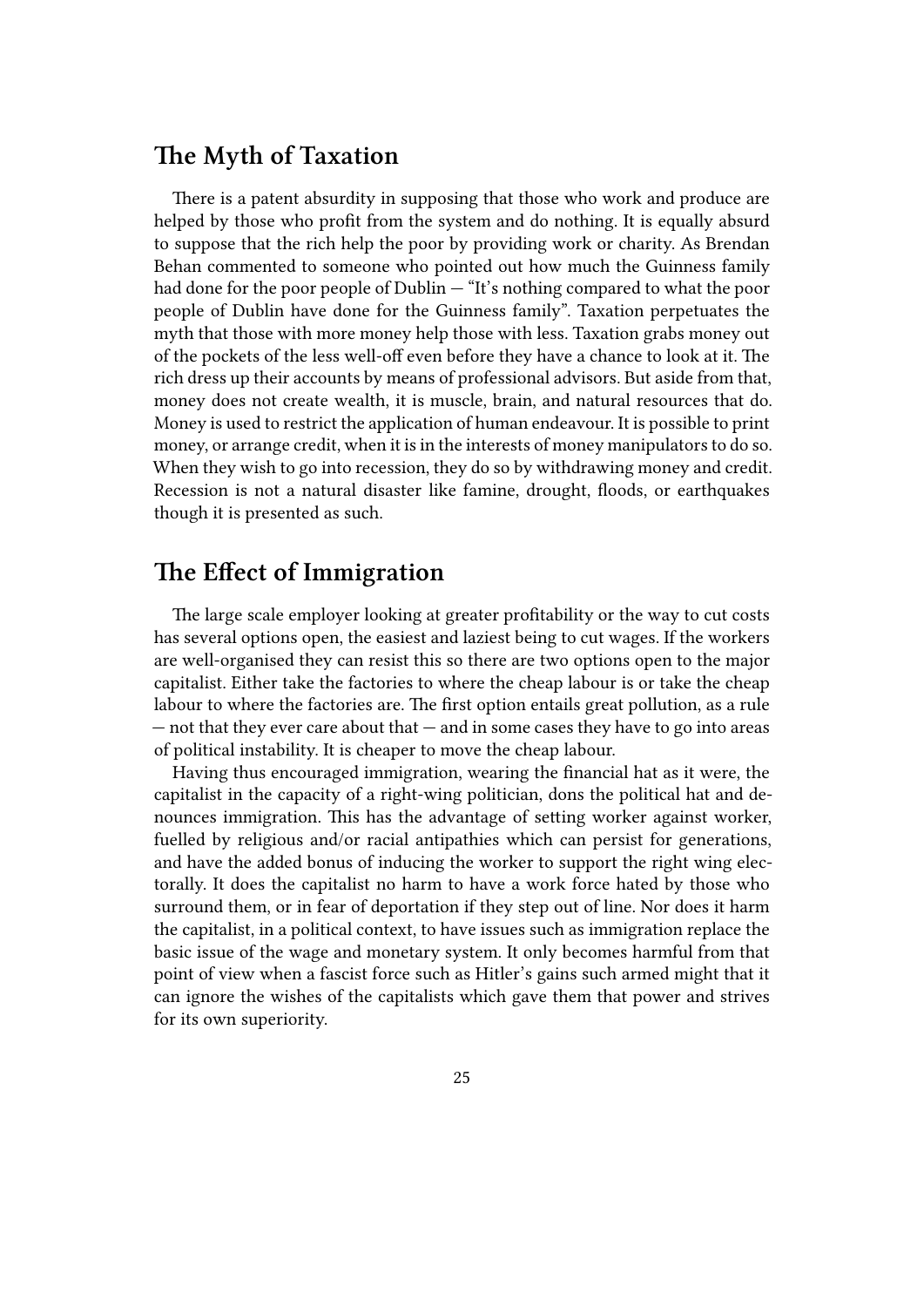#### <span id="page-25-0"></span>**The Abolition of the Wage and Monetary Systems**

"Socialism" has become so diffused a term today that it is used of almost any reformist or indeed positively counter-revolutionary movement that wishes to use the term and covers a multitude of ideas from liberalism to tyranny, but in reality the essentials of any socialistic theory are the abolition of the wage and monetary systems. This is because a genuine socialistic movement should be of the working class and intended for its own emancipation from wage slavery. The wage and monetary systems are the chains of that slavery that need to be broken.

Some modified form of wage or some means of exchange might be consistent with a free communistic society, especially among a post-revolutionary society accustomed to some form of labour-rewarding assessment, but the present form of monetary system is one in which money is not a servant (a means of exchange) but a boss in its own right. Wages are a means of denoting the position in society's pecking order which a person is deemed to hold. It is not even fair as regards the assessment it makes. Such systems must be swept aside.

At present, as indicated above, the Government, or the effective controller which may in some cases be over the Government (the banks, for instance) assess the national wealth. A corresponding number of bank notes are printed, coin is struck, credits are granted to financial houses. According to the degree of efficiency or inefficiency of a current Government (which is the stuff of day-to-day press political sloganeering and need not concern us) the assessment, or budget may be correct or incorrect. According to his or her assessment, the Chancellor of the Exchequer may be "generous" or "niggardly" in sharing out the national "cake" and apportioning our slices. But in reality salaries and wages are determined by social convention, tradition, Government patronage, economic competition, hereditary power, trade union bargaining, individual enterprise and wildcat strikes. According to their effectiveness, so is the "slice of cake" each receives. Those unable to use any of the pressures are simply left out of the reckoning and must be content with what is given them in order solely to survive. The "cake" is the same whatever the Government does about it.

#### <span id="page-25-1"></span>**Is Anarchism Compatible with Capitalism?**

It is only possible to conceive of Anarchism in a form in which it is free, communistic, and offering no economic necessity for repression or countering it. Common sense shows that any capitalist society might dispense with a "State" (in the American sense of the word) but it could not dispense with organised Government, or a privatised form of it, if there were people amassing money and others working to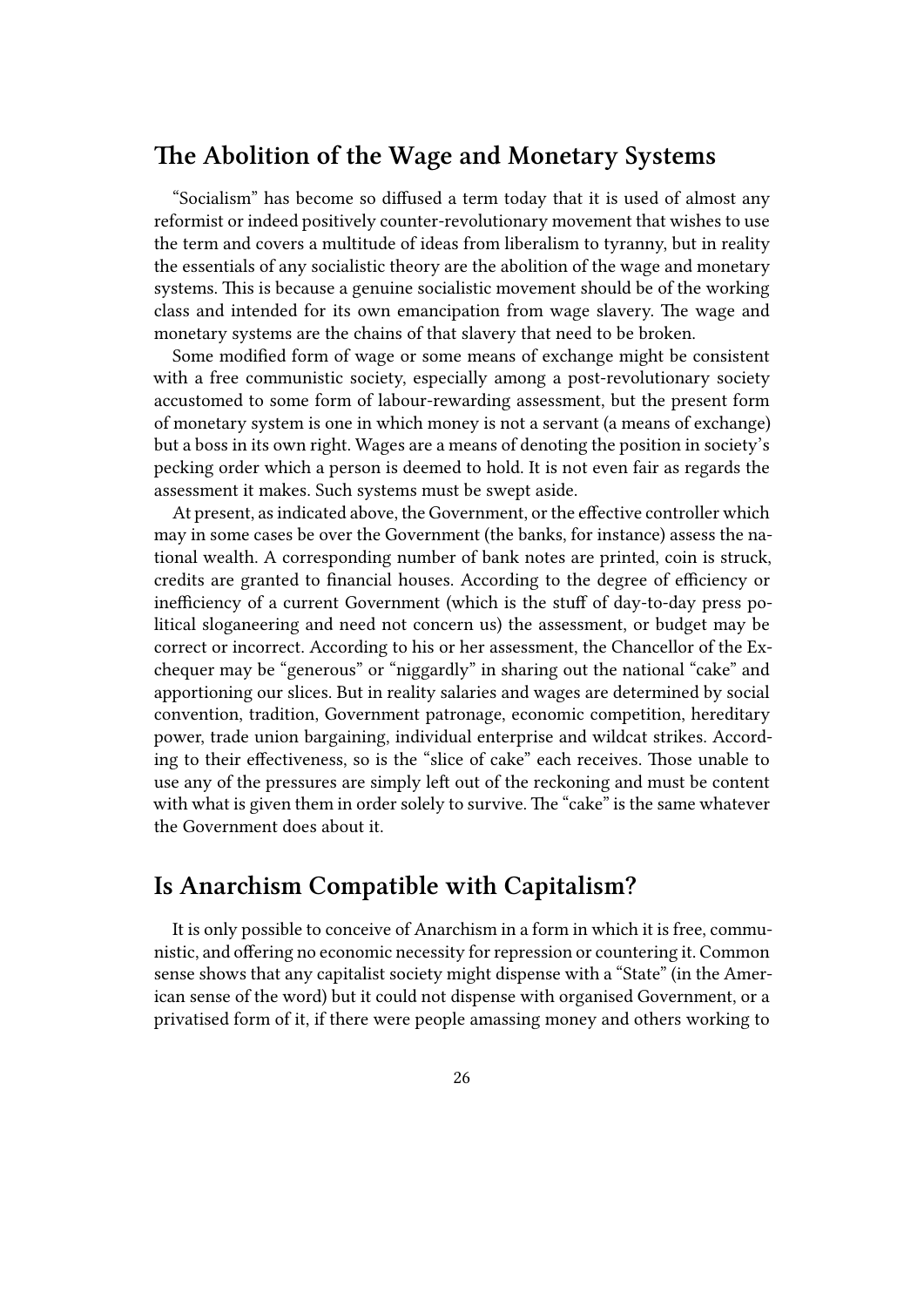amass it for them. The philosophy of "anarcho-capitalism" dreamed up by the "libertarian" New Right, has nothing to do with Anarchism as known by the Anarchist movement proper. It is a lie that covers an unpleasant reality in its way  $-$  such as National Socialism does in another. Patently unbridled capitalism, not even hampered by a reformist State, which has to put some limits on exploitation to prevent violent clashes in society, needs some force at its disposal to maintain class privileges, either from the State itself or from private Armies. What they believe in is in fact a limited State — that is, one in which the State has one function, to protect the ruling class, does not interfere with exploitation, and comes as cheap as possible for the ruling class. The idea also serves another purpose beyond its fulfillment — a moral justification for bourgeois consciences in avoiding taxes without feeling guilty about it  $-$  just as pacifism sometimes serves as an excuse for bourgeois consciences in avoiding danger without feeling guilty.

#### **Community Control**

The history of collective control in a capitalist society is a pretty dismal one. There have been many attempts to bypass the system by forming "communities" which because they are less than the whole, real community, are bound in the end not to prosper. Cooperative societies no less than small businesses rarely withstand the pressure of monopoly capitalism. Collective farms — collective enterprises at which one works at less than the normal wage to for the sake of independence – like craft businesses, never quite get off the ground and it always comes down to the monopoly market. All could flourish if the system were free, but it is not.

Nevertheless, one can note that many communal products are equally available to all, either on payment of a fixed sum, or free. The highways are free — neither State nor capitalism has got round (yet) to making all roads toll roads to enter which one must pay (but they've got round to it on main motorways on the Continent). It would probably make no economic difference if the underground railway was also free, bearing in mind the cost of ticket collecting. Water used to be free — even when water rates came in one could draw as much as one liked from the tap. Now there are water meters, as if we were living in the Sahara where water has long been rationed. So far they have not got round to making us pay for air.

Anarchism presupposes that all these arguments based on economics are bunkum. Services which come naturally or are produced by the people should belong to the people.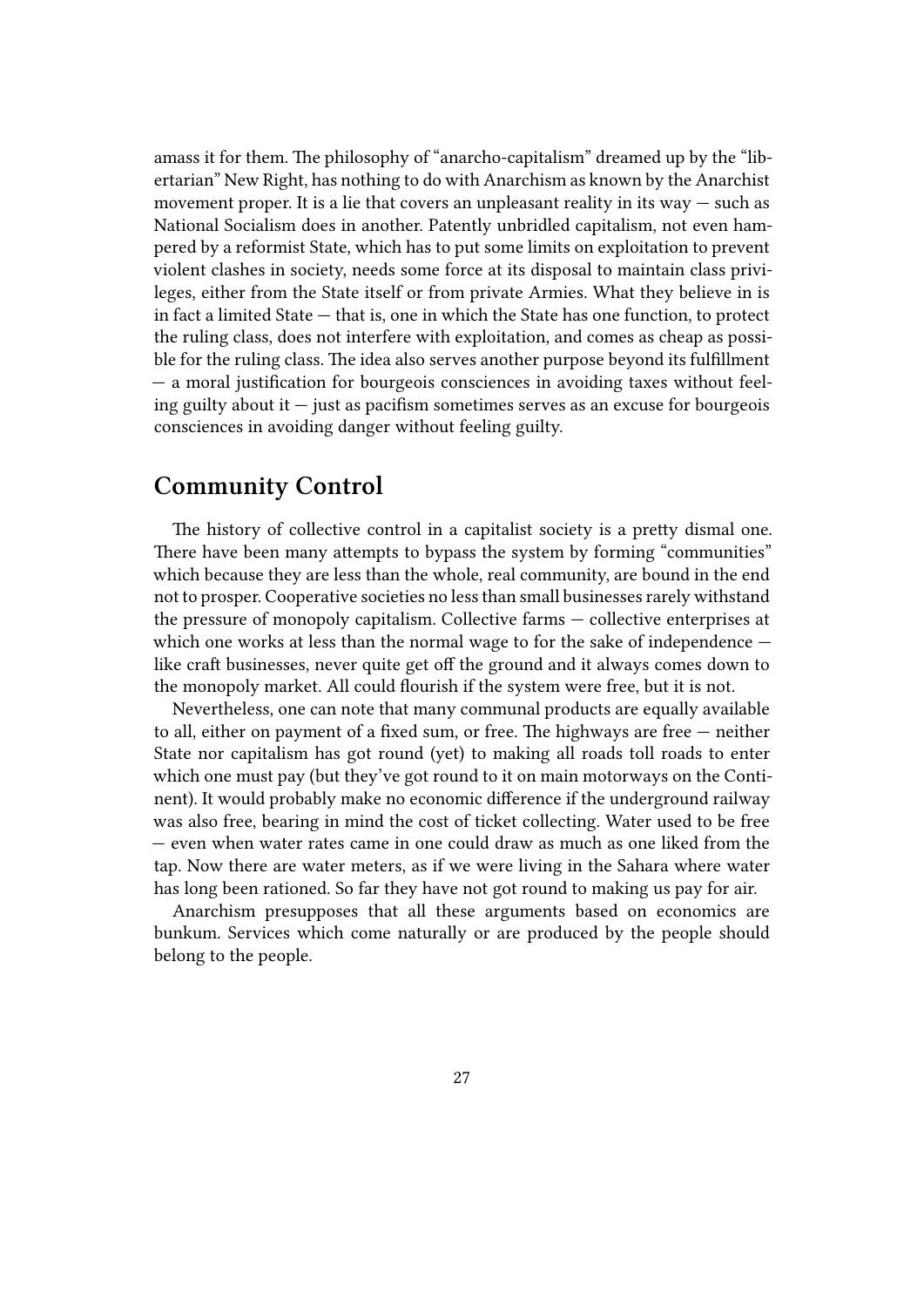#### <span id="page-27-0"></span>**Need There be a Transitional Society?**

A transitional society to Anarchism isn't necessary. The idea touted by Leninists was that the State would fade away after years of the harshest dictatorship originally claimed to be only as much as was necessary to save the infant Soviet Republic but which lasted for seventy years until the people got fed up with it. All that faded away was people rash enough to want to go forward to free socialism. The prospect of 'withering away of the State' after years of strengthening it is illogical. Leninists justify this by saying the State is only that part of the State apparatus which favours the capitalist class by suppressing the working class. This might fade away (though it did not do so in the years of State Communism). What cannot fade away is the rest of the State apparatus, unless the State is destroyed root and branch.

The fact that a transitional society to Anarchism isn't necessary does not necessarily mean there will not be one. Who can say? After all, changing attitudes to such matters as racial domination, sexual discrimination, religious orientation, conformity, and so on might be part of a transition to a Free Society already existing. There might be an occupation of the places of work without a conscious revolution, which in itself would be a transitional period.

One could even visualise a curious transitional period in which part of society was evolving to a new system and part was sticking to the old — with workers' control coexisting with private capitalism in the market the way rigid old-time family styles coexist with free relationships in the same street. But clearly in the long run one or the other system would have to go. Capitalism could not exist if people could be free to choose the way they work without being compelled by conscription or necessity — therefore it would either need to reinforce its authority (possibly by fascist gangs, as during the occupation of the factories in Italy) or go under (which is the choice the Italian capitalists as a while, even though many had democratic viewpoints, were forced to take).

#### **A Free Society**

A society cannot be free unless not only are there no governmental restraints, but the essentials of life are free in that sense too.

It is true that if some products were in short supply, however free the society, access to them would have to be rationed by some means. It could be by 'labourvalue' cards, by ordinary 'fair rationing', it might imply retention of a different monetary system (but not money as an ends in itself, in which money has a value beyond that of exchanging goods).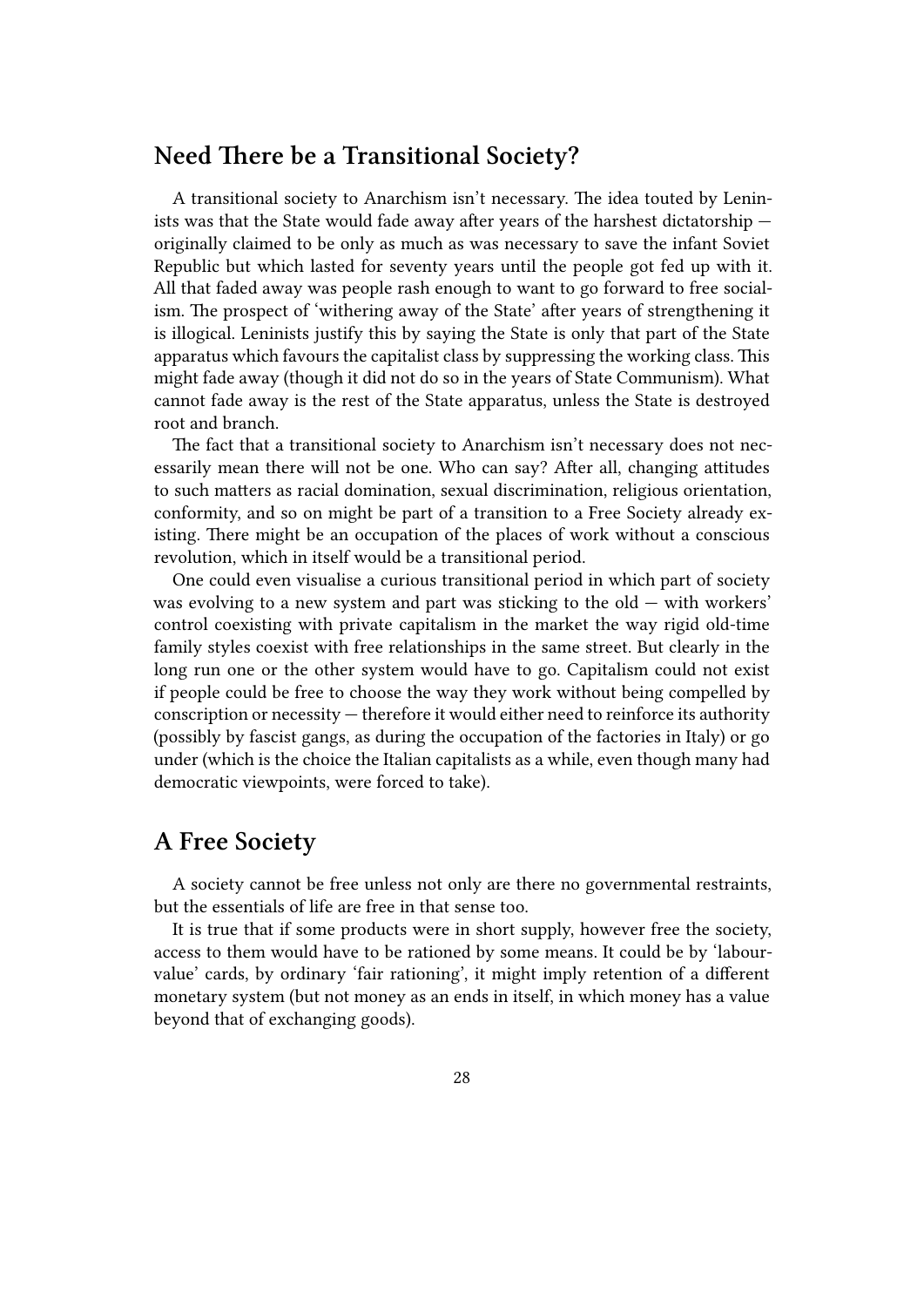We cannot lay down the economics for a Free Society which by its nature is free to reject or accept anything it fancies. The authoritarian economist can do so ("so long as I, or my party, is in power, we will do this or that").

An anarchist society is by definition a Free Society, but a Free Society is not necessarily Anarchist. It might fall short in several respects. Some failings might seriously limit its desirability. For instance, a Revolution carried out by men in a male-dominated society, might perpetuate sex discrimination, which would limit freedom and undermine the Revolution by leaving it possible for aggressive attitudes to be fostered. The liberal illusion that repressive forces must be tolerated which will ultimately wipe out all freedom — lest the right to dissent be imperilled — could well destroy the revolution.

A Free Society head to rid itself or repressive institutions and some might long last longer than others. The Church is one instance — yet religious beliefs, which continue under the most repressive and brutal dictatorships, could surely continue under No Government. Only those creeds which have not had their claws cut and demand suppression of other religions or unbelief, forced conversions or marriages, censorship by themselves and obedience to their own laws from those not wishing to do so, have anything to fear from an Anarchist Revolution.

#### <span id="page-28-0"></span>**The Employers Do Not Give Work**

It is Primitive basic socialist thinking, to which Anarchism subscribes, that work is not something that is given by the employer. The employer may have the legal right to distribute work, but the wealth of a country is due to the workers and to natural resources, not to an employer or a State. They have the chance of preventing wealth being created.

It is the Anarchist case that fluctuations of the money market, inflation, recesssion, unemployment, as well as war, are artificially created and are not natural disasters like flood, famine, earthquake, drought — and as one knows nowadays, even some of these are created by abuse of natural resources.

It may be that in some technological society of the future, run by the State, in a sort of boss utopia, the working class will be displaced as a productive class. We see signs of that even today as large part of the economy are closed down as unprofitable and people uprooted. There is a technology, still in its infancy but making great strides, which will reduce us, as a productive class, to turners of switches and openers of the scientists' doors; to secretaries and receptionists; to janitors and clerks; to domestic servants of the rich. Anarcho-syndicalsts think such a society must be resisted. They do not worship work as a fetish in itself but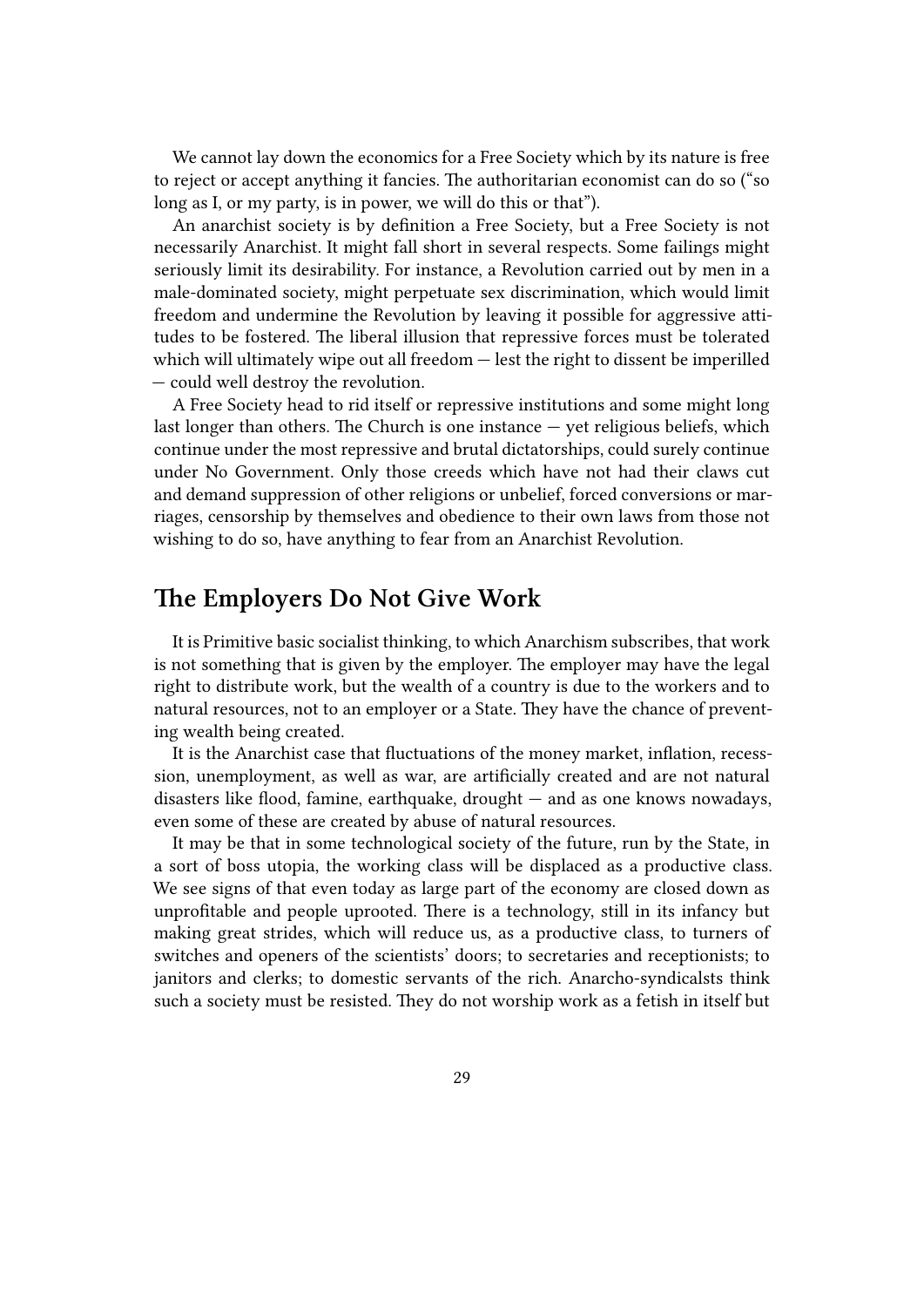fight dehumanisation and alienation. In this they differ from some other Anarchists who think work has no purpose and who become state-dependent by conviction.

#### <span id="page-29-0"></span>**Objections to Anarchism**

Whenever Anarchists attack present-day society, they touch on the fears and prejudices of average people who know that society is a jungle today and cannot visualise life without the safeguards needed in the jungle. When they hear of Anarchism they bring forward objections which are, in fact, criticisms of the present system they do not otherwise admit but think of as objections to a Free Society of the future.

They fear what is known in the Statist language as a "state of Anarchy" — they think murder, rape, robbery, violent attack would ensue if there were no Government to prevent it. And yet we all know that Government cannot, certainly does not., prevent it. One has only to pick up the papers to learn that it flourishes though Government is strong, and also where Government is weak, and more so perhaps where there are numerous bodies competing as to which is the Government and Government is said to have broken down. "A state of Anarchy" nowhere exists in the sense there a society where there is no Government and not just a weak or divided Government.

The most a functioning Government can do is not prevention but punishment when it finds out, sometimes wrongly or not at all  $-$  who the culprits are, its own methods of repressive action can cause far more damage than the original crimes — the "cure" is worse than the disease.

"What would you do without a police force?" Society would never tolerate murder, whether it had a police force or not. The institutionalisation of a body to look after crime means that it not only "looks after" crime and nourishes crime, but that the rest of society is absolved from doing so. The reasoning is that a murder next door is the State's business, not mine! Responsibility for one's neighbour is reduced in an authoritarian society, in which the State is solely responsible for our behaviour.

"Who will do the dirty work?". This is a question society, not just the apologist for Anarchism, has to ask itself. There are dirty jobs which are socially unacceptable and poorly paid, so that nobody wants to do them. People have therefore been enslaved to do them, or there is competition in a market economy and the jobs become better paid (and therefore socially acceptable), or there is conscription for such jobs, whether by political direction or the pressures of unemployment. Sometimes the capitalist introduces immigration in the hope of cheap labour, thus putting off the problem for a generation or two. Or it can be that jobs don't get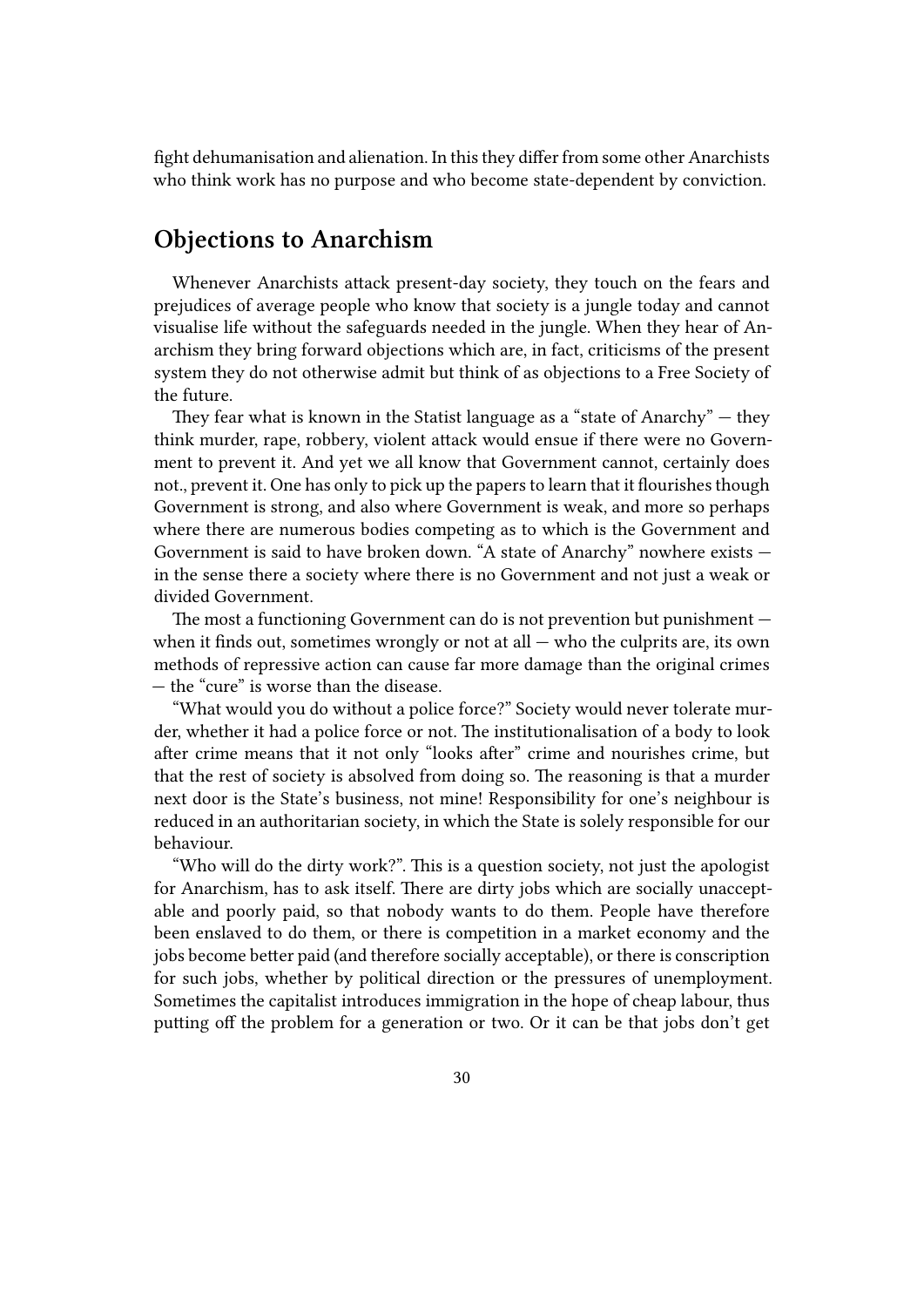done and, say, the streets aren't swept anymore and so we get deluged with water shooting out from cars driven by graduate psychologists and step gingerly past refuse, clutching our theses on sociology.

What the State does in such circumstances seems to depend on political factors. What an Anarchist society would do could only be foretold by a clairvoyant. It is plain what it could not do  $-$  use force, since it would lack repressive machinery or the means of economic coercion. The question implies a criticism of prosperity and freedom, which bring problems in their train. Are we to reject prosperity and freedom for that reason?

"If the Anarchists do not seize power, and have superseded other forms of socialism that would, they objectively make way for fascism". This allegation presupposes the dilution of anarchism with pacifism, for there is always, in any circumstances, one sure way of avoiding dictatorship, whether from the right, left, centre or within one's own ranks, and that is by personal removal of the dictator. This only becomes a symbolic gesture when the dictator is in power with all the machinery of command-and-obey at the disposal of the head of State.

Anyone will seize power if given the opportunity. Anarchists do not claim to be a privileged elite and cannot truthfully assert they would be better able to resist the temptations of power, or to wield it more successfully, than anyone else.

#### <span id="page-30-0"></span>**Leadership**

Do Anarchists believe in leadership? They always deny they do, but undoubtedly many Anarchists have emerged as leaders, sometimes even of armies (like Buenaventura Durruti and Nestor Makhno) or of ideas, or of organisations. In any grouping some people do naturally "give a lead", but this should not mean they are a class apart. What they always reject is responsibility for leadership. That means their supporters become blind followers and the leadership not one of example or originality but of unthinking acceptance.

Musical geniuses, artists, scientists can be of an "elite" without being elitist there is no reason why excelling in certain spheres should make one better entitled to the world's goods or more worthy of consideration in matters in which one does not have specialised consideration (the correspondence between Freud and Einstein in which they discuss whether war can be prevented is a classic example of futility — Einstein looking to Freud for a psychological lead in pacifism and Freud explaining it is in the nature of Man. In the end, scientists who were pacifists, or believers in the League of Nations enthusiasts, or  $-$  like Einstein  $-$  both, invented the atom bomb).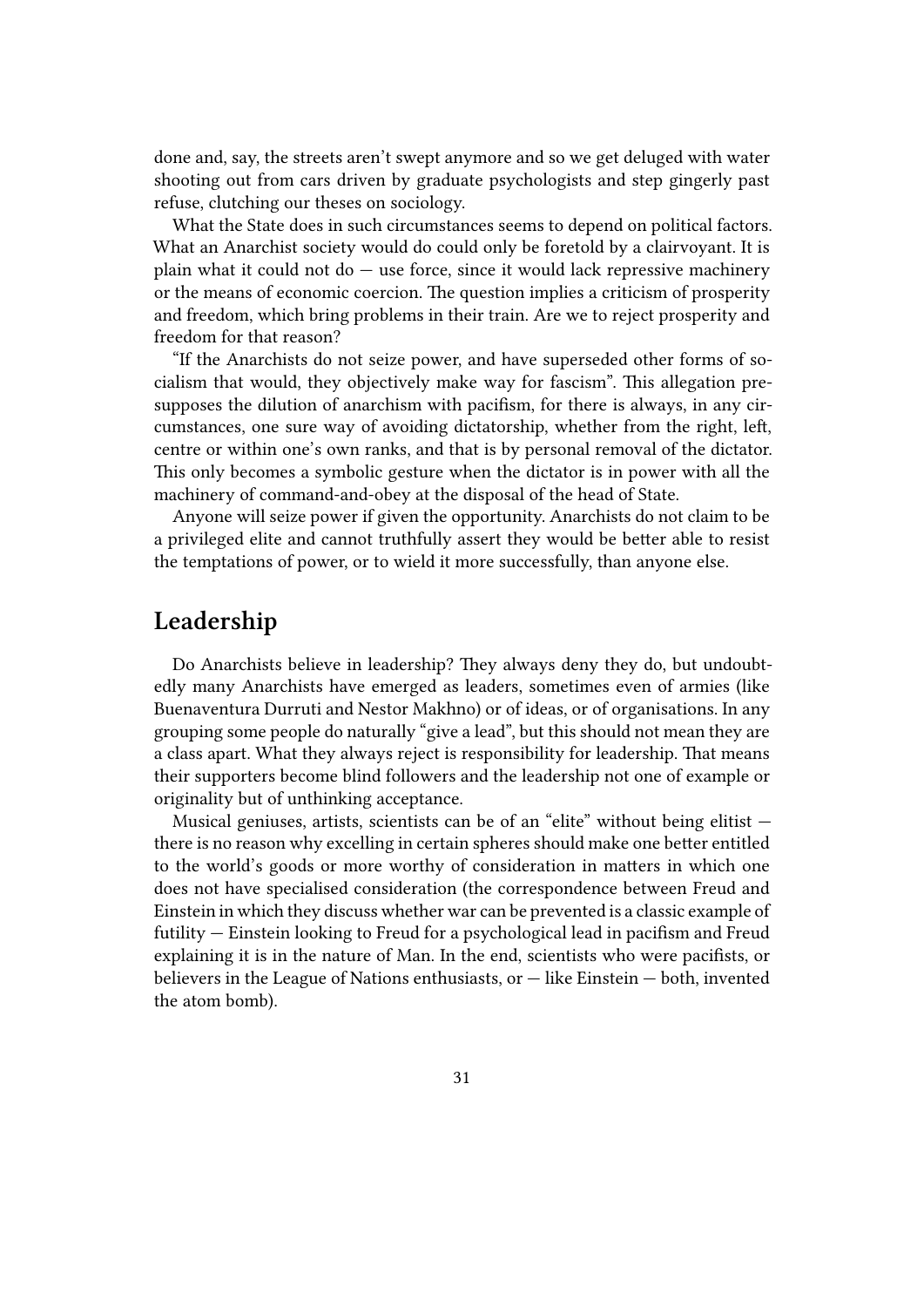In the same way, people can work in an office without being bureaucrats: a bureaucrat is a person whose power is derived from the office they hold. Holding an office in an organisation can bring supreme power by being at the head of a chain of command-and-obey (as it did in the case of Joseph Stalin). In slang it is a term flung at anyone who happens to be efficient, which is far from being the same thing. v In the same way, no real Anarchist — as distinct from someone pretending to be or remain one — would agree to be part of an institutionalised leadership. Neither would an Anarchist wait for a lead, but give one. That is the mark of being an Anarchist, not a formal declaration of being one. What above all is the curse of leadership is not the curse of leadership, but agreement to being led blindly — not the faults of the shepherd but the meekness of the sheep. What would the crimes of Hitler have amounted to, had he had to carry them out by himself?

#### <span id="page-31-0"></span>**Can Public Opinion Itself be Authoritarian?**

Yes. Even in a Free Society? Certainly. But this is not an argument against a Free Society, it is a reason why public opinion should not be molded by an outside force. There might well be a society controlled economically by the workers where prejudice against some minorities, or traditional family attitudes, or rules laid down by religions rooted in the past, might still exist. The society would be free in one respect only — economically.

But without any means of codifying prejudices; no repressive machinery against nonconformists; above all, no means of repression by persuasion when the media is controlled from above; public opinion can become superior to its prejudices. The majority is not automatically right. The manipulation of the idea of a majority is part of the Government technique.

#### <span id="page-31-1"></span>**Unity**

One last objection is made against Anarchism, usually by those about to "come over" — Why disunity in the ranks of those who take up a similar position on many stands? Why cannot we be all one libertarian left? Why any divisions at all?

If we create councils of action — workers' industrial proto-unions — as we intend to do given the chance and agreement of workers, even if as a first step we form social groups based upon industrial activity or support, obviously we are going to be united to others not only of the libertarian left, or indeed (in the case of workers' councils) with people of reformist, reactionary, or authoritarian points of view. We mix with them in everyday life anyway. The expression of Anarchist views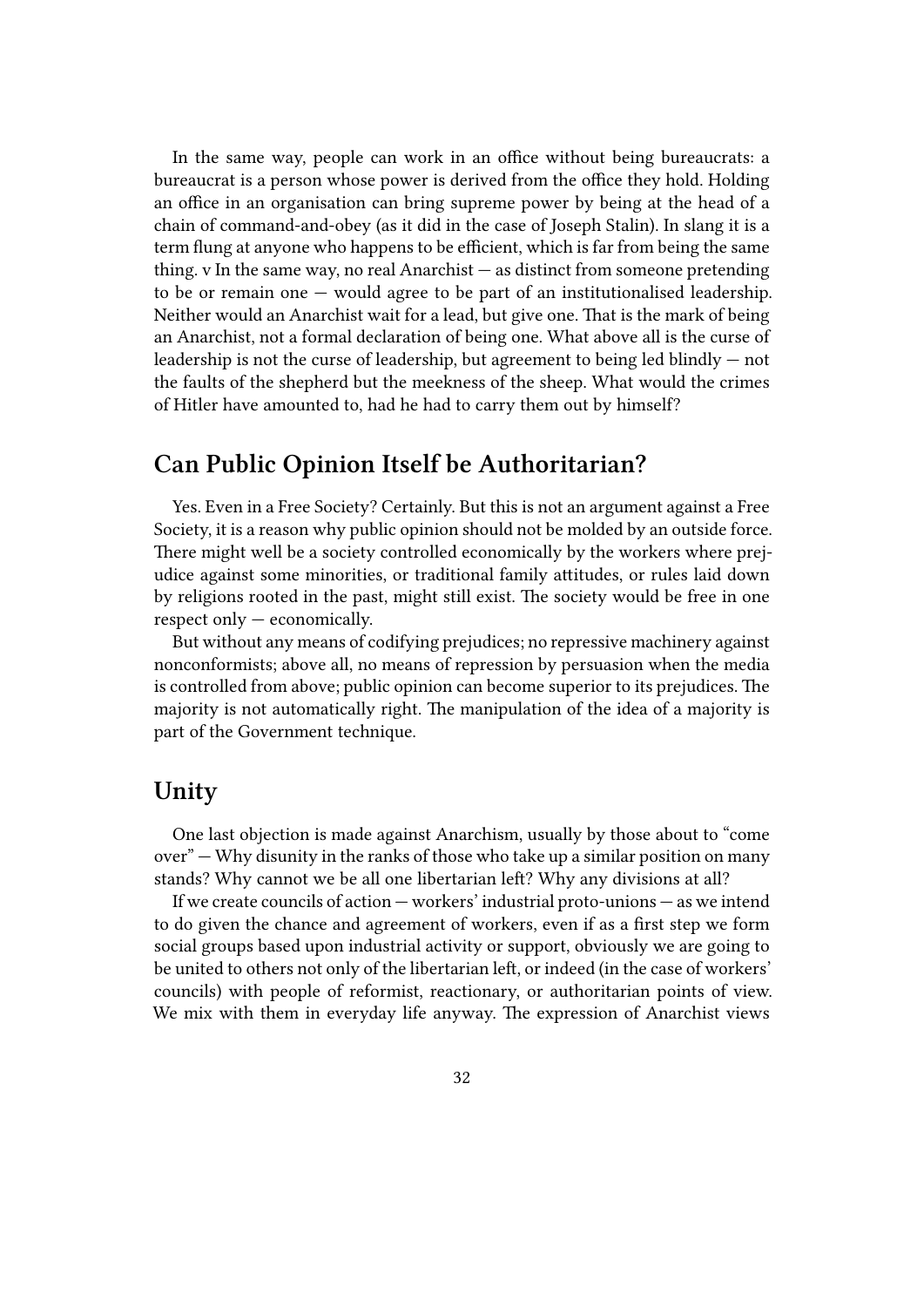and attitudes does not make us hermits. Anarchist groups need to keep alive their identity, but only a party machine would make them into walls against meeting others outside.

It is certainly the curse of the present day that pseudo-Anarchists, whether liberal or "lifestylist", create their own "ghettos" within a "left", which has become itself a ghetto, in which acceptance of a package deal of ideas is obligatory. This endemic isolation, in the name of youth, sex, race, nationality, alternative culture, or whatever, has nothing to do with Anarchism though it has been wished on it by journalistic propaganda pressure.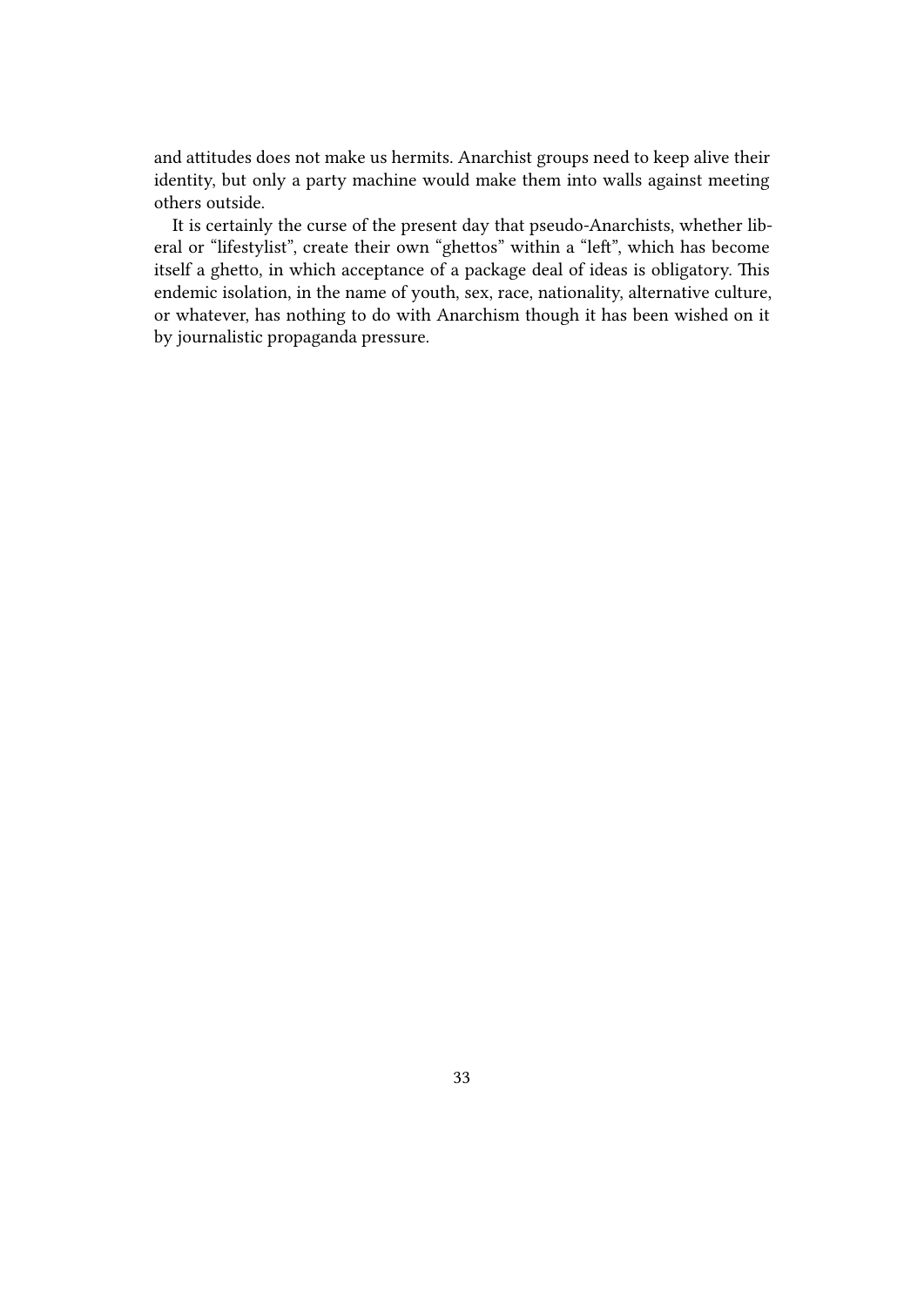### <span id="page-33-0"></span>**The Marxist Criticism of Anarchism**

The Marxist criticism of Anarchism is the first with which most people with a serious interest in politics come in contact. There follows from it the Marxist-Leninist critique and the Social-Democratic objections. vMarxist-Leninists, faced with Anarchism, find that by its nature it undermines all the suppositions basic to Marxism. Marxism was held out to be the basic working-class philosophy (a belief which has utterly ruined the working-class movement everywhere). It holds in theory that the industrial proletariat cannot owe its emancipation to anyone but themselves alone, It is hard to go back on that and say that the working class is not yet ready to dispense with authority placed over it by someone outside the class.

Marxism normally tries to refrain from criticising Anarchism as such — unless driven to doing so, when it exposes its own authoritarianism ( "how can the workers run the railways, for instance, without direction  $-$  that is to say, without authority?") and concentrates its attack not on Anarchism, but on Anarchists. This is based on a double standard: Anarchists are held responsible for the thought and actions of all persons, live or dead, calling themselves Anarchists, even only temporarily, or persons referred to as Anarchists by others, even if they disagree, or whose actions could be held to be Anarchistic by non-Anarchists. even on a faulty premise, or are referred to by others as Anarchists. Marxists take responsibility for Marxists holding their particular party card at the time.

Marxism has  $-$  whether one agrees with it or not  $-$  a valid criticism of the Anarchists in asking how one can (now) dispense with political action  $-$  or whether one should throw away so vital a weapon. But this criticism varies between the schools of Marxism, since some have used it to justify complete participation in the whole capitalist power structure, while others talk vaguely only of "using Parliament as a platform". Lenin recognised the shortcomings of Marxism in this respect and insisted that the anarchist workers could not be criticised for rejecting so Philistine a Marxism that it used political participation for its own sake and expected the capitalist state to let itself be voted out of existence peacefully. He therefore concentrated on another aspect, which Marx pioneered, viz. criticism of particular Anarchists, and this has dominated all Leninist thinking ever since.

Because of the lack of any other criticism of the Anarchists, Leninists — especially Trotskyists — to this day use the personal criticism method. But as Lenin selected only a few well-known personalities who for a few years fell short of the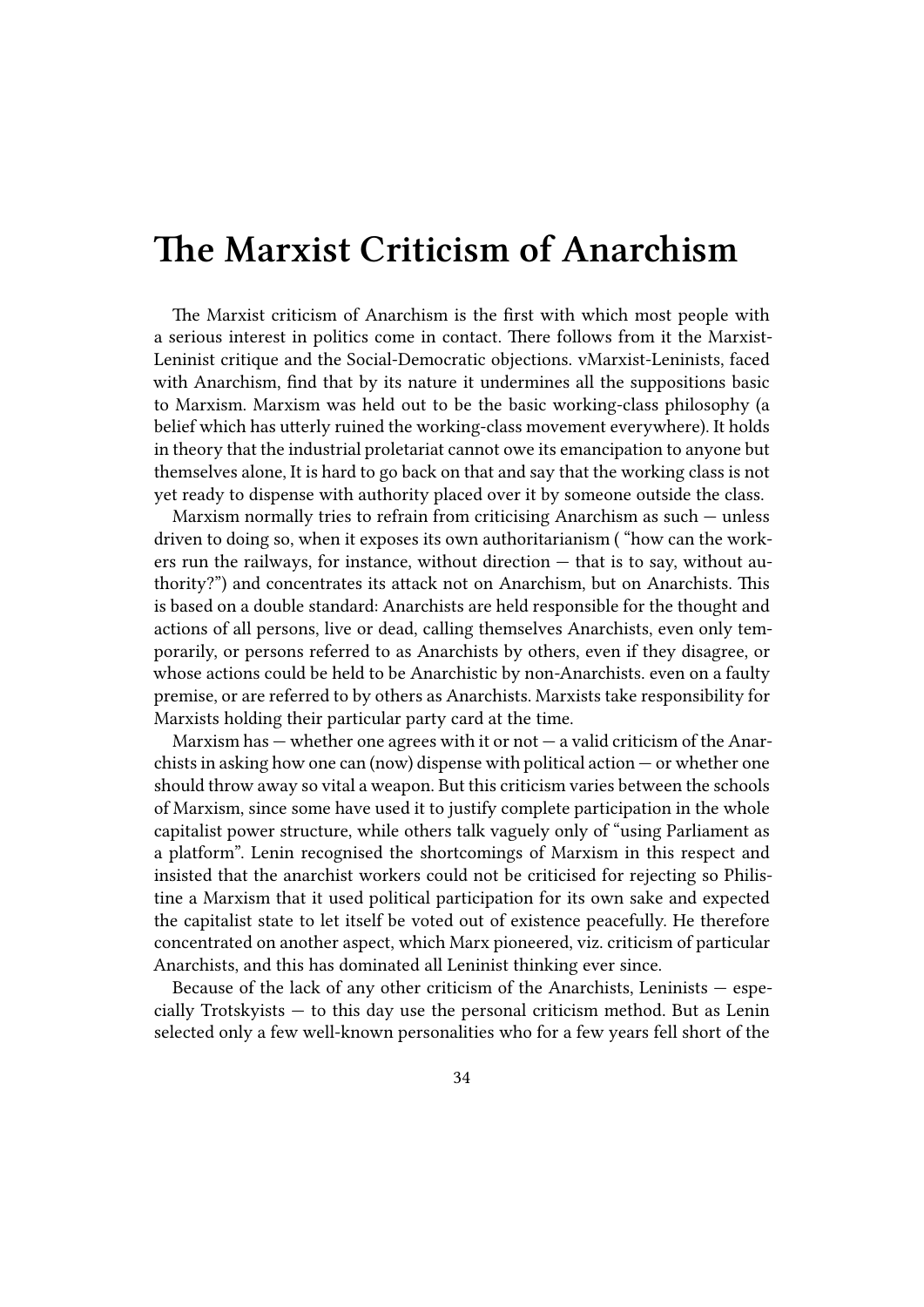ideas they preached, the latter-day Leninists have to hold that all Anarchists are responsible for everyone who calls himself or herself an Anarchist — or even, such as the Russian Socialist-Revolutionaries in Russia, were only called such (if indeed so) by others.

This wrinkle in Leninism has produced another criticism of Anarchism (usually confined to Trots and Maoists); Anarchists are responsible not only for all referred to as Anarchists, but for all workers influenced by Anarchist ideas. The C.N.T. is always quoted here, but significantly its whole history before and after the civil war is never mentioned, solely the period of participation in the Government. For this, the Anarchists must for ever accept responsibility! But the Trots may back the reformist union U.G.T. without accepting any period in its entire history. In all countries (if workers), they presumably join or (if students) accept the reformist trade unions. That is all right. But a revolutionary trade union must for ever be condemned for any one deviation. Moreover, if broken it must never be rebuilt; the reformist union must be rebuilt in preference. This is the logical consequence of all Trot thinking on Spain or other countries where such unions exist, proving their preference for reformist unions' negative character, which lends itself to a leadership they may capture; as against a decentralised union which a leadership cannot capture.

#### <span id="page-34-0"></span>**Petty Bourgeois**

Notwithstanding this preference for non-revolutionary unions, and condemnation of Anarchists for unions built from the bottom up, all Marxist-Leninists have a seemingly contradictory criticism of Anarchists, namely "they are petty bourgeois".

This leads them into another difficulty  $-$  how can one reconcile the existence of anarcho-syndicalist unions with "petty-bourgeois" origins — and how does one get over the fact that most Marxist-Leninists of today are professional ladies and gentlemen studying for or belonging to the conservative professions? The answer is usually given that because anarchism is "petty bourgeois" those embracing it "whatever their occupation or social origins" must also be "petty bourgeois"; and because Marxism is working class, its adherents must be working class "at least subjectively". This is a sociological absurdity, as if "working class" meant an ideological viewpoint. It is also a built-in escape clause.

Yet Marx was not such a fool as his followers. "Petty bourgeois" in his day did not mean a solicitor or an accountant, a factory manager, sociologist ,or anything of that sort (they were "bourgeois" — the term was "petit" or small not "petty" that qualified the adjective — and meant precisely that these were not the same as bour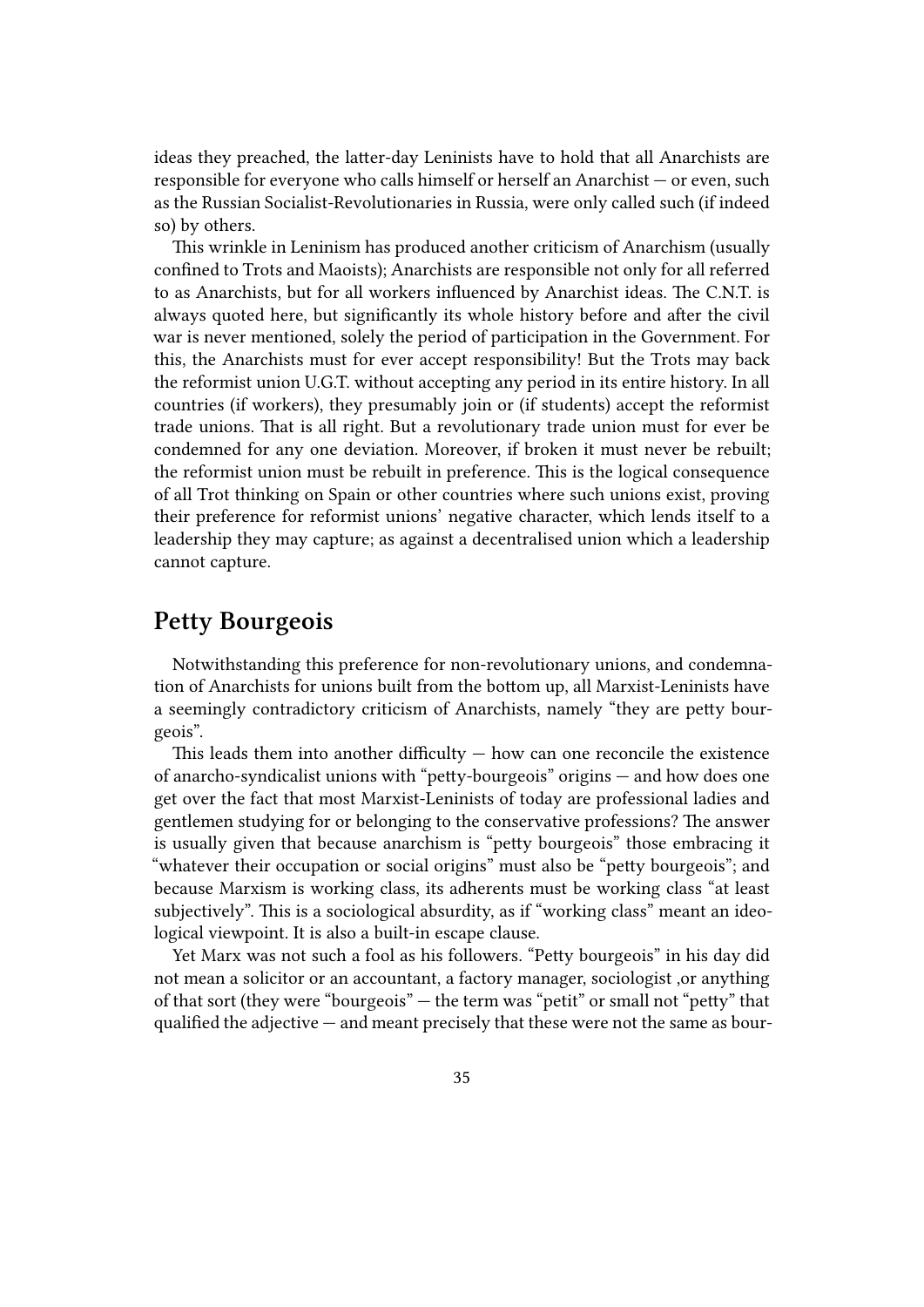geoisie). The small burgher was one who had less privileges, economically, than the wealthy but had some privileges by virtue of his craft. Anarchism, said Marx, was the movement of the artisan worker — that is to say, the self-employed craftsman with some leisure to think and talk, not subject to factory hours and discipline, independently-minded and difficult to threaten, not backward like the peasantry. In England, these people tended to become Radicals, perhaps because the State was less oppressive and less obviously unnecessary. In many countries, however, they were much more extreme in their Radicalism and in the Swiss Jura the clockmakers' Anarchism prospered. It spread to Paris — and the Paris Commune was, above all, a rising of the artisans who had been reduced to penury by Napoleon III and his war. As the capitalist technique spread throughout the world, the artisans were ruined and driven into the factories. It is these individual craftsmen entering industrialisation who became Anarchists, pointed out successive Marxists. They are not conditioned to factory discipline which produces good order, unlike a proletariat prepared to accept a leadership and a party, and to work for ever in the factory provided it comes under State control.

That this observation was true is seen by the crushing of the commune in Paris and in Spain and throughout the world, especially in places like Italy, Bulgaria, in the Jewish pale of settlement in Russia, and so on. It should be the task of an Anarchist union movement to seize the factories, but only in order to break down mass production and get back to craftsmanship.This is what Marx meant by a "petit bourgeois" outlook and the term having changed its meaning totally, the Marxists — like believers accepting Holy Writ — misunderstood him totally.

#### <span id="page-35-0"></span>**Vanguards**

The reluctance of Marxist-Leninists to accept change is, however, above all seen in the acceptance of Lenin's conception of the Party. (It is not that of Marx.) Lenin saw that Russia was a huge mass of inertia, with a peasantry that would not budge but took all its suffering with "Asiatic" patience. He looked to the "proletariat" to push it. But the "proletariat" was only a small part of the Russia of his day. Still he recognised it as the one class with an interest in progress — provided, he felt, it was led by shrewd, calculating, ruthless, and highly-educated people (who could only come from the upper classes in the Russia of the time). The party they created should become, as much as possible, the party of the proletariat in which that class could organise and seize power. It had then the right and the duty to wipe out all other parties.

The idiocy of applying this today in, say, a country like Britain is incredible. One has only to look at the parties which offer themselves as the various parties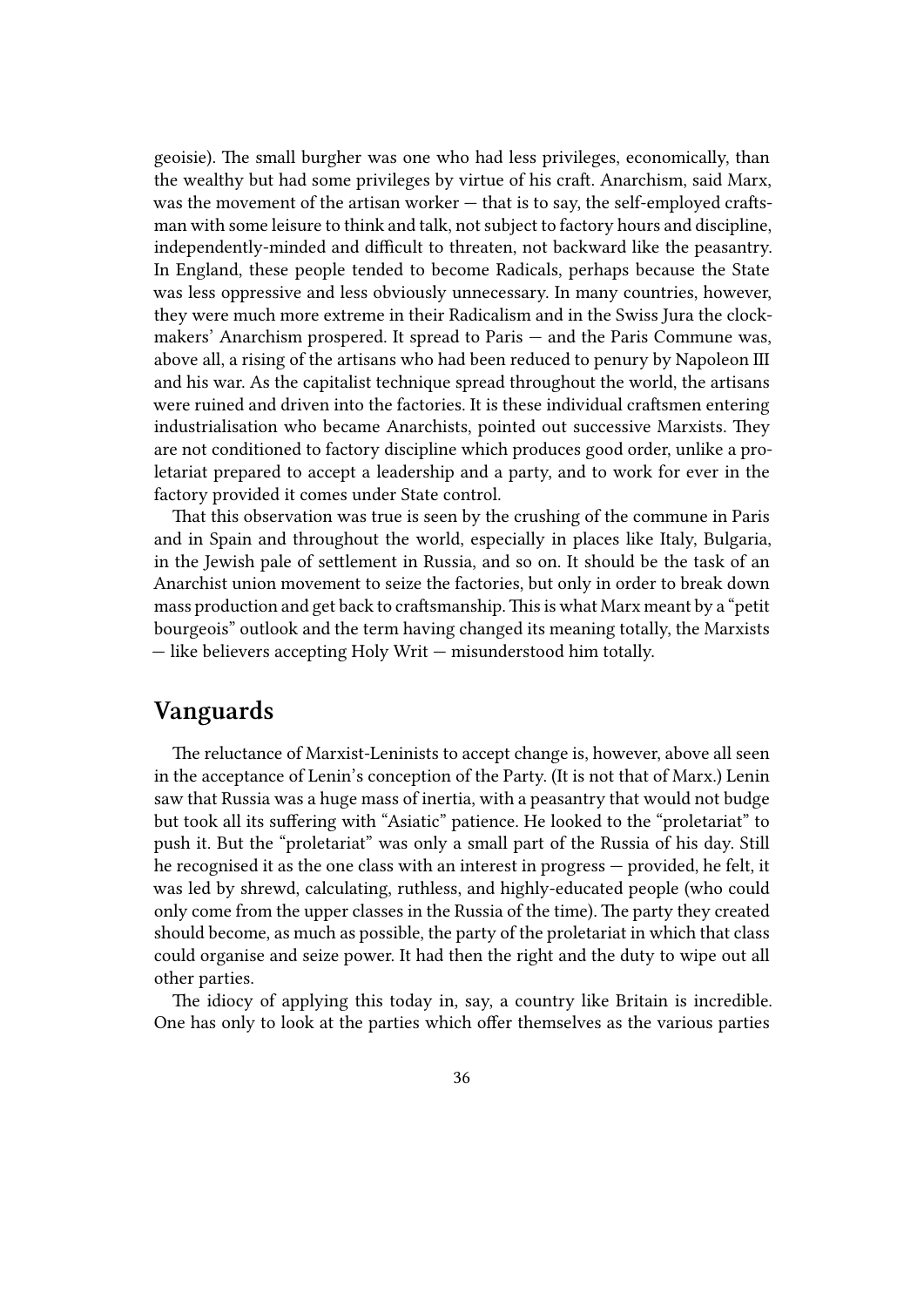of the proletariat of which, incidentally, there could be only one. Compare them with the people around. The parties' memberships are far behind in political intelligence and understanding. They are largely composed of shallow and inexperienced enthusiasts who understand far less about class struggle than the average worker.

Having translated the Russian Revolution into a mythology which places great stress on the qualities possessed by its leadership, they then pretend to possess that leadership charisma. But as they don't have it, there is a total divorce between the working class and the so-called New Left which has, therefore, to cover itself up with long-winded phrases in the hope that this will pass for learning. In the wider "Movement" with the definitions at second hand from Marxist-Leninism, they scratch around to find someone really as backward and dispossessed as the moujik, and fall back on the "Third World" mythology.

The one criticism, applied by Marxist-Leninists, of Anarchism with any serious claim to be considered is, therefore, solely that of whether political action should be considered or not. Whenever it has been undertaken outside the class it has proved of benefit only to leaders from outside the class.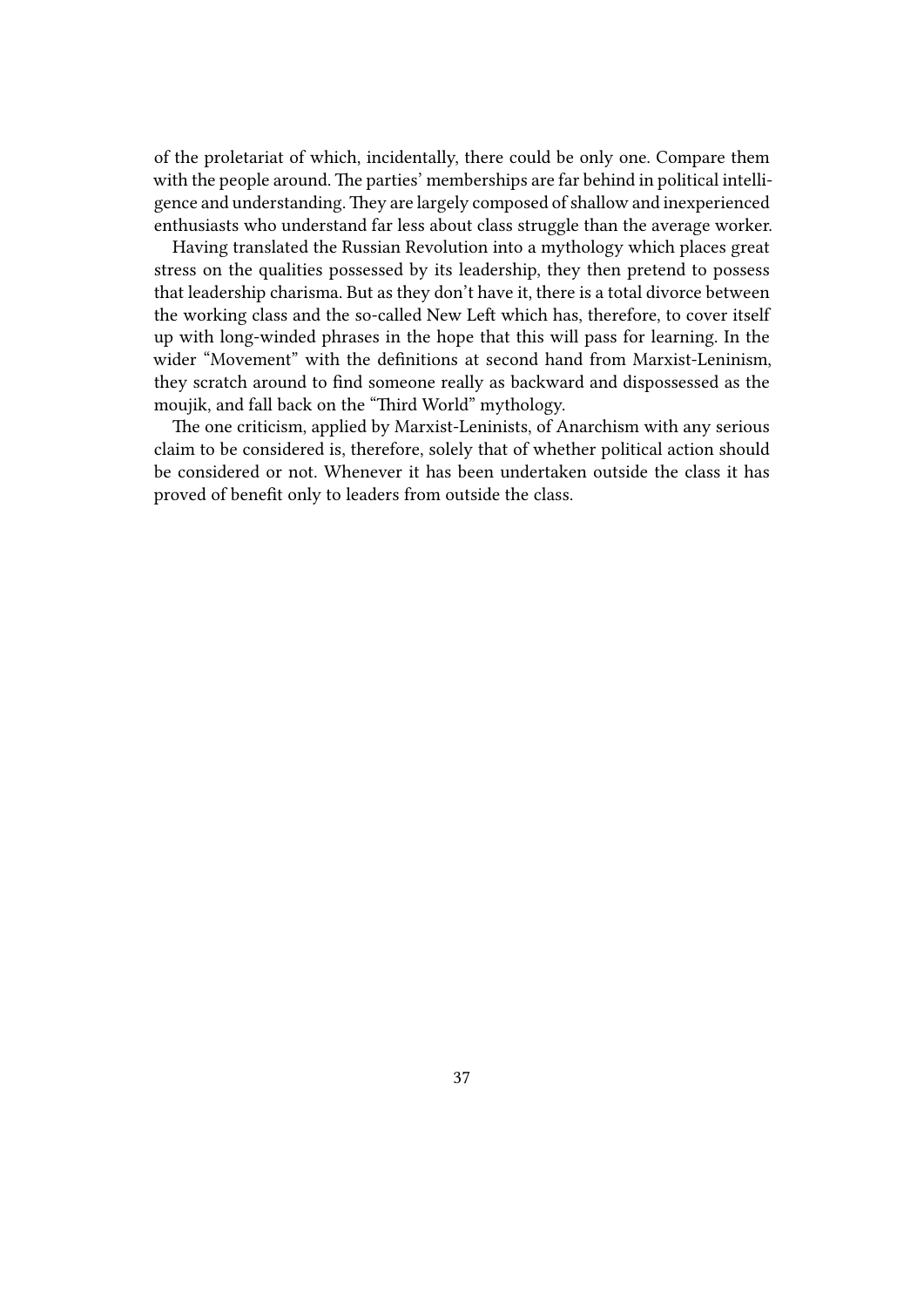## <span id="page-37-0"></span>**The Social-Democratic Critique of Anarchism**

The early Socialists did not understand that there would be necessarily a difference between Anarchism and Socialism. Both were socialist, but whereas the latter hoped to achieve socialism by Parliamentary means, the latter felt that revolutionary means were necessary. As a result many early Anarchist and socialist groups (especially in Britain) were interchangeable in working-class membership. Something might come from political action; something by industrial methods; the Revolution had to be fought as soon as possible; the one therefore was complementary to the other though it was recognised that they might have to follow separate paths. At least. so it was thought.

This, however, changed because the face of socialism changed. It dropped its libertarian ideas for Statism. "Socialism" gradually came to mean State Control of everything and, therefore, so far from being another face of Anarchism, was its direct opposite. From saying originally that "the Anarchists were too impatient", therefore, the parliamentary Socialists turned to a criticism of the Anarchists leveled at them by people who had no desire to change society at all, whether sooner or later. They picked up what is essentially the conservative criticism of Anarchism which is essentially that the State is the arbiter of all legality and the present economic order is the only established legal order. A Stateless society  $-$  or even its advocacy  $-$  is thus regarded as criminal in itself! It is not, as a law, but to this day a police constable in court — or a journalist — will for this reason refer to Anarchism as if it were self-evidently criminal.

Most upholders of any parliamentary system deliberately confuse parliamentarism with democracy as an ideal system of equal representation, as if it already existed. Thus ultra-parliamentarism is "undemocratic, suggesting that a few hundred men and a few dozen women selected at random and alone had the right of exercising control over the rest of the country.

Since the Russianisation of "Communism", turning away from both parliamentarism and democracy, it has suited the Social-Democrat to speak of criticism from the revolutionary side as being necessarily from those wanting dictatorship. The Anarchists, who can hardly be accused of dictatorship — except by politically illiterate journalists who do not understand the differences between parties — must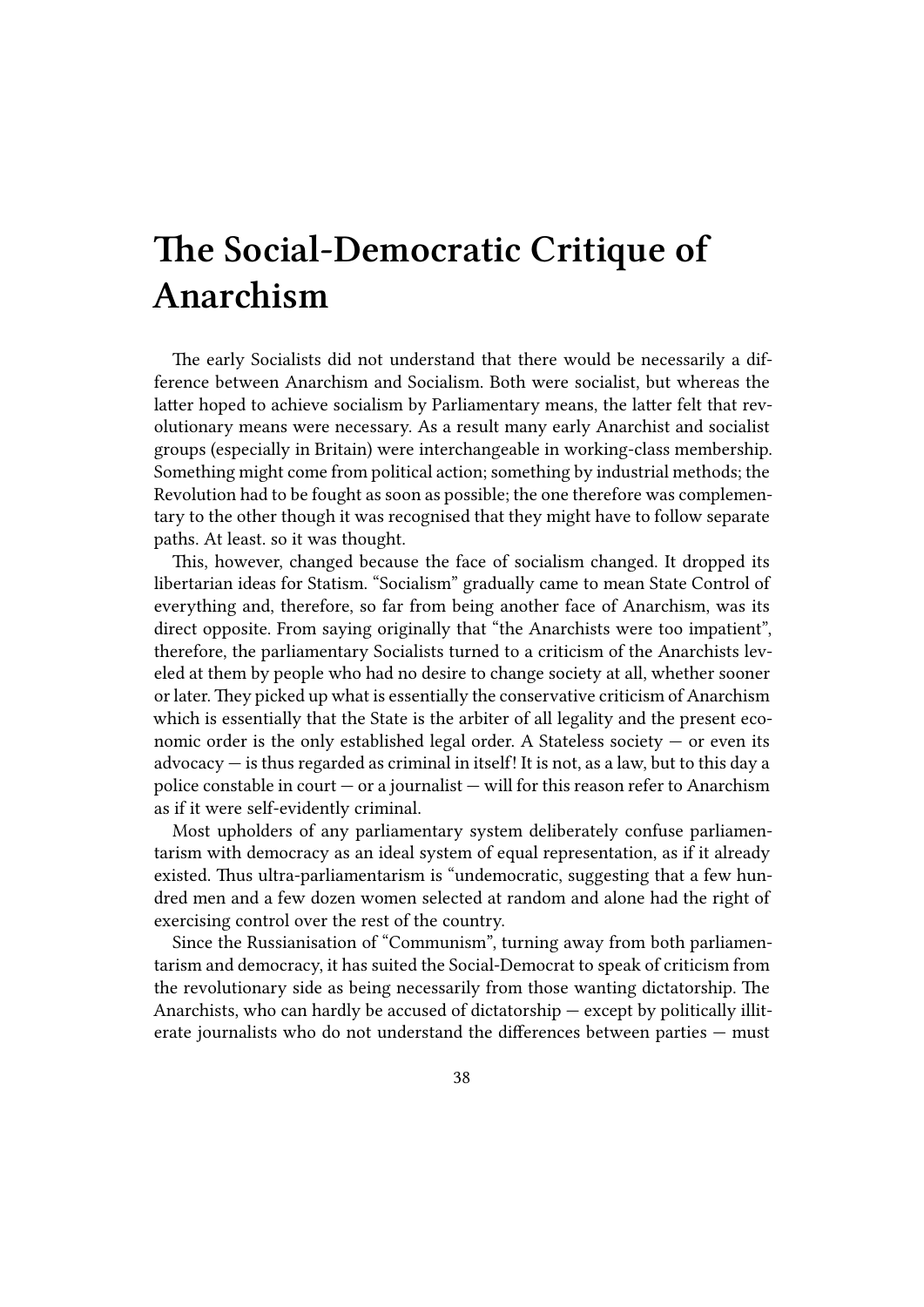therefore be "criminal" and whole labour movements have been so stigmatised by the Second International. This was picked up by the U.S. Government with its "criminal-syndicalism" legislation which was similar to that in more openly fascist countries.

No more than the Marxist-Leninists, the Social-Democrats (in the sense of orthodox Labourites) are unable to state that their real objection to Anarchism is that fact that it is against power and privilege and so undermines their whole case. They bring up, if challenged, the objection that it is "impossible". If "impossible", what have they to fear from it? Why, in countries like Spain and Portugal, where the only chance of resisting tyranny was the Anarchist Movement, did Social-Democrats prefer to help the Communist Party? In Spain, up to the appearance of the Socialist Party when it was politically profitable to switch, the British Labour Party helped the Communist-led factions but did nothing for the Anarchist resistance.

Dictatorship of the proletariat is "possible", only too much so. When it comes it will sweep the socialists away. But if the Anarchists resist, the Socialists will at least survive to put forward their alternative. They fear only the consequences of that alternative being decisively rejected — for who would choose State Socialism out of the ashcan for nothing if they could have Stateless Socialism instead?

In the capitalist world, the Social Democrat objects to revolutionary methods, the "impatient" and alleged "criminality" of the Anarchists. But in the Communist world, social-democracy was by the same conservative token equally "criminal" (indeed more so) since it presumably postulated connection with enemy powers, as is now proved. The charge of "impatience" could hardly be leveled when there was no way of effecting a change legally and the whole idea of change by parliamentary methods was a dream. Social-democracy, in the sense of Labourism, gives up the fight without hope when tyranny triumphs (unless it can call on foreign intervention, as in occupied war-time Europe). It has nothing to offer. There is no struggle against fascism or Leninism from social-democracy because no constitutional methods offer themselves. In the former Soviet Union and its satellites, they had no ideas on how to change and hoped that nationalists and religious dissidents would put through a bit of liberalism to ease the pressure. We know now how disastrous that policy has been. Yet anarchism offers a revolutionary attack upon the communist countries that is not only rejected by the Social-Democrats; powerful, they unite with other capitalist powers to harass and suppress that attack.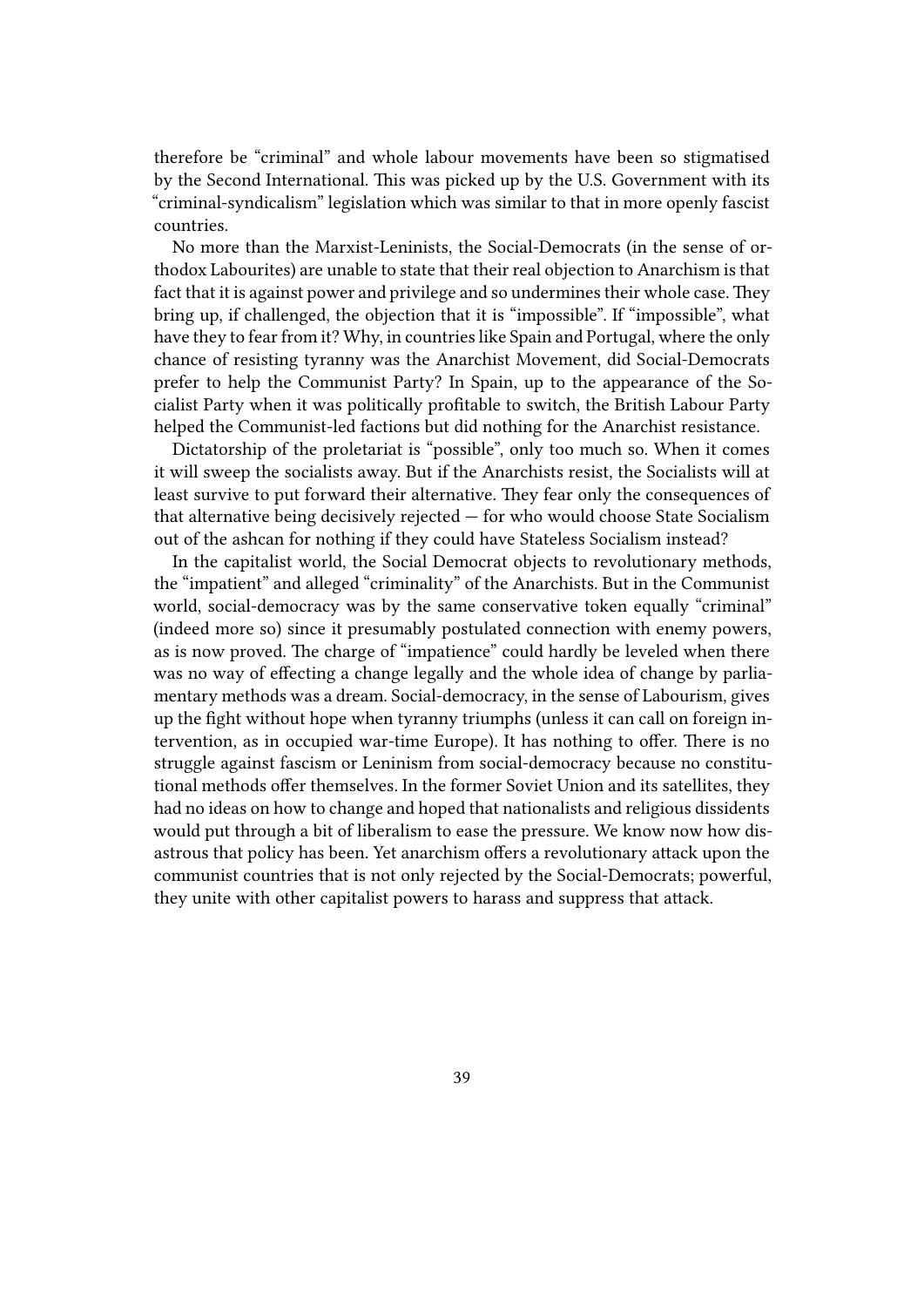## <span id="page-39-0"></span>**The Liberal-Democratic Objection to Anarchism**

Liberal-Democracy, or non-fascist conservatism, is afraid to make direct criticisms of Anarchism because to do so undermines the whole reasoning of Liberal-Democracy. It therefore resorts to falsification: Anarchists are equated with Marxists (and thereby the whole Marxist criticism of anarchism ignored). The most frequent target of attack is to suggest that Anarchism is some form of Marxism plus violence, or some extreme form of Marxism.

The reason Liberal-Democracy has no defence to offer against real Anarchist argument is because Liberal-Democracy is using it as its apologia, in the defence of "freedom", yet placing circumscribing walls around it. It pretends that parliamentarism is some form of democracy, but though sometimes prepared to admit (under pressure) that parliamentarism is no form of democracy at all, occasionally seeks to find ways of further democratising it. The undoubtedly dictatorial process that a few people, once elected by fair means or foul, have a right to make decisions for a majority, is covered up by a defence of the constitutional rights or even the individual liberty of members of Parliament only. Burke's dictum that they are representatives, not delegates, is quoted ad nauseam (as if this reactionary politician had bound the British people for ever, though he as himself admitted, did not seek to ask their opinions of the matter once).

Liberal economics are almost as dead as the dodo. What rules is either the monopoly of the big firms, or of the State. Yet laissez-faire economics remain embodied aspirations of the Tory Party which they never implement. They object to the intervention of the State in business, but they never care to carry the spirit of competition too far. There is no logical reason why there should be any restriction on the movement of currency  $-$  and this is good Tory policy (though never implemented! Not until the crisis, any crisis, is over!). From this point of view, why should we not be able to deal in gold pieces or U.S. dollars, or Maria Theresa tales, or Francs, or Deutschmarks, or even devalued Deutschmarks? The pound sterling would soon find its own level, and if it were devalued, so much the worse for it. But why stop there? If we can choose any currency we like, free socialism could coexist with capitalism and it would drive capitalism out.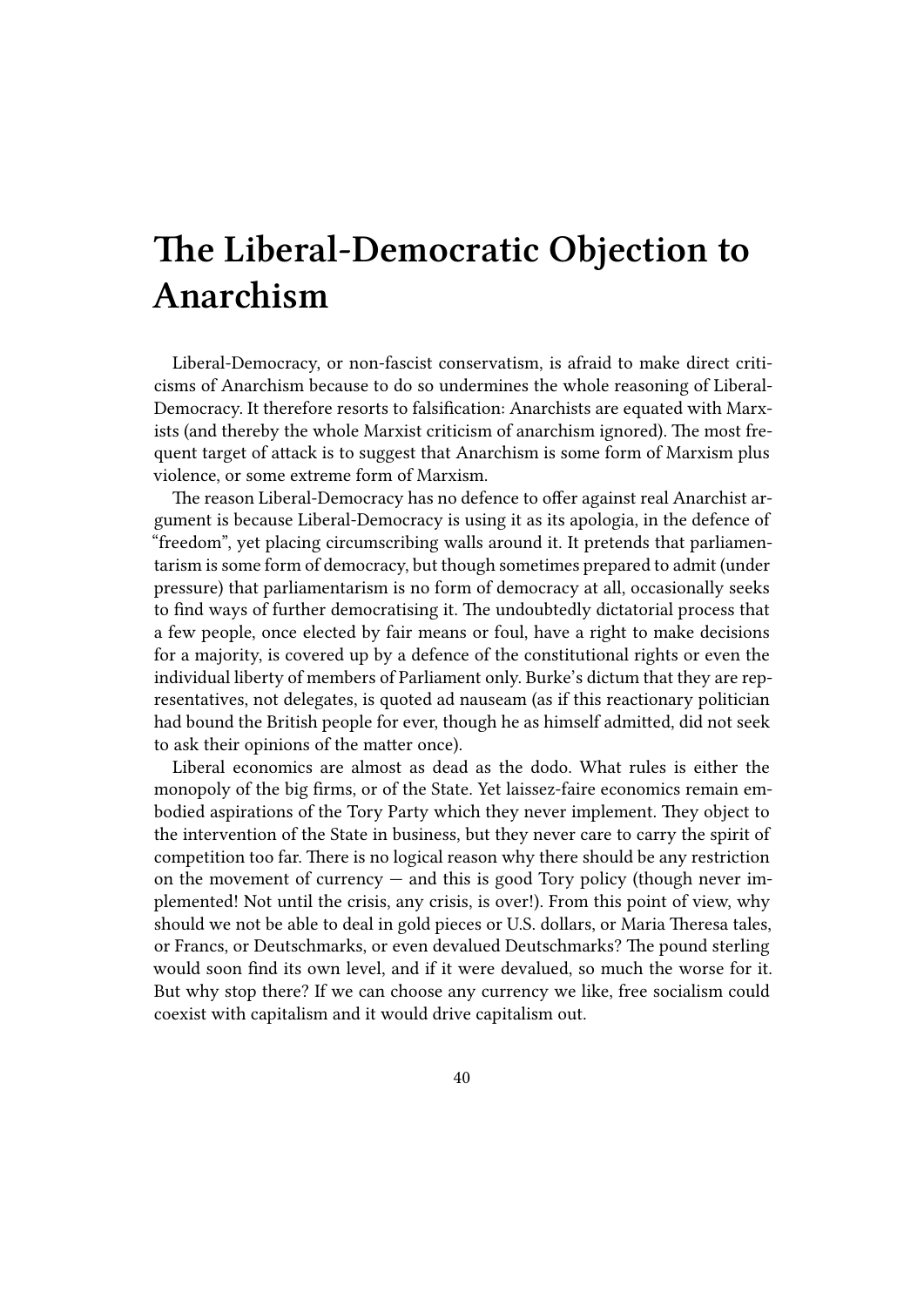Once free socialism competes with capitalism  $-$  as it would if we would choose to ignore the State's symbolic money and deal in one of our own choosing, which reflected real work values — who would choose to be exploited? Quite clearly no laissez-faire economist who had to combine his role with that of party politician would allow things to go that far.

Liberal-Democracy picks up one of the normal arguments against Anarchism which begin on the right wing: namely, it begins with the objections against socialism — that is Statism — but if there is an anti-Statist socialism that is in fact more liberal than itself, then it is "criminal". If it is not, then it seeks law to make it so.

This argument is in fact beneath contempt, yet it is one that influences the press, police, and judiciary to a surprising extent. In fact Anarchism as such (as distinct from specific Anarchist organisations) could never be illegal, because no laws can make people love the State. It is only done by false ideals such as describing the State as "country".

The fact is that Liberal-Democracy seldom voices any arguments against Anarchism as such  $-$  other than relying on prejudice  $-$  because its objections are purely authoritarian and unmask the innate Statism and authoritarianism of liberalism. Nowadays conservatives like to appropriate the name "liberalism" to describe themselves as if they were more receptive to freedom than socialists. But their liberalism is confined to keeping the State out of interfering in their business affairs. Once anarchism makes it plain that it is possible to have both social justice and to dispense with the Statethey are shown in their true colours. Their arguments against State socialism and Communism may sound "libertarian", but their arguments against Anarchism reveal that they are essentially authoritarian. That is why they prefer to rely upon innuendo, slanders. and false reporting, which is part of the establishment anti-anarchism, faithfully supported by the media.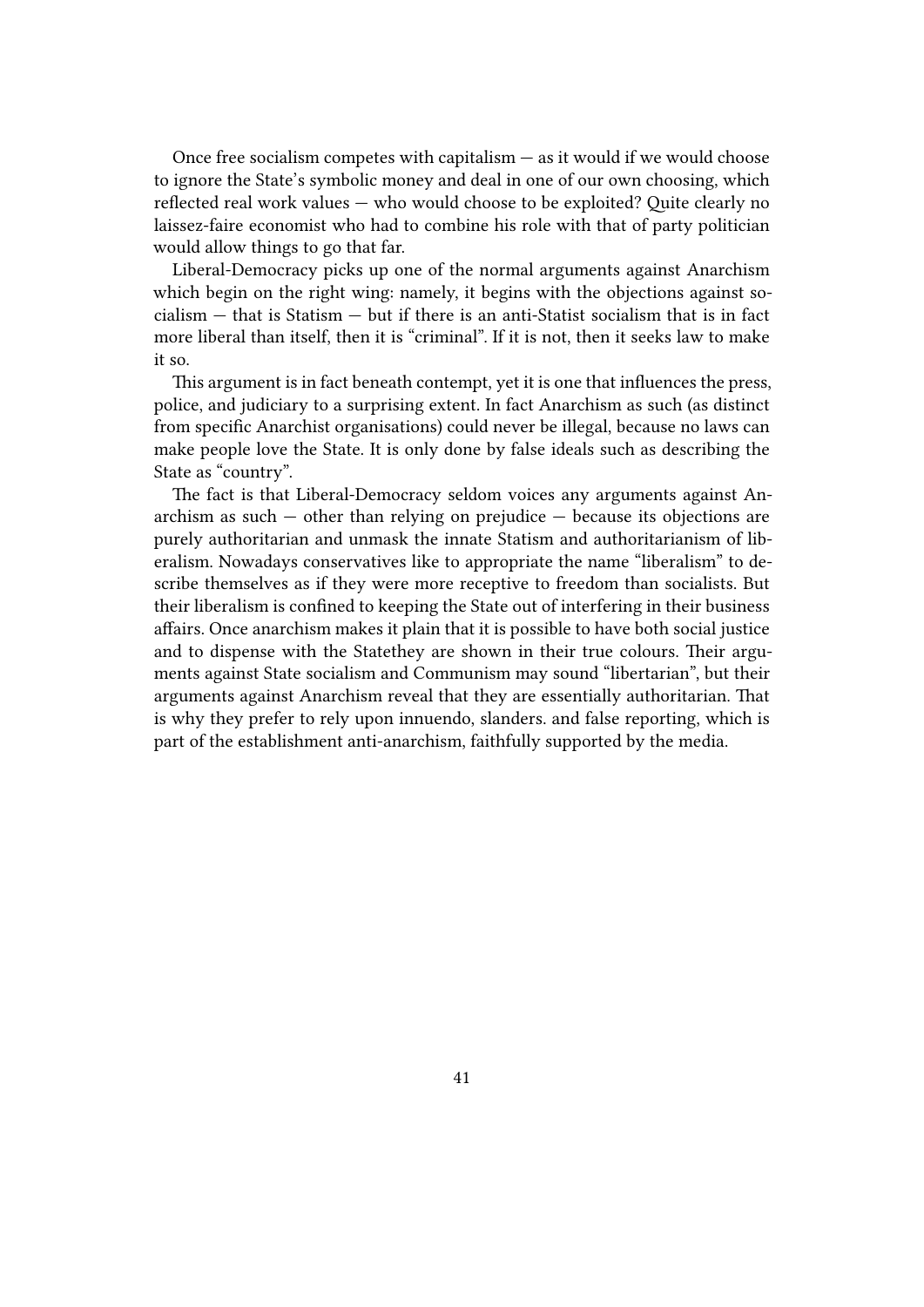### <span id="page-41-0"></span>**The Fascist Objection to Anarchism**

The fascist objection to Anarchism is, curiously enough, more honest than that of the Marxist, the liberal or the Social-Democrat. Most of these will say, if pressed, that Anarchism is an ideal, perhaps imperfectly understood, but either impossible of achievement or possible only in the distant future. The fascist, on the contrary, admits its possibility; What is denied is its desirability.

The right-wing authoritarian (which term includes many beyond those naming themselves fascists) worships the very things which are anathema to Anarchists, especially the State.Though the conception of the State is idealised in fascist theory, it is not denied that one could do without it. But the "first duty of the citizen is to defend the State" and it is high treason to oppose it or advocate its abolition.

Sometimes the State is disguised as the "corporate people" or the "nation," giving a mystical idea of the State beyond the mere bureaucratic apparatus of rule. The forces of militarism and oppression are idealised (after the German emperor who said that universal peace was "only a dream and not even a good dream"). Running throughout right-wing patriotism is a mystical feeling about the "country", but though Nazis in particular sometimes have recourse to an idealisation of the "people" (this has more of a racial than popular connotation in German), it is really the actual soil that is held sacred, thus taking the State myth to its logical conclusion. For the Anarchist this, of course, is nonsense. The nonsense can be seen in its starkest form with the followers of Franco who killed off so many Spaniards even after the Civil War was ended, while hankering for the barren rock of Gibraltar: especially in General Milan de Astrray, who wanted to kill off "bad Spaniards" and eradicate Catalans and Basques in the name of unitary Spain, thus (as Unamuno pointed out) making Spain as "one-armed and one-eyed, as the General was himself".

Anarchism is clearly seen by fascists as a direct menace and not a purely philosophical one. It is not merely the direct action of Anarchists but the thing itself which represents the evil. The "democratic" media finally got around to picking up these strands in fascist thinking, ironing them out nicely, and presenting them in the "news" stories. Hitler regarded the Authoritarian State he had built as millennial (the thousand-year state) but he knew it could be dismembered and rejected. His constant theme was the danger of this and while he concentrated (for political reasons) attacks on a totalitarian rival, State Communism (since Russia presented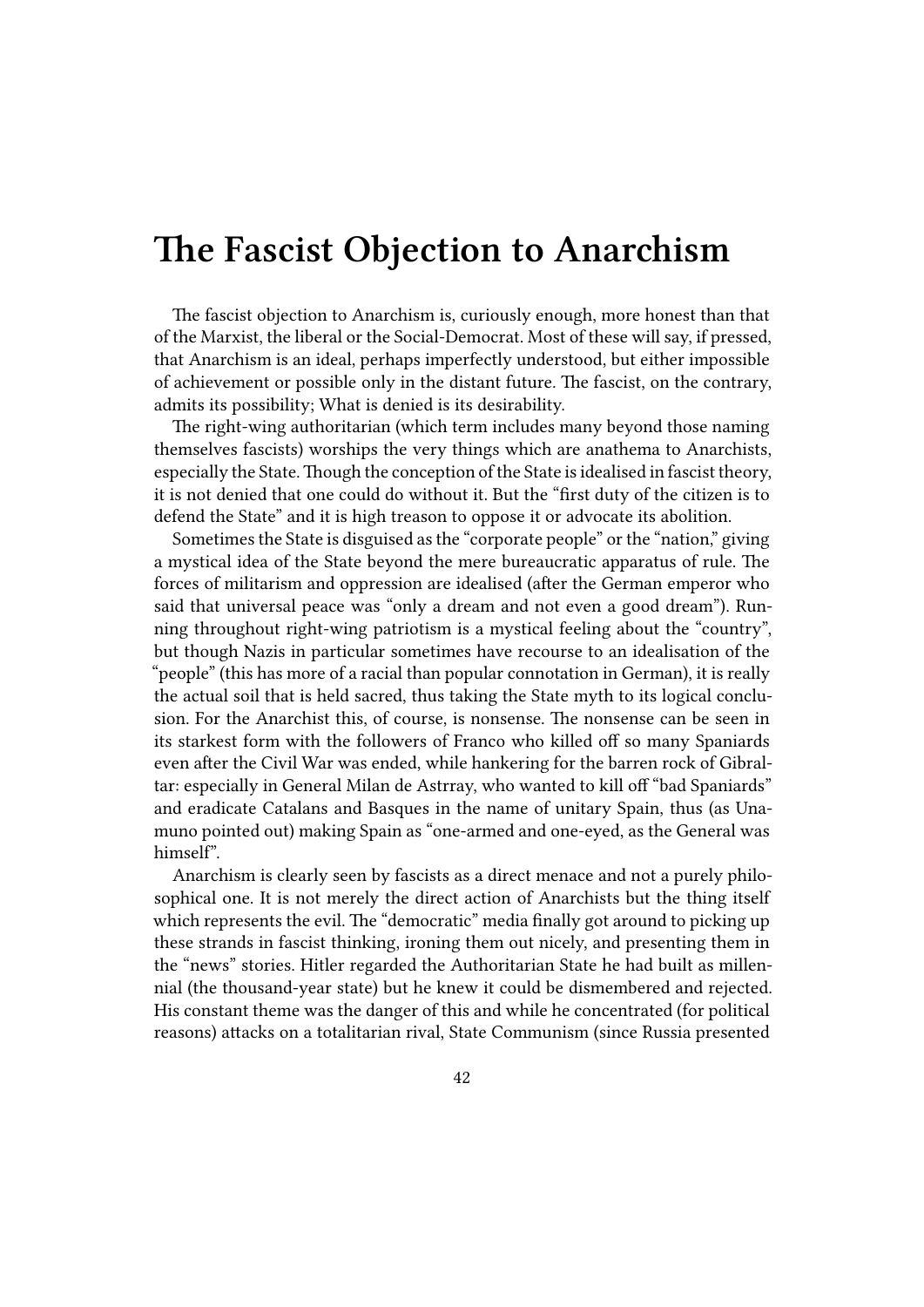a military menace), his attacks on "cosmopolitanism" have the reiterated theme of anti-Anarchism.

"Cosmopolitanism" and "Statelessness" are the "crimes" Nazism associated with Jews, though since Hitler's day large numbers of them have reverted to nationalism and a strong state. The theme of "Jewish domination" goes hand in hand with "anarchist destruction of authority, morals, and discipline", since fascism regards personal freedom as bad in itself and only national freedom permissible. Insofar as one can make any sense of Hitler's speeches (which are sometimes deceptive since he followed different strands of thought according to the way he could sway an audience), he believed "plunging into Anarchy" of a country (abolition of State restraints) will lead to chaos, which will make it possible for a dictatorship other than the one in the people's interests to succeed.

Hitler did not confuse State Communism with Anarchism (as Franco did deliberately) for propaganda purposes, to try to eradicate Anarchism from history. He equated Communism with "Jewish domination", and the case against the Jews (in original Nazi thinking) that they are a racially-pure people who will gain conquest over helots like the Germans.

A "Master Race" must control the Germans to keep the rival State out. In a condition of freedom the German "helots" would revert to Anarchy, just as the racially "inferior" Celts of France threw out the Norman Nordic overlords (the Houston Chamberlain version of the French Revolution). Later, of course, when Nazism became a mass Party it was expedient to amend this to saying the Germans were the Master Race, but this was not the original Nazi philosophy, nor was it privately accepted by the Nazi leaders ("the German people were not worthy of me"). But they could hardly tell mass meetings that they were all "helots". At least not until their power was complete. This idea that a whole people (whichever it was) can be born "helots" could not be better expressed as the contrary opposite of Anarchism, since in this case it would indeed be impossible.

This Nazi propaganda is echoed by the media today; "plunging the country into Anarchy would be followed by a Communist or extreme right-wing dictatorship" is current newspaper jargon.

To sum up the fascist objection to Anarchism: It is not denied the abolition of the State can come about, but if so, given economic, social, and political freedom, the "helots" — who are "naturally inclined" to accept subjection from superior races  $$ will seek for masters. They will have a nostalgia for "strong rule".

In Nazi thinking, strong rule can only come from (in theory) racially-pure members of the "Master Race" (something a little more than a class and less than a people), which can be constructive masters (i.e., the "Aryans"), or a race which has had no contact with the "soil" and will be thus destructive.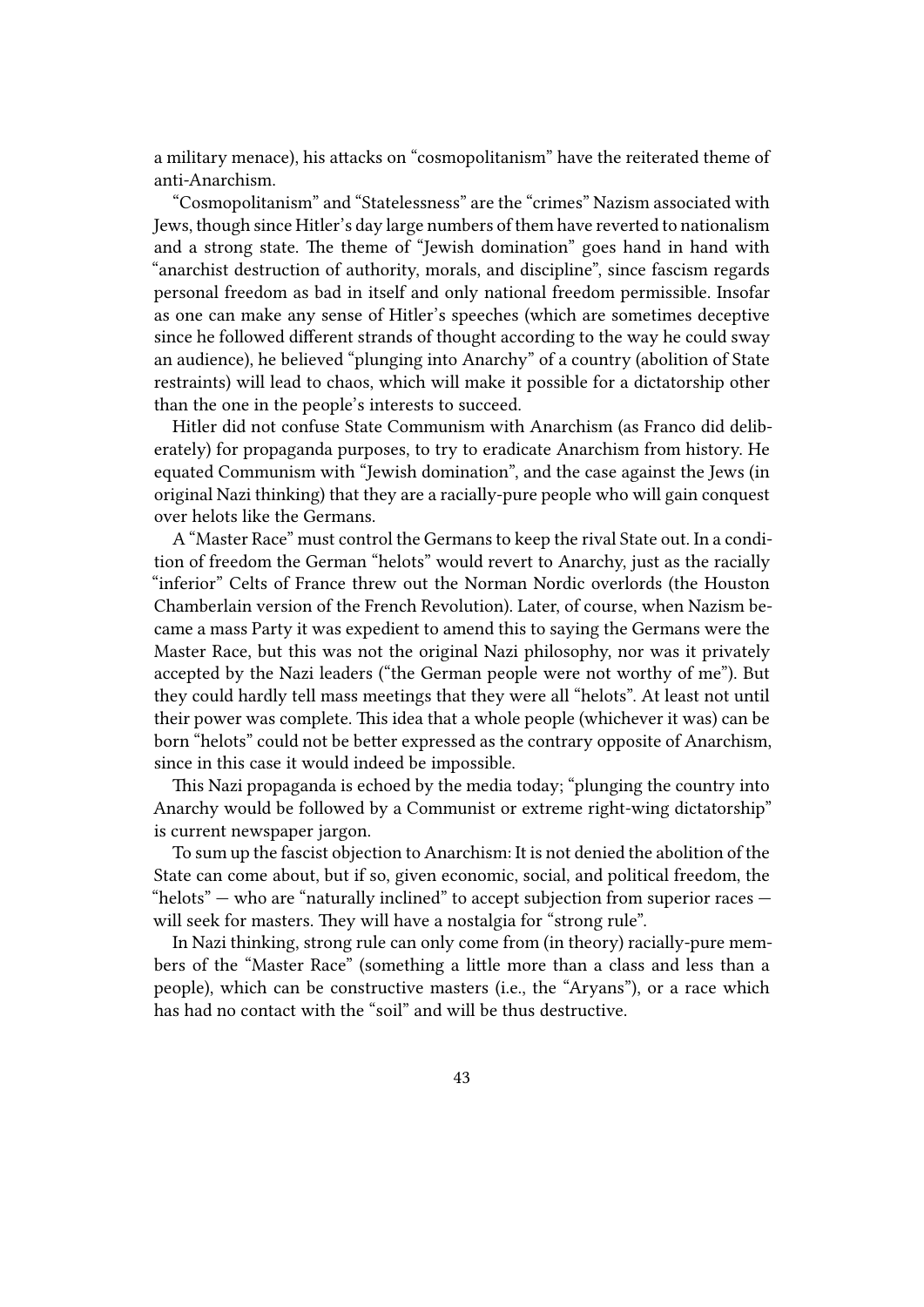In other types of fascist thinking, given freedom, the people will throw off all patriotic and nationalistic allegiances and so the "country" will cease to be great. This is the basis of Mussolini's fascism, and, of course, it is perfectly true, bearing in mind that "the country" is his synonym for the State and his only conception of greatness is militaristic. The frankest of all is the Spanish type of fascism which sought to impose class domination of the most brutal kind and make it plain that its opposition to Anarchism was simply in order to keep the working class down. If necessary, the working class may be, and was, decimated in order to crush Anarchism.

It is true of all political philosophies and blatant with the fascist one, that its relationship to Anarchism throws as clear light upon itself!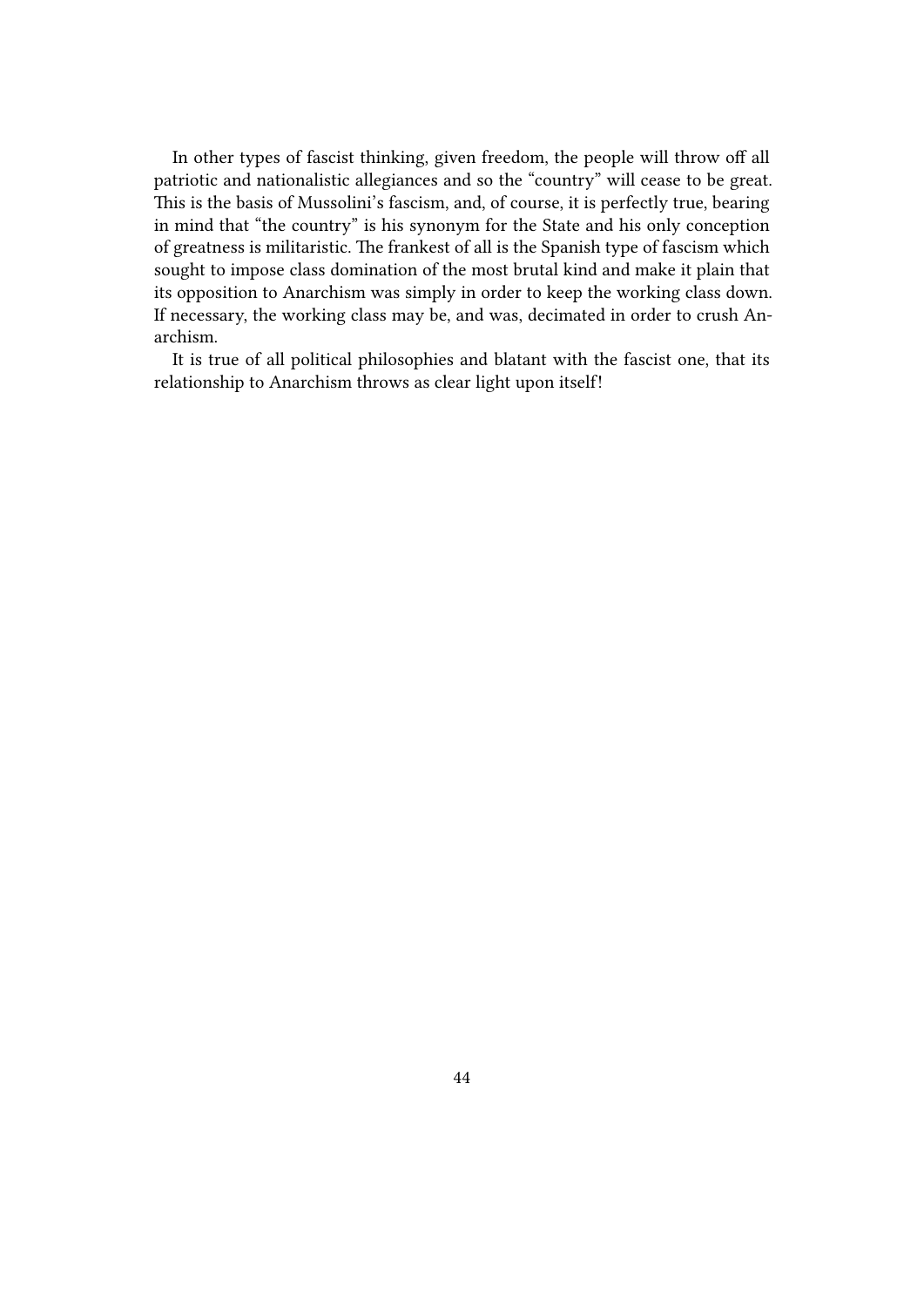## **The Average Person's Objection to Anarchism**

Generally speaking, the ordinary people pick up their objection to Anarchism from the press, which in turn is influenced by what the establishment wants. For many years there was a press conspiracy of silence against Anarchism, followed in the 1960 by a ruling on transcribing Anarchism and Marxism, or Anarchism and nationalism, so that the one must be referred to the other, in order to confuse. This was bourn out in many exposures in Black Flag showing where avowed Marxists were in the turbulent Sixties described in the press as "Anarchists" while avowed Anarchists were described as "Marxists" or "nationalists". On some occasions nationalists were called "Anarchists," but usually when the word "Anarchist" was being used as if to describe oneself as an Anarchist, it was to make a confession of guilt. This, as we have seen, is picked up from the Liberal-Democratic attitude to Anarchism. But it is flavoured strongly with the fascist attitude, too. Because of it, the phrase "self-confessed Anarchist" came to be used by the Press to describe a person who is an Anarchist as opposed to someone who they have merely labeled Anarchist in order to confuse.

This has altered somewhat with the commercial exploitation of Anarchism by commercial exploitation of music and academic exploitation of philosophy, giving rise to a middle-class liberal version of an Anarchist as a liberal-minded philosopher, a harmless eccentric, a drop out, or a person wearing fashionably unfashionable clothes.

As opposed to this increasingly popular misconception, the average person takes the fascist view of anarchism  $-$  as picked up in its entirety by police officers and others — as genuine, but tempered with the fact that they do not take it quite seriously. Sometimes they confuse the word "revolutionary", and assume all who protest are thereby Anarchist. This ignorance, however, is more often displayed by journalists than it is by the general public.

When it comes down to an objection to Anarchism as it is, as distinct from objections to a mythological Anarchism as imagined or caricatured by the authoritarian Parties or establishment, or practised by the alternative establishment, there are not many serious objections from the general public. They may not think it practical of realisation if presented in a positive way to them, but they usually do so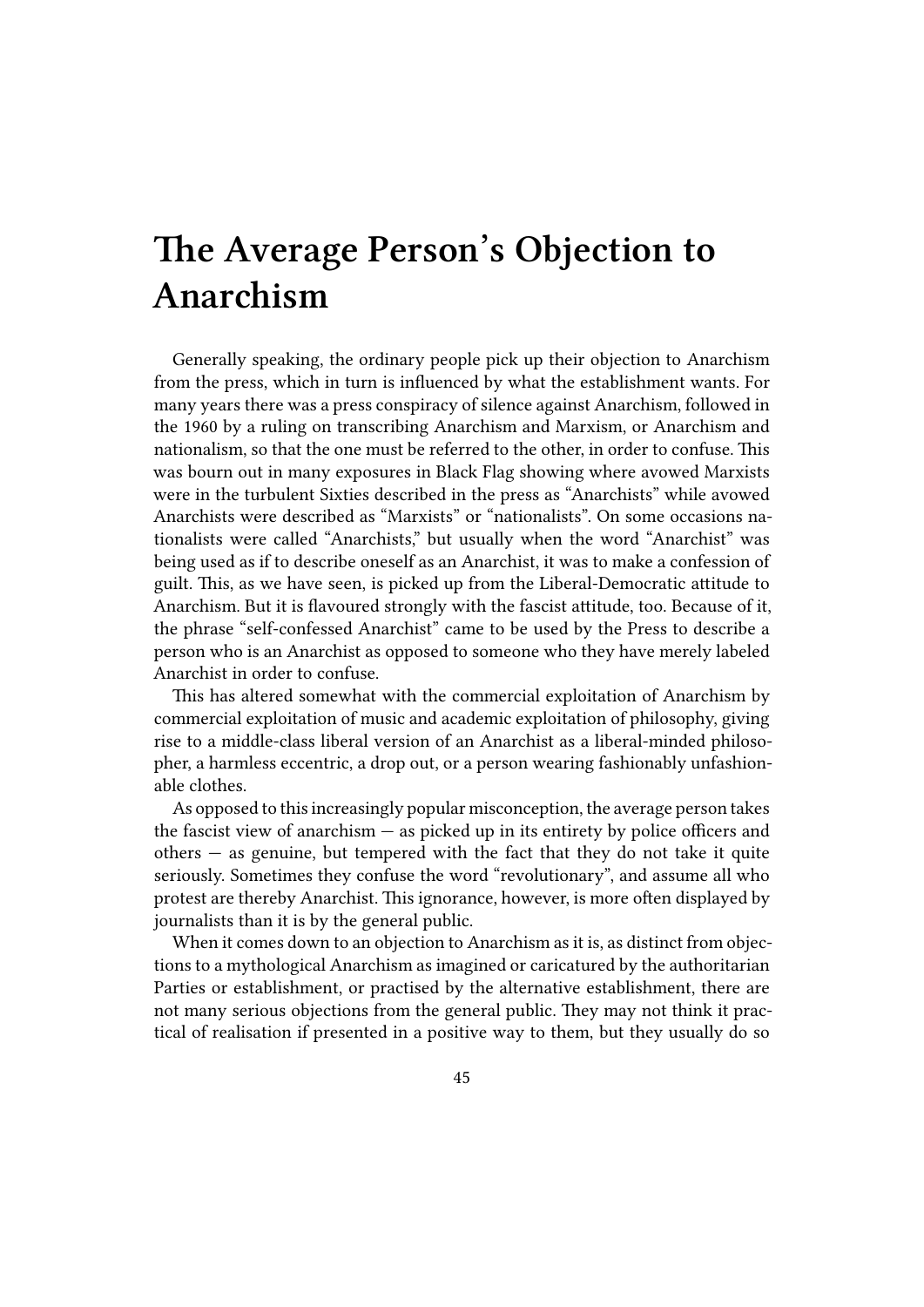if presented in a negative way  $-$  i.e. describing the tyranny of the State. The fact that we could dispense with authoritarian parties, the worthlessness of politicians, and so on is generally agreed. The sole main objection is perhaps the feeling that they want to make the best out of life as it is: and they do not feel strong enough to challenge the State or to face the struggle involved in bringing about a Free Society, or put up with the many vicissitudes (major and minor) that make up the life of a militant or someone reasonably committed to an ideal. The temptations are greatto conform and to accept the bribes which the capitalist class can now hold out. Only when the State wants its last ounce of blood do people wake up to the need for resistance, but then it is too late and also, of course, the State then takes on the pretence of being "the country", in order to be loved instead of hated or disliked.

#### **The Reduction of Anarchism to Marginalisation**

By crafty methods, not used against other political theories, it is endeavoured by Statist propaganda to marginalise Anarchism to nothing. It is confused by journalists, professors, and subsidised "researchers" to show that Anarchists are identical to dropouts, drug-takers, nationalist assassins, New-Age travelers, political dissidents, militant trade unionists, young rebels, middle-class theorists, dreamers, plotters, comedians, frustrated reformers, extreme pacifists, murderers, schoolboy rebels, and criminals. Some Anarchists, one supposes, could be any but hardly all of these — as could members of all political persuasions — but none could be descriptive of the cause. By misuse of the word "Anarchist", or by added "alleged" or "self-confessed" Anarchist; or by conjoining the word with an obvious contradiction, Anarchism can be marginalised and, by implication, Statist theories made to seem the norm.

— Albert Meltzer